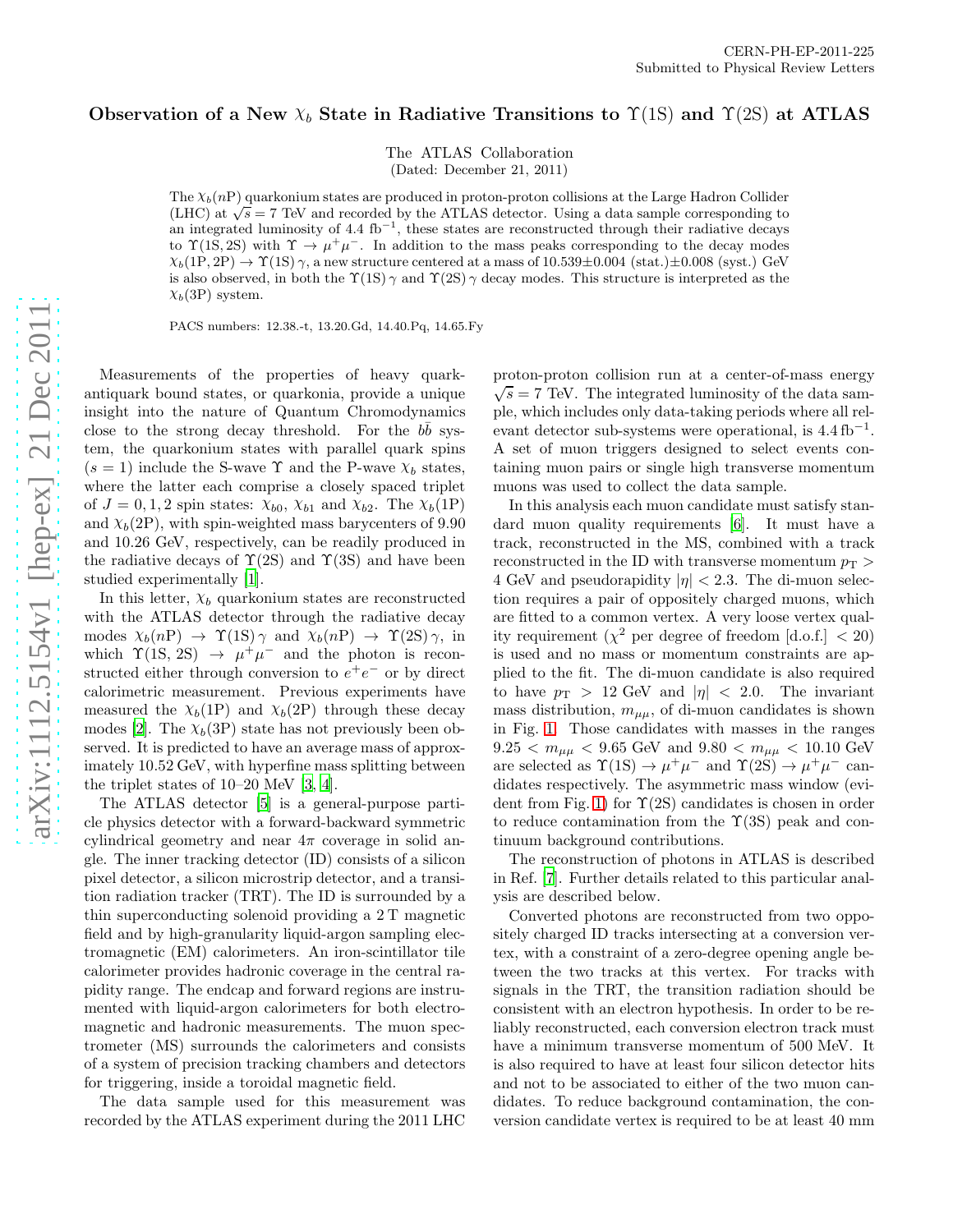

<span id="page-1-0"></span>FIG. 1: The invariant mass of selected di-muon candidates. The shaded regions A and B show the selections for  $\Upsilon(1S)$ and  $\Upsilon(2S)$  candidates respectively.

from the beam axis and have a vertex  $\chi^2$  probability of greater than 0.01. The converted photon impact parameter with respect to the di-muon vertex is required to be less than 2 mm.

Electromagnetic calorimeter energy deposits not matched to any track are classified as unconverted photons. This analysis uses the "loose" photon selection described in Ref. [\[7](#page-3-6)], with a minimum photon energy of 2.5 GeV. The loose photon selection includes a limit on the fraction of the energy deposit in the hadronic calorimeter as well as a requirement that the transverse width of the shower be consistent with the narrow shape expected for an EM shower.

To check that an unconverted photon originates from the same vertex as the  $\Upsilon$ , and to improve the mass resolution of the reconstructed  $\chi_b$ , the polar angle of the photon is corrected using the procedure described in Ref. [\[8\]](#page-3-7). The corrected polar angle is determined using the measurement of the photon direction from the longitudinal segmentation of the calorimeter and the constraint from the di-muon vertex position. Photons incompatible with having originated from the di-muon vertex are rejected by means of a loose cut on the fit result  $(\chi^2$  per d.o.f.  $< 200$ ).

The converted (unconverted) photon candidates are required to be within  $|\eta| < 2.30$  (2.37). Unconverted photons must also be outside the transition region between the barrel and the endcap calorimeters,  $1.37 < |\eta| < 1.52$ .

The  $\chi_b$  candidates are formed by associating a reconstructed  $\Upsilon \to \mu^+ \mu^-$  candidate with a reconstructed photon. The invariant mass difference  $\Delta m = m(\mu^+\mu^-\gamma)$  –  $m(\mu^+\mu^-)$  is calculated to minimize the effect of  $\Upsilon\to$  $\mu^+ \mu^-$  mass resolution. In order to compare the  $\Delta m$ distributions of both  $\chi_b(n) \to \Upsilon(1S) \gamma$  and  $\chi_b(n) \to \to$ 

 $\Upsilon(2S)\gamma$  decays, the variable  $\tilde{m}_k = \Delta m + m_{\Upsilon(kS)}$  is defined, where  $m_{\Upsilon(kS)}$  are the world average masses [\[9\]](#page-3-8) of the  $\Upsilon(kS)$  states. Requirements of  $p_T(\mu^+\mu^-) > 20 \text{ GeV}$ and  $p_T(\mu^+\mu^-) > 12$  GeV are applied to  $\Upsilon$  candidates with unconverted and converted photon candidates respectively. These thresholds are chosen in order to optimize signal significance in the  $\chi_b(1P,2P)$  peaks.

Figure [2\(](#page-3-9)a) shows the  $\tilde{m}_1$  distribution for unconverted photons and Fig. [2\(](#page-3-9)b) the  $\tilde{m}_1$  and  $\tilde{m}_2$  distributions for converted photons. In addition to the expected peaks for  $\chi_b(1P,2P) \to \Upsilon(1S,2S)\gamma$ , structures are observed at an invariant mass of approximately 10.5 GeV. These additional structures are interpreted as the radiative decays of the previously unobserved  $\chi_b(3P)$  states,  $\chi_b(3P) \rightarrow$  $\Upsilon(1S)$   $\gamma$  and  $\chi_b(3P) \rightarrow \Upsilon(2S)$   $\gamma$ .

Separate fits are performed to the  $\tilde{m}_k$  distributions of the selected  $\mu^+ \mu^- \gamma$  candidates reconstructed from converted and unconverted photons to extract mass information from the observed  $\chi_b(3P)$  signals. The higher threshold for unconverted photons (2.5 GeV, versus 1 GeV for converted photons) prevents the reconstruction of the soft photons from  $\chi_b(2P,3P)$  decays into  $\Upsilon(2S)$ .

An unbinned extended maximum likelihood fit is performed to the  $\tilde{m}_1 = \Delta m + m_{\Upsilon(1S)}$  distribution of the selected unconverted  $\mu^+\mu^-\gamma$  candidates. The three peaks in the distribution are each modeled by a Gaussian probability density function (pdf) with independent normalization parameter,  $N_n$ , mean value,  $\overline{m}_n$ , and width parameter,  $\sigma_n$ . The background distribution is parameterized by the pdf  $N_B \cdot \exp(A \cdot \Delta m + B \cdot \Delta m^{-2})$  where  $N_B$ , A, and B are all free parameters. The three mean values  $\overline{m}_{n=1,2,3}$  determined by the fit are shown in Table [I.](#page-2-0) The mean value  $\overline{m}_3$  is an estimate of the mass barycenter of the observed  $\chi_b(3P)$  signal.

Likewise, the  $\tilde{m}_1 = \Delta m + m_{\Upsilon(1S)}$  and  $\tilde{m}_2 = \Delta m +$  $m_{\Upsilon(2S)}$  distributions for the sample of  $\mu^+\mu^-\gamma$  candidates reconstructed from converted photons are fitted using an unbinned extended maximum likelihood method. A simultaneous fit is performed on the  $\tilde{m}_1$  and  $\tilde{m}_2$  distributions for the  $\chi_b(n) \to \Upsilon(1S) \gamma$  (for  $n = 1, 2, 3$ ) and  $\chi_b(n) \to \Upsilon(2S)$  (for  $n = 2, 3$  only) signals, with the distributions modeled by three signal components (two of which are shared between the  $\Upsilon(1S)$  and  $\Upsilon(2S)$  distributions) and two background distributions.

In the  $\Delta m$  distribution for the converted photon candidates the mass resolution is of similar magnitude to the hyperfine splittings, motivating the need for multiple signal components for each of the  $\chi_b(n)$  peaks. For  $n = 1, 2$ , the radiative transitions of the  $J = 0$  states are suppressed with respect to the  $J = 1, 2$  states [\[9](#page-3-8)] and therefore a  $J = 0$  component is not included in the fit. Similar behavior is assumed for the  $n = 3$  case. Each of the three peaks  $(n = 1, 2, 3)$  is therefore parameterized by a doublet of Crystal Ball (CB) [\[10](#page-3-10)] functions (corresponding to  $J = 1, 2$  states) with resolution  $\sigma$  and radiative tail parameters common to all peaks. For  $n = 1$  and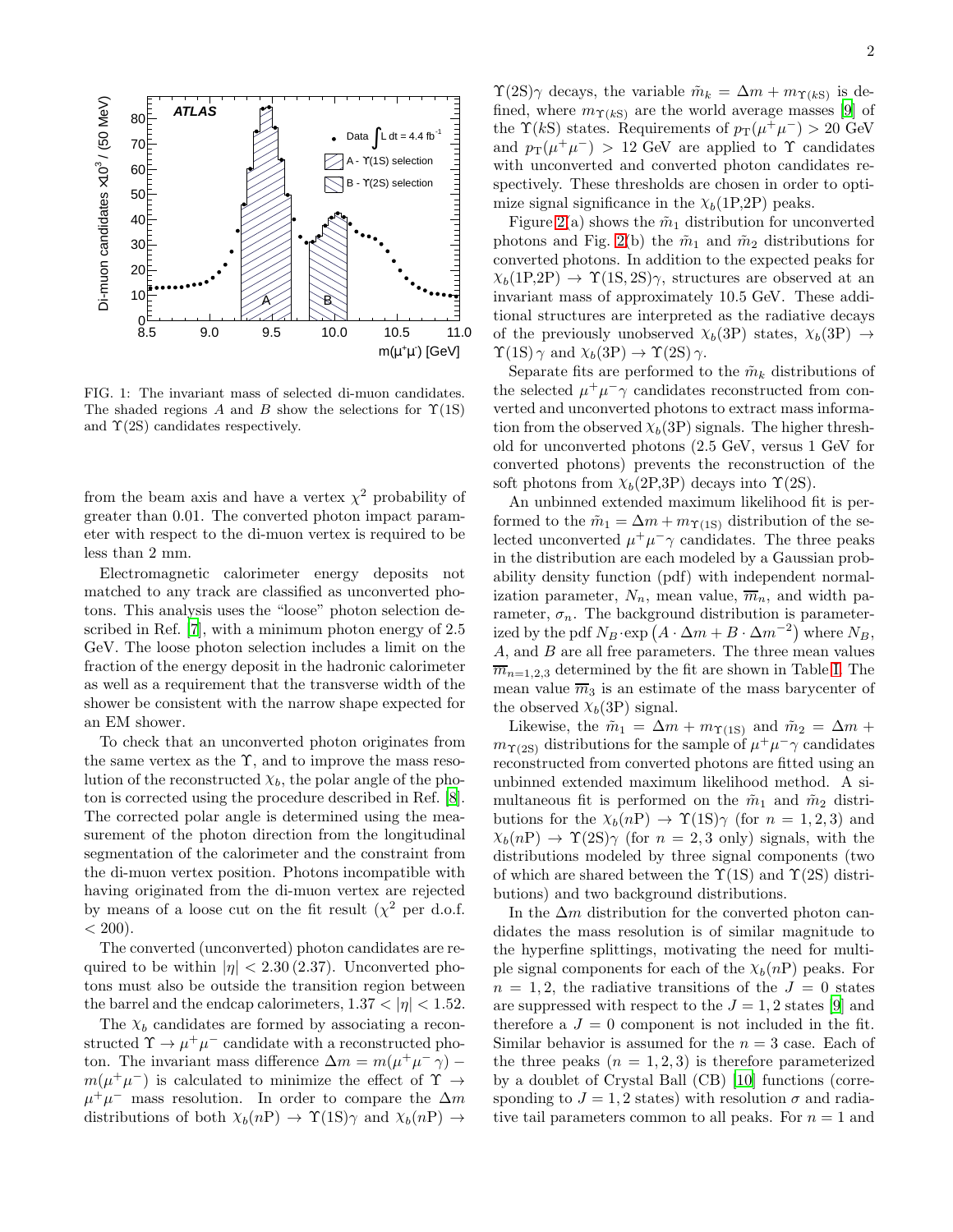<span id="page-2-0"></span>TABLE I: The fitted mass of the  $\chi_b(n)$  signals for both converted and unconverted photons. The systematic uncertainty on the mass of candidates reconstructed with unconverted photons is determined in the same way for all three states. Also included are theoretical predictions [\[3](#page-3-2), [4](#page-3-3)] for the spin-averaged masses of the  $\chi_b$  states.

| State              | Model predictions | Fitted masses [MeV]                     |                                                             |
|--------------------|-------------------|-----------------------------------------|-------------------------------------------------------------|
|                    | $[3, 4]$ [MeV]    | Unconverted Photons                     | Converted Photons                                           |
| $\chi_b(1{\rm P})$ | 9900              | 9910 $\pm$ 6 (stat.) $\pm$ 11 (syst.)   | Fixed to $\chi_{b1} = 9892.78 \& \chi_{b2} = 9912.21$ [9]   |
| $\chi_b(2P)$       | 10260             | $10246 \pm 5$ (stat.) $\pm$ 18 (syst.)  | Fixed to $\chi_{b1} = 10255.46 \& \chi_{b2} = 10268.65$ [9] |
| $\chi_b(3P)$       | 10525             | $10541 \pm 11$ (stat.) $\pm 30$ (syst.) | $10539 \pm 4 \text{ (stat.)} \pm 8 \text{ (syst.)}$         |

 $n = 2$ , the peak mass values and hyperfine splittings are fixed to the world averages [\[9\]](#page-3-8) for the respective  $\chi_b$  states (see Table [I\)](#page-2-0). For  $n = 3$ , the hyperfine mass splitting is fixed to the theoretically predicted value of 12 MeV [\[4\]](#page-3-3), while the average mass is left as a free parameter. The unknown relative normalization of the  $J = 1$  and  $J = 2$ CB peaks is taken to be equal and treated as a systematic uncertainty (for all doublets) for the baseline fit.

In order to take into account energy loss from the photon conversion electrons due to bremsstrahlung and other processes, the measured values of  $\Delta m$  in the  $\tilde{m}_1$ and  $\tilde{m}_2$  distributions are scaled by a common parameter  $\lambda = 0.963 \pm 0.006$ , which determines the energy scale and is derived from the fit to the  $\chi_b(1P, 2P)$  signals. The background components of the  $\Delta m$  distributions for the  $\Upsilon(1S)\gamma$  and  $\Upsilon(2S)\gamma$  final states are each modeled by the pdf  $N_B^k \cdot (\Delta m - q_k^0)^{A_k} \cdot \exp\left[B_k \cdot (\Delta m - q_k^0)\right]$  for  $\Delta m > q_k^0$ , and zero otherwise, where  $N_B^k$ ,  $q_k^0$ ,  $A_k$ , and  $B_k$  $(k = 1, 2)$  are all free parameters. The mean value  $\overline{m}_3$ determined by the fit is shown in Table [I.](#page-2-0)

In the fit using unconverted photons, the signal is refitted using an alternative (two Gaussians) model for each of the three  $\chi_b$  states, resulting in a negligible change in the peak positions. Alternative fits to the background are also used, either including constraints on the  $\Delta m$  distribution using di-muon pairs from the low-mass  $(8.0 \text{ GeV} < m_{\mu\mu} < 8.8 \text{ GeV})$  sideband or different background pdfs. The systematic uncertainty on the  $\chi_b(3P)$ mass barycenter from modeling of the background distribution is determined to be  $\pm 21$  MeV. The systematic uncertainty associated with the unconverted photon energy scale is estimated to be  $\pm 2\%$  on the  $\Delta m$  position, corresponding to a systematic uncertainty on  $\overline{m}_3$  of  $\pm 22$  MeV. The uncertainties due to background modeling and photon energy scale comprise the dominant sources of systematic uncertainty.

For the fit using converted photons, alternative signal and background models are compared, as well as releasing various constraints in the fit model. The unknown relative normalizations of the  $J = 1$  and  $J = 2$  CB peaks are varied both coherently and incoherently between the 1P, 2P and 3P doublets by  $\pm 0.25$ , resulting in a maximum variation in  $\overline{m}_3$  of  $\pm 5$  MeV. Smaller variations are obtained if the common value of the relative normalization is allowed to be determined freely by the fit to the

three doublets. Background modeling variations, decoupled fits to the  $\tilde{m}_1$  and  $\tilde{m}_2$  distributions, and individually released constraints on the mass position of the  $n = 1, 2$ doublets each result in deviations of the order of  $\pm 3$  MeV or smaller. The effect of symmetrizing the  $\Upsilon(2S)$  mass window is studied and found to have negligible effect on the fitted  $\chi_b$  masses while increasing background contamination. The resulting shifts in  $\overline{m}_3$  for these independent variations are added in quadrature to provide an estimate of the systematic uncertainty.

The  $\chi_b(3P)$  signal significance is assessed from  $log(L_{\text{max}}/L_0)$ , where  $L_{\text{max}}$  and  $L_0$  are the likelihood values from the nominal fit and from a fit with no  $\chi_b(3P)$  signal included, respectively. The fit is repeated with each of the systematic variations in the model, as discussed above, and the likelihood ratio re-evaluated. Under conservative assumptions, the significance of the  $\chi_b(3P)$  signal is found to be in excess of six standard deviations in each of the unconverted and converted photon selections independently.

The mass barycenter for the  $\chi_b(3P)$  signal, determined from the fit using unconverted photon candidates is:

$$
\overline{m}_3 = 10.541 \pm 0.011
$$
 (stat.)  $\pm 0.030$  (syst.) GeV.

The mass barycenter for the  $\chi_b(3P)$  signal, determined from the fit using converted photon candidates is:

 $\overline{m}_3 = 10.539 \pm 0.004$  (stat.)  $\pm 0.008$  (syst.) GeV.

The measured mass barycenters of the  $\chi_b(1P)$ ,  $\chi_b(2P)$ and  $\chi_b(3P)$  systems are summarized in Table [I.](#page-2-0) The results of the converted and unconverted photon analyses for the  $\chi_b(3P)$  are found to be compatible. Given the substantially smaller systematic uncertainties in the conversion measurement, the final mass determination for  $\overline{m}_3$  is quoted solely on the basis of this analysis.

In conclusion, the production of the heavy quarkonium states  $\chi_b(n)$  in proton-proton collisions at  $\sqrt{s} = 7$  TeV is observed through reconstruction of the radiative decay modes of  $\chi_b(n) \to \Upsilon(1S, 2S) \gamma$ . Mass peaks corresponding to  $\chi_b(1P,2P)$  decays are observed, together with additional structures at higher mass, which are consistent with theoretical predictions for  $\chi_b(3P) \to \Upsilon(1S) \gamma$  and  $\chi_b(3P) \rightarrow \Upsilon(2S) \gamma$ . These observations are interpreted as the  $\chi_b(3P)$  multiplet, the mass barycenter of which is measured to be  $10.539 \pm 0.004$  (stat.) $\pm 0.008$  (syst.) GeV.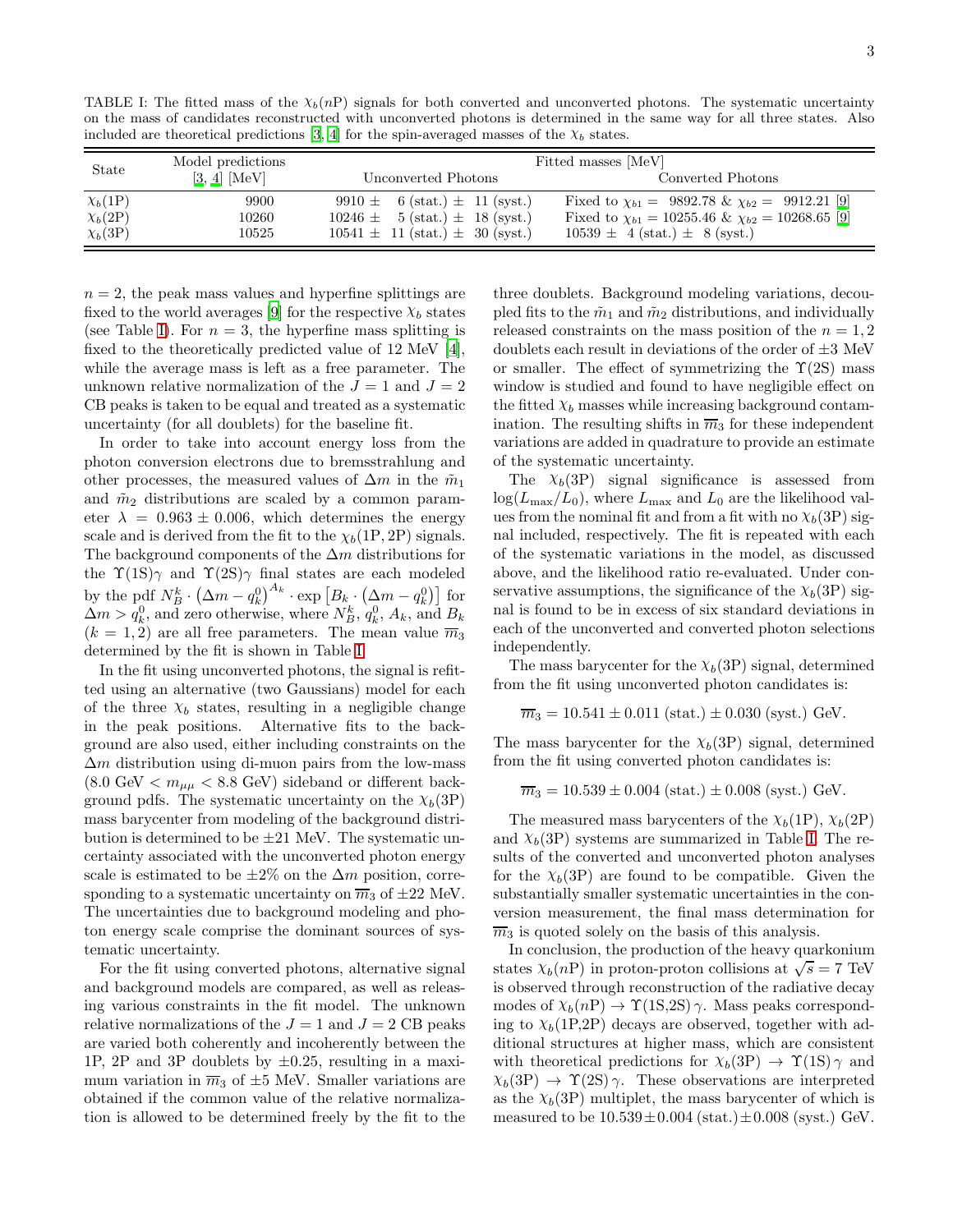

<span id="page-3-9"></span>FIG. 2: (a) The mass distribution of  $\chi_b \to \Upsilon(1S)\gamma$  candidates for unconverted photons reconstructed from energy deposits in the electromagnetic calorimeter  $(\chi^2_{\text{fit}}/d.o.f. = 0.85)$ . (b) The mass distributions of  $\chi_b \to \Upsilon(kS)\gamma$  ( $k = 1, 2$ ) candidates formed using photons which have converted and been reconstructed in the ID  $(\chi^2_{\text{fit}}/d.o.f. = 1.3)$ . Data are shown before the correction for the energy loss from the photon conversion electrons due to bremsstrahlung and other processes. The data for decays of  $\chi_b \to \Upsilon(1S)\gamma$  and  $\chi_b \to \Upsilon(2S)\gamma$  are plotted using circles and triangles respectively. Solid lines represent the total fit result for each mass window. The dashed lines represent the background components only.

## ACKNOWLEDGEMENTS

We thank CERN for the very successful operation of the LHC, as well as the support staff from our institutions without whom ATLAS could not be operated efficiently.

We acknowledge the support of ANPCyT, Argentina; YerPhI, Armenia; ARC, Australia; BMWF, Austria; 4

ANAS, Azerbaijan; SSTC, Belarus; CNPq and FAPESP, Brazil; NSERC, NRC and CFI, Canada; CERN; CON-ICYT, Chile; CAS, MOST and NSFC, China; COL-CIENCIAS, Colombia; MSMT CR, MPO CR and VSC CR, Czech Republic; DNRF, DNSRC and Lundbeck Foundation, Denmark; ARTEMIS, European Union; IN2P3-CNRS, CEA-DSM/IRFU, France; GNAS, Georgia; BMBF, DFG, HGF, MPG and AvH Foundation, Germany; GSRT, Greece; ISF, MINERVA, GIF, DIP and Benoziyo Center, Israel; INFN, Italy; MEXT and JSPS, Japan; CNRST, Morocco; FOM and NWO, Netherlands; RCN, Norway; MNiSW, Poland; GRICES and FCT, Portugal; MERYS (MECTS), Romania; MES of Russia and ROSATOM, Russian Federation; JINR; MSTD, Serbia; MSSR, Slovakia; ARRS and MVZT, Slovenia; DST/NRF, South Africa; MICINN, Spain; SRC and Wallenberg Foundation, Sweden; SER, SNSF and Cantons of Bern and Geneva, Switzerland; NSC, Taiwan; TAEK, Turkey; STFC, the Royal Society and Leverhulme Trust, United Kingdom; DOE and NSF, United States of America.

The crucial computing support from all WLCG partners is acknowledged gratefully, in particular from CERN and the ATLAS Tier-1 facilities at TRIUMF (Canada), NDGF (Denmark, Norway, Sweden), CC-IN2P3 (France), KIT/GridKA (Germany), INFN-CNAF (Italy), NL-T1 (Netherlands), PIC (Spain), ASGC (Taiwan), RAL (UK) and BNL (USA) and in the Tier-2 facilities worldwide.

- <span id="page-3-0"></span>[1] K. Han *et al.*, Phys. Rev. Lett. **49** (1982) 1612; G. Eigen et al., Phys. Rev. Lett. 49 (1982) 1616; C. Klopfenstein et al. [CUSB Collaboration], Phys. Rev. Lett. 51 (1983) 160; M. Artuso et al. [CLEO Collaboration], Phys. Rev. Lett. 94 (2005) 032001.
- <span id="page-3-1"></span>[2] H. Albrecht et al. [ARGUS Collaboration], Phys. Lett. B 160 (1985) 331; W. S. Walk et al. [Crystal Ball Collaboration], Phys. Rev. D34 (1986) 2611; T. Affolder et al. [CDF Collaboration], Phys. Rev. Lett. 84 (2000) 2094.
- <span id="page-3-2"></span>[3] F. Daghighian and D. Silverman, Phys. Rev. D36 (1987) 3401; W. Kwong and J. L. Rosner, Phys. Rev. D38 (1988) 279.
- <span id="page-3-3"></span>[4] L. Motyka and K. Zalewski, Eur. Phys. J. C 4 (1998) 107.
- <span id="page-3-4"></span>[5] ATLAS Collaboration, JINST 3 (2008) S08003.
- <span id="page-3-5"></span>[6] ATLAS Collaboration, Phys. Lett.  $\bf{B}$  **705** (2011) 9.
- <span id="page-3-6"></span>[7] ATLAS Collaboration, Phys. Rev. **D83** (2011) 052005.
- <span id="page-3-7"></span>[8] ATLAS Collaboration, Phys. Lett. **B 705** (2011) 452.
- <span id="page-3-8"></span>[9] K. Nakamura et al. [Particle Data Group], J. Phys. G 37 (2010) 075021.
- <span id="page-3-10"></span>[10] M. J. Oreglia, Ph.D Thesis, SLAC-R-236 (1980); J. E. Gaiser, Ph.D Thesis, SLAC-R-255 (1982); T. Skwarnicki, Ph.D Thesis, DESY F31-86-02 (1986).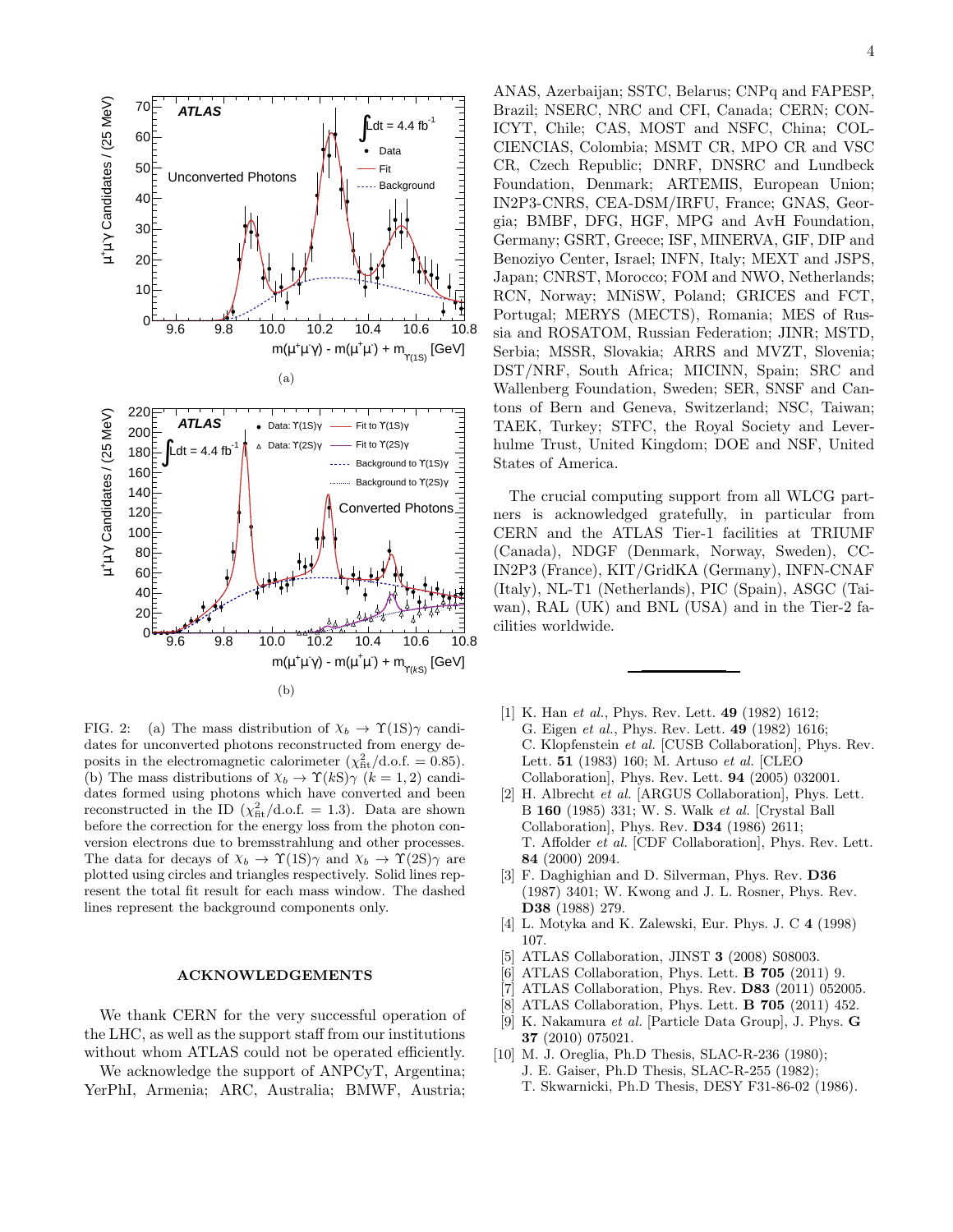## The ATLAS Collaboration

G. Aad<sup>48</sup>, B. Abbott<sup>111</sup>, J. Abdallah<sup>11</sup>, A.A. Abdelalim<sup>49</sup>, A. Abdesselam<sup>118</sup>, O. Abdinov<sup>10</sup>, B. Abi<sup>112,a</sup>, M. Abolins<sup>88</sup>, O.S. AbouZeid<sup>158</sup>, H. Abramowicz<sup>153</sup>, H. Abreu<sup>115,a</sup>, E. Acerbi<sup>89a,89b</sup>, B.S. Acharya<sup>164a,164b</sup>, L. Adamczyk<sup>37</sup>, D.L. Adams<sup>24</sup>, T.N. Addy<sup>56</sup>, J. Adelman<sup>175</sup>, M. Aderholz<sup>99</sup>, S. Adomeit<sup>98</sup>, P. Adragna<sup>75</sup>, T. Adye<sup>129</sup>, S. Aefsky<sup>22</sup>, J.A. Aguilar-Saavedra<sup>124b,b</sup>, M. Aharrouche<sup>81</sup>, S.P. Ahlen<sup>21</sup>, F. Ahles<sup>48</sup>, A. Ahmad<sup>148</sup> , M. Ahsan<sup>40</sup>, G. Aielli<sup>133a,133b</sup>, T. Akdogan<sup>18a</sup>, T.P.A. Åkesson<sup>79</sup>, G. Akimoto<sup>155</sup>, A.V. Akimov <sup>94</sup>, A. Akiyama<sup>67</sup>, M.S. Alam<sup>1</sup>, M.A. Alam<sup>76</sup>, J. Albert<sup>169</sup>, S. Albrand<sup>55</sup>, M. Aleksa<sup>29</sup>, I.N. Aleksandrov<sup>65</sup>, F. Alessandria<sup>89a</sup>, C. Alexa<sup>25a</sup>, G. Alexander<sup>153</sup>, G. Alexandre<sup>49</sup>, T. Alexopoulos<sup>9</sup>, M. Alhroob<sup>20</sup>, M. Aliev<sup>15</sup>, G. Alimonti<sup>89a</sup>, J. Alison<sup>120</sup>, M. Aliyev<sup>10</sup>, B.M.M. Allbrooke<sup>17</sup>, P.P. Allport<sup>73</sup>, S.E. Allwood-Spiers<sup>53</sup>, J. Almond<sup>82</sup>, A. Aloisio<sup>102a,102b</sup>, R. Alon<sup>171</sup>, A. Alonso<sup>79</sup>, B. Alvarez Gonzalez<sup>88</sup>, M.G. Alviggi<sup>102a,102b</sup>, K. Amako<sup>66</sup>, P. Amaral<sup>29</sup>, C. Amelung<sup>22</sup>, V.V. Ammosov<sup>128</sup>, A. Amorim<sup>124a,c</sup>, G. Amorós<sup>167</sup>, N. Amram<sup>153,a</sup>, C. Anastopoulos<sup>29</sup>, L.S. Ancu<sup>16</sup>, N. Andari<sup>115</sup>, T. Andeen<sup>34</sup>, C.F. Anders<sup>20</sup>, G. Anders<sup>58a</sup>, K.J. Anderson<sup>30</sup>, A. Andreazza<sup>89a,89b</sup>, V. Andrei<sup>58a</sup>, M-L. Andrieux<sup>55</sup>, X.S. Anduaga<sup>70</sup>, A. Angerami<sup>34</sup>, F. Anghinolfi<sup>29</sup>, A. Anisenkov<sup>107</sup>, N. Anjos<sup>124a</sup>, A. Annovi<sup>47</sup>, A. Antonaki<sup>8</sup>, M. Antonelli<sup>47</sup>, A. Antonov<sup>96</sup>, J. Antos<sup>144b</sup>, F. Anulli<sup>132a</sup>, S. Aoun<sup>83</sup>, L. Aperio Bella<sup>4</sup>, R. Apolle<sup>118,d</sup>, G. Arabidze<sup>88</sup>, I. Aracena<sup>143</sup>, Y. Arai<sup>66</sup>, A.T.H. Arce<sup>44</sup>, S. Arfaoui<sup>148</sup>, J-F. Arguin<sup>14</sup>, E. Arik<sup>18a,∗</sup>, M. Arik<sup>18a</sup>, A.J. Armbruster<sup>87,a</sup>, O. Arnaez<sup>81</sup>, A. Artamonov<sup>95</sup>, G. Artoni<sup>132a,132b</sup>, D. Arutinov<sup>20</sup>, S. Asai<sup>155</sup>, R. Asfandiyarov<sup>172</sup>, S. Ask<sup>27</sup>, B. Åsman<sup>146a,146b,a</sup>, L. Asquith<sup>5,a</sup>, K. Assamagan<sup>24</sup>, A. Astbury<sup>169</sup>, A. Astvatsatourov<sup>52</sup>, B. Aubert<sup>4</sup>, E. Auge<sup>115</sup>, K. Augsten<sup>127,a</sup>, M. Aurousseau<sup>145a</sup>, G. Avolio<sup>163</sup>, R. Avramidou<sup>9</sup>, D. Axen<sup>168</sup>, C. Ay<sup>54</sup>, G. Azuelos<sup>93,e</sup>, Y. Azuma<sup>155</sup>, M.A. Baak<sup>29</sup>, G. Baccaglioni<sup>89a</sup>, C. Bacci<sup>134a,134b</sup>, A.M. Bach<sup>14</sup>, H. Bachacou<sup>136</sup>, K. Bachas<sup>29</sup>, M. Backes<sup>49</sup>, M. Backhaus<sup>20</sup>, E. Badescu<sup>25a</sup>, P. Bagnaia<sup>132a,132b</sup>, S. Bahinipati<sup>2</sup>, Y. Bai<sup>32a,a</sup>, D.C. Bailey<sup>158</sup>, T. Bain<sup>158</sup>, J.T. Baines<sup>129</sup>, O.K. Baker<sup>175</sup>, M.D. Baker<sup>24</sup>, S. Baker<sup>77</sup>, E. Banas<sup>38</sup>, P. Banerjee<sup>93</sup>, Sw. Banerjee<sup>172</sup>, D. Banfi<sup>29</sup>, A. Bangert<sup>150</sup>, V. Bansal<sup>169</sup>, H.S. Bansil<sup>17</sup>, L. Barak<sup>171</sup>, S.P. Baranov<sup>94</sup>, A. Barashkou<sup>65</sup>, A. Barbaro Galtieri<sup>14</sup>, T. Barber<sup>48</sup>, E.L. Barberio<sup>86</sup>, D. Barberis<sup>50a,50b</sup>, M. Barbero<sup>20</sup>, D.Y. Bardin<sup>65</sup>, T. Barillari<sup>99</sup>, M. Barisonzi<sup>174</sup>, T. Barklow<sup>143</sup>, N. Barlow<sup>27</sup>, B.M. Barnett<sup>129</sup>, R.M. Barnett<sup>14</sup>, A. Baroncelli<sup>134a</sup>, G. Barone<sup>49</sup>, A.J. Barr<sup>118</sup>, F. Barreiro<sup>80</sup>, J. Barreiro Guimarães da Costa<sup>57</sup>, R. Bartoldus<sup>143</sup>, A.E. Barton<sup>71</sup>, V. Bartsch<sup>149</sup>, R.L. Bates<sup>53</sup>, L. Batkova<sup>144a</sup>, J.R. Batley<sup>27</sup>, A. Battaglia<sup>16</sup>, M. Battistin<sup>29</sup>, F. Bauer<sup>136</sup>, H.S. Bawa<sup>143,f</sup>, S. Beale<sup>98</sup>, T. Beau<sup>78</sup>, P.H. Beauchemin<sup>161</sup>, R. Beccherle<sup>50a</sup>, P. Bechtle<sup>20</sup>, H.P. Beck<sup>16</sup>, S. Becker<sup>98</sup>, M. Beckingham<sup>138</sup>, K.H. Becks<sup>174</sup>, A.J. Beddall<sup>18c</sup>, A. Beddall<sup>18c</sup>, S. Bedikian<sup>175</sup>, V.A. Bednyakov<sup>65,a</sup>, C.P. Bee<sup>83</sup>, M. Begel<sup>24</sup>, S. Behar Harpaz<sup>152</sup>, P.K. Behera<sup>63</sup>, M. Beimforde<sup>99,a</sup>, C. Belanger-Champagne<sup>85</sup>, P.J. Bell<sup>49</sup>, W.H. Bell<sup>49</sup>, G. Bella<sup>153</sup>, L. Bellagamba<sup>19a</sup>, F. Bellina<sup>29</sup>, M. Bellomo<sup>29</sup>, A. Belloni<sup>57</sup>, O. Beloborodova<sup>107</sup>, K. Belotskiy<sup>96</sup>, O. Beltramello<sup>29</sup>, S. Ben Ami<sup>152</sup>, O. Benary<sup>153</sup>, D. Benchekroun<sup>135a</sup>, C. Benchouk<sup>83</sup>, M. Bendel<sup>81</sup>, N. Benekos<sup>165</sup>, Y. Benhammou<sup>153</sup>, E. Benhar Noccioli<sup>49</sup>, J.A. Benitez Garcia<sup>159b</sup>, D.P. Benjamin<sup>44</sup>, M. Benoit<sup>115</sup>, J.R. Bensinger<sup>22</sup>, K. Benslama<sup>130</sup>, S. Bentvelsen<sup>105</sup>, D. Berge<sup>29</sup>, E. Bergeaas Kuutmann<sup>41</sup>, N. Berger<sup>4</sup>, F. Berghaus<sup>169</sup>, E. Berglund<sup>105</sup>, J. Beringer<sup>14</sup>, P. Bernat<sup>77</sup>, R. Bernhard<sup>48</sup>, C. Bernius<sup>24</sup>, T. Berry<sup>76</sup>, C. Bertella<sup>83</sup>, A. Bertin<sup>19a,19b</sup>, F. Bertinelli<sup>29</sup>, F. Bertolucci<sup>122a,122b</sup>, M.I. Besana<sup>89a,89b</sup>, N. Besson<sup>136</sup>, S. Bethke<sup>99</sup>, W. Bhimji<sup>45,a</sup>, R.M. Bianchi<sup>29</sup>, M. Bianco<sup>72a,72b</sup>, O. Biebel<sup>98</sup>, S.P. Bieniek<sup>77</sup>, K. Bierwagen<sup>54</sup>, J. Biesiada<sup>14</sup>, M. Biglietti<sup>134a,134b</sup>, H. Bilokon<sup>47</sup>, M. Bindi<sup>19a,19b</sup>, S. Binet<sup>115</sup>, A. Bingul<sup>18c</sup>, C. Bini<sup>132a,132b</sup>, C. Biscarat<sup>177</sup>, U. Bitenc<sup>48</sup>, K.M. Black<sup>21</sup>, R.E. Blair<sup>5</sup>, J.-B. Blanchard<sup>136</sup>, G. Blanchot<sup>29</sup>, T. Blazek<sup>144a</sup>, C. Blocker<sup>22</sup>, J. Blocki<sup>38</sup>, A. Blondel<sup>49</sup>, W. Blum<sup>81</sup>, U. Blumenschein<sup>54</sup>, G.J. Bobbink<sup>105</sup>, V.B. Bobrovnikov<sup>107</sup>, S.S. Bocchetta<sup>79</sup>, A. Bocci<sup>44</sup>, C.R. Boddy<sup>118</sup>, M. Boehler<sup>41</sup>, J. Boek<sup>174</sup>, N. Boelaert<sup>35</sup>, J.A. Bogaerts<sup>29</sup>, A. Bogdanchikov<sup>107</sup>, A. Bogouch<sup>90,∗</sup>, C. Bohm<sup>146a</sup>, V. Boisvert<sup>76</sup>, T. Bold<sup>37</sup>, V. Boldea<sup>25a</sup>, N.M. Bolnet<sup>136</sup>, M. Bona<sup>75</sup>, V.G. Bondarenko<sup>96</sup>, M. Bondioli<sup>163</sup>, M. Boonekamp<sup>136</sup>, C.N. Booth<sup>139</sup>, S. Bordoni<sup>78</sup>, C. Borer<sup>16</sup>, A. Borisov<sup>128</sup>, G. Borissov<sup>71</sup>, I. Borjanovic<sup>12a</sup>, M. Borri<sup>82</sup>, S. Borroni<sup>87</sup>, V. Bortolotto<sup>134a,134b</sup>, K. Bos<sup>105</sup>, D. Boscherini<sup>19a</sup>, M. Bosman<sup>11</sup>, H. Boterenbrood<sup>105</sup>, D. Botterill<sup>129</sup>, J. Bouchami<sup>93</sup>, J. Boudreau<sup>123</sup>, E.V. Bouhova-Thacker<sup>71</sup>, D. Boumediene<sup>33</sup>, C. Bourdarios<sup>115</sup>, N. Bousson<sup>83</sup>, A. Boveia<sup>30</sup>, J. Boyd<sup>29</sup>, I.R. Boyko<sup>65</sup>, N.I. Bozhko<sup>128</sup>, I. Bozovic-Jelisavcic<sup>12b</sup>, J. Bracinik<sup>17</sup>, A. Braem<sup>29</sup>, P. Branchini<sup>134a</sup>, G.W. Brandenburg<sup>57</sup>, A. Brandt<sup>7</sup>, G. Brandt<sup>118</sup>, O. Brandt<sup>54</sup>, U. Bratzler<sup>156</sup>, B. Brau<sup>84</sup>, J.E. Brau<sup>114</sup>, H.M. Braun<sup>174</sup>, B. Brelier<sup>158</sup>, J. Bremer<sup>29</sup>, R. Brenner<sup>166</sup>, S. Bressler<sup>171</sup>, D. Britton<sup>53</sup>, F.M. Brochu<sup>27</sup>, I. Brock<sup>20</sup>, R. Brock<sup>88</sup>, T.J. Brodbeck<sup>71</sup>, E. Brodet<sup>153</sup>, F. Broggi<sup>89a</sup>, C. Bromberg<sup>88</sup>, J. Bronner<sup>99</sup>, G. Brooijmans<sup>34</sup>, W.K. Brooks<sup>31b</sup>, G. Brown<sup>82</sup>, H. Brown<sup>7</sup>, P.A. Bruckman de Renstrom<sup>38</sup>, D. Bruncko<sup>144b</sup>, R. Bruneliere<sup>48</sup>, S. Brunet<sup>61</sup>, A. Bruni<sup>19a</sup>, G. Bruni<sup>19a</sup>, M. Bruschi<sup>19a</sup>, T. Buanes<sup>13</sup>, Q. Buat<sup>55</sup>, F. Bucci<sup>49</sup>, J. Buchanan<sup>118</sup>, N.J. Buchanan<sup>2</sup>, P. Buchholz<sup>141</sup>, R.M. Buckingham<sup>118</sup>, A.G. Buckley<sup>45</sup>, S.I. Buda<sup>25a</sup>, I.A. Budagov<sup>65</sup>, B. Budick<sup>108</sup>, V. Büscher<sup>81</sup>, L. Bugge<sup>117</sup>, O. Bulekov<sup>96</sup>, M. Bunse<sup>42</sup>, T. Buran<sup>117</sup>, H. Burckhart<sup>29</sup>, S. Burdin<sup>73</sup>, T. Burgess<sup>13</sup>, S. Burke<sup>129</sup>, E. Busato<sup>33</sup>, P. Bussey<sup>53</sup>, C.P. Buszello<sup>166</sup>, F. Butin<sup>29</sup>, B. Butler<sup>143,a</sup>, J.M. Butler<sup>21</sup>, C.M. Buttar<sup>53</sup>, J.M. Butterworth<sup>77</sup>, W. Buttinger<sup>27</sup>, S. Cabrera Urbán<sup>167</sup>, D. Caforio<sup>19a,19b</sup>, O. Cakir<sup>3a</sup>, P. Calafiura<sup>14</sup>,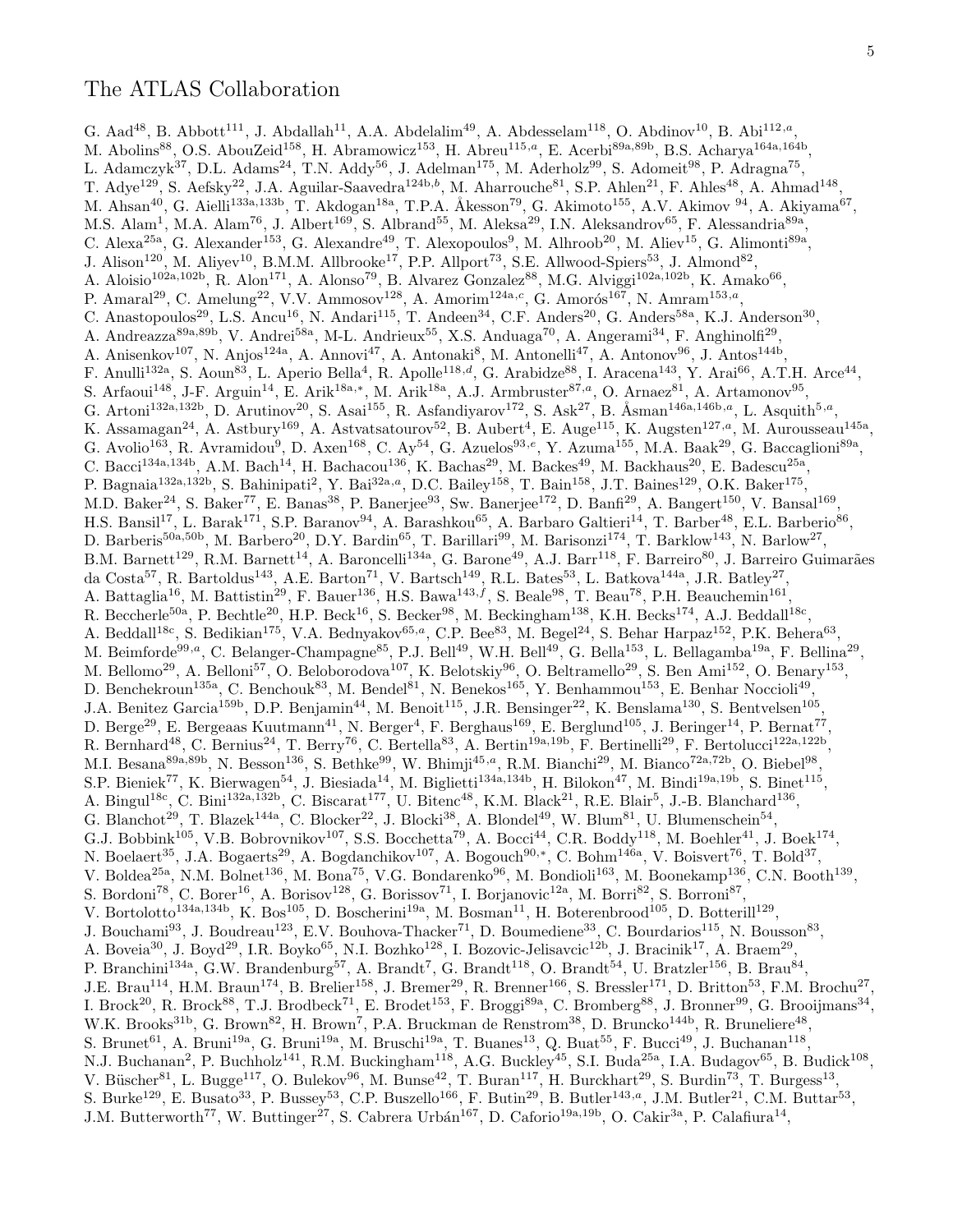G. Calderini<sup>78</sup>, P. Calfayan<sup>98</sup>, R. Calkins<sup>106</sup>, L.P. Caloba<sup>23a</sup>, R. Caloi<sup>132a,132b</sup>, D. Calvet<sup>33</sup>, S. Calvet<sup>33</sup>, R. Camacho Toro<sup>33</sup>, P. Camarri<sup>133a,133b</sup>, M. Cambiaghi<sup>119a,119b</sup>, D. Cameron<sup>117</sup>, L.M. Caminada<sup>14</sup>, S. Campana<sup>29</sup>, M. Campanelli<sup>77</sup>, V. Canale<sup>102a,102b</sup>, F. Canelli<sup>30,g</sup>, A. Canepa<sup>159a</sup>, J. Cantero<sup>80</sup>, L. Capasso<sup>102a,102b</sup>, M.D.M. Capeans Garrido<sup>29</sup>, I. Caprini<sup>25a</sup>, M. Caprini<sup>25a</sup>, D. Capriotti<sup>99,a</sup>, M. Capua<sup>36a,36b</sup>, R. Caputo<sup>81</sup>, R. Cardarelli<sup>133a</sup>, T. Carli<sup>29</sup>, G. Carlino<sup>102a</sup>, L. Carminati<sup>89a,89b</sup>, S. Caron<sup>104</sup>, G.D. Carrillo Montoya<sup>172,a</sup>, A.A. Carter<sup>75</sup>, J.R. Carter<sup>27</sup>, J. Carvalho<sup>124a,h</sup>, D. Casadei<sup>108</sup>, M.P. Casado<sup>11</sup>, M. Cascella<sup>122a,122b</sup>, C. Caso<sup>50a,50b,\*</sup>, A.M. Castaneda Hernandez<sup>172,a</sup>, E. Castaneda-Miranda<sup>172,a</sup>, V. Castillo Gimenez<sup>167</sup>, N.F. Castro<sup>124a</sup>, G. Cataldi<sup>72a</sup>, F. Cataneo<sup>29</sup>, A. Catinaccio<sup>29</sup>, J.R. Catmore<sup>71</sup>, A. Cattai<sup>29</sup>, G. Cattani<sup>133a,133b</sup>, S. Caughron<sup>88</sup>, D. Cauz<sup>164a,164c</sup>, P. Cavalleri<sup>78</sup>, D. Cavalli<sup>89a</sup>, M. Cavalli-Sforza<sup>11</sup>, V. Cavasinni<sup>122a,122b</sup>, F. Ceradini<sup>134a,134b</sup>, A.S. Cerqueira<sup>23b</sup>, A. Cerri<sup>29</sup>, L. Cerrito<sup>75</sup>, F. Cerutti<sup>47</sup>, S.A. Cetin<sup>18b</sup>, F. Cevenini<sup>102a,102b</sup>, A. Chafaq<sup>135a</sup>, D. Chakraborty<sup>106</sup>, K. Chan<sup>2</sup>, B. Chapleau<sup>85</sup>, J.D. Chapman<sup>27</sup>, J.W. Chapman<sup>87</sup>, E. Chareyre<sup>78</sup>, D.G. Charlton<sup>17</sup>, V. Chavda<sup>82</sup>, C.A. Chavez Barajas<sup>29</sup>, S. Cheatham<sup>85</sup>, S. Chekanov<sup>5,a</sup>, S.V. Chekulaev<sup>159a</sup>, G.A. Chelkov<sup>65</sup>, M.A. Chelstowska<sup>104</sup>, C. Chen<sup>64</sup>, H. Chen<sup>24</sup>, S. Chen<sup>32c</sup>, T. Chen<sup>32c</sup>, X. Chen<sup>172</sup>, S. Cheng<sup>32a</sup>, A. Cheplakov<sup>65</sup>, V.F. Chepurnov<sup>65</sup>, R. Cherkaoui El Moursli<sup>135e</sup>, V. Chernyatin<sup>24</sup>, E. Cheu<sup>6</sup>, S.L. Cheung<sup>158</sup>, L. Chevalier<sup>136</sup>, G. Chiefari<sup>102a,102b</sup>, L. Chikovani<sup>51a</sup>, J.T. Childers<sup>58a</sup>, A. Chilingarov<sup>71</sup>, G. Chiodini<sup>72a</sup>, A.S. Chisholm<sup>17</sup>, M.V. Chizhov<sup>65</sup>, G. Choudalakis<sup>30</sup>, S. Chouridou<sup>137</sup>, I.A. Christidi<sup>77</sup>, A. Christov<sup>48</sup>, D. Chromek-Burckhart<sup>29</sup>, M.L. Chu<sup>151</sup>, J. Chudoba<sup>125</sup>, G. Ciapetti<sup>132a,132b</sup>, K. Ciba<sup>37</sup>, A.K. Ciftci<sup>3a</sup>, R. Ciftci<sup>3a</sup>, D. Cinca<sup>33,a</sup>, V. Cindro<sup>74</sup>, M.D. Ciobotaru<sup>163</sup>, C. Ciocca<sup>19a</sup>, A. Ciocio<sup>14</sup>, M. Cirilli<sup>87</sup>, M. Ciubancan<sup>25a</sup>, A. Clark<sup>49</sup>, P.J. Clark<sup>45</sup>, W. Cleland<sup>123</sup>, J.C. Clemens<sup>83</sup>, B. Clement<sup>55</sup>, C. Clement<sup>146a,146b</sup>, R.W. Clifft<sup>129</sup>, Y. Coadou<sup>83</sup>, M. Cobal<sup>164a,164c</sup>, A. Coccaro<sup>172</sup>, J. Cochran<sup>64</sup>, P. Coe<sup>118</sup>, J.G. Cogan<sup>143</sup>, J. Coggeshall<sup>165</sup>, E. Cogneras<sup>177</sup>, J. Colas<sup>4</sup>, A.P. Colijn<sup>105</sup>, C. Collard<sup>115</sup>, N.J. Collins<sup>17</sup>, C. Collins-Tooth<sup>53</sup>, J. Collot<sup>55</sup>, G. Colon<sup>84</sup>, P. Conde Muiño<sup>124a</sup>, E. Coniavitis<sup>118</sup>, M.C. Conidi<sup>11</sup>, M. Consonni<sup>104</sup>, V. Consorti<sup>48</sup>, S. Constantinescu<sup>25a</sup>, C. Conta<sup>119a,119b</sup>, F. Conventi<sup>102a,i</sup>, J. Cook<sup>29</sup>, M. Cooke<sup>14</sup>, B.D. Cooper<sup>77</sup>, A.M. Cooper-Sarkar<sup>118</sup>, K. Copic<sup>14</sup>, T. Cornelissen<sup>174</sup>, M. Corradi<sup>19a</sup>, F. Corriveau<sup>85,j</sup>, A. Cortes-Gonzalez<sup>165</sup>, G. Cortiana<sup>99</sup>, G. Costa<sup>89a</sup>, M.J. Costa<sup>167</sup>, D. Costanzo<sup>139</sup>, T. Costin<sup>30</sup>, D. Côté<sup>29</sup>, L. Courneyea<sup>169</sup>, G. Cowan<sup>76</sup>, C. Cowden<sup>27</sup>, B.E. Cox<sup>82</sup>, K. Cranmer<sup>108</sup>, F. Crescioli<sup>122a,122b</sup>, M. Cristinziani<sup>20</sup>, G. Crosetti<sup>36a,36b</sup>, R. Crupi<sup>72a,72b</sup>, S. Crépé-Renaudin<sup>55</sup>, C.-M. Cuciuc<sup>25a,a</sup>, C. Cuenca Almenar<sup>175</sup>, T. Cuhadar Donszelmann<sup>139</sup>, M. Curatolo<sup>47</sup>, C.J. Curtis<sup>17</sup>, C. Cuthbert<sup>150</sup>, P. Cwetanski<sup>61</sup>, H. Czirr<sup>141</sup>, P. Czodrowski<sup>43</sup>, Z. Czyczula<sup>175</sup>, S. D'Auria<sup>53</sup>, M. D'Onofrio<sup>73</sup>, A. D'Orazio<sup>132a,132b</sup>, P.V.M. Da Silva<sup>23a</sup>, C. Da Via<sup>82</sup>, W. Dabrowski<sup>37</sup>, T. Dai<sup>87</sup>, C. Dallapiccola<sup>84</sup>, M. Dam<sup>35</sup>, M. Dameri<sup>50a,50b</sup>, D.S. Damiani<sup>137</sup>, H.O. Danielsson<sup>29</sup>, D. Dannheim<sup>99</sup>, V. Dao<sup>49</sup>, G. Darbo<sup>50a</sup>, G.L. Darlea<sup>25b</sup>, W. Davey<sup>20</sup>, T. Davidek<sup>126</sup>, N. Davidson<sup>86</sup>, R. Davidson<sup>71</sup>, E. Davies<sup>118,d</sup>, M. Davies<sup>93,a</sup>, A.R. Davison<sup>77</sup>, Y. Davygora<sup>58a</sup>, E. Dawe<sup>142</sup>, I. Dawson<sup>139</sup>, J.W. Dawson<sup>5,\*</sup>, R.K. Daya<sup>22</sup>, K. De<sup>7</sup>, R. de Asmundis<sup>102a</sup>, S. De Castro<sup>19a,19b</sup>, P.E. De Castro Faria Salgado<sup>24</sup>, S. De Cecco<sup>78</sup>, J. de Graat<sup>98</sup>, N. De Groot<sup>104</sup>, P. de Jong<sup>105</sup>, C. De La Taille<sup>115</sup>, H. De la Torre<sup>80</sup>, B. De Lotto<sup>164a,164c</sup>, L. de Mora<sup>71</sup>, L. De Nooij<sup>105</sup>, D. De Pedis<sup>132a</sup>, A. De Salvo<sup>132a</sup>, U. De Sanctis<sup>164a,164c</sup>, A. De Santo<sup>149</sup>, J.B. De Vivie De Regie<sup>115</sup>, S. Dean<sup>77</sup>, W.J. Dearnaley<sup>71</sup>, R. Debbe<sup>24</sup>, C. Debenedetti<sup>45</sup>, D.V. Dedovich<sup>65</sup>, J. Degenhardt<sup>120</sup>, M. Dehchar<sup>118</sup>, C. Del Papa<sup>164a,164c</sup>, J. Del Peso<sup>80</sup>, T. Del Prete<sup>122a,122b</sup>, T. Delemontex<sup>55</sup>, M. Deliyergiyev<sup>74</sup>, A. Dell'Acqua<sup>29</sup>, L. Dell'Asta<sup>21</sup>, M. Della Pietra<sup>102a,*i*</sup>, D. della Volpe<sup>102a,102b</sup>, M. Delmastro<sup>4</sup>, N. Delruelle<sup>29</sup>, P.A. Delsart<sup>55</sup>, C. Deluca<sup>148</sup>, S. Demers<sup>175</sup>, M. Demichev<sup>65</sup>, B. Demirkoz<sup>11,k</sup>, J. Deng<sup>163</sup>, S.P. Denisov<sup>128</sup>, D. Derendarz<sup>38</sup>, J.E. Derkaoui<sup>135d</sup>, F. Derue<sup>78</sup>, P. Dervan<sup>73</sup>, K. Desch<sup>20</sup>, E. Devetak<sup>148</sup>, P.O. Deviveiros<sup>105</sup>, A. Dewhurst<sup>129</sup>, B. DeWilde<sup>148</sup>, S. Dhaliwal<sup>158</sup>, R. Dhullipudi<sup>24,*l*</sup>, A. Di Ciaccio<sup>133a,133b</sup>, L. Di Ciaccio<sup>4</sup>, A. Di Girolamo<sup>29</sup>, B. Di Girolamo<sup>29</sup>, S. Di Luise<sup>134a,134b</sup>, A. Di Mattia<sup>172</sup>, B. Di Micco<sup>29</sup>, R. Di Nardo<sup>47</sup>, A. Di Simone<sup>133a,133b</sup>, R. Di Sipio<sup>19a,19b</sup>, M.A. Diaz<sup>31a</sup>, F. Diblen<sup>18c</sup>, E.B. Diehl<sup>87</sup>, J. Dietrich<sup>41</sup>, T.A. Dietzsch<sup>58a</sup>, S. Diglio<sup>86</sup>, K. Dindar Yagci<sup>39</sup>, J. Dingfelder<sup>20</sup>, C. Dionisi<sup>132a,132b</sup>, P. Dita<sup>25a</sup>, S. Dita<sup>25a</sup>, F. Dittus<sup>29</sup>, F. Djama<sup>83</sup>, T. Djobava<sup>51b</sup>, M.A.B. do Vale<sup>23c</sup>, A. Do Valle Wemans<sup>124a</sup>, T.K.O. Doan<sup>4,a</sup>, M. Dobbs<sup>85</sup>, R. Dobinson <sup>29,\*</sup>, D. Dobos<sup>29</sup>, E. Dobson<sup>29,*m*</sup>, M. Dobson<sup>163</sup>, J. Dodd<sup>34</sup>, C. Doglioni<sup>49</sup>, T. Doherty<sup>53</sup>, Y. Doi<sup>66,∗</sup>, J. Dolejsi<sup>126</sup>, I. Dolenc<sup>74</sup>, Z. Dolezal<sup>126</sup>, B.A. Dolgoshein<sup>96,∗</sup>, T. Dohmae<sup>155</sup>, M. Donadelli<sup>23d</sup>, M. Donega<sup>120</sup>, J. Donini<sup>33</sup>, J. Dopke<sup>29</sup>, A. Doria<sup>102a</sup>, A. Dos Anjos<sup>172</sup>, M. Dosil<sup>11</sup>, A. Dotti<sup>122a,122b</sup>, M.T. Dova<sup>70</sup>, J.D. Dowell<sup>17</sup>, A.D. Doxiadis<sup>105</sup>, A.T. Doyle<sup>53</sup>, Z. Drasal<sup>126</sup>, J. Drees<sup>174</sup>, N. Dressnandt<sup>120</sup>, H. Drevermann<sup>29</sup>, C. Driouichi<sup>35</sup>, M. Dris<sup>9</sup>, J. Dubbert<sup>99</sup>, S. Dube<sup>14</sup>, E. Duchovni<sup>171</sup>, G. Duckeck<sup>98</sup>, A. Dudarev<sup>29</sup>, F. Dudziak<sup>64</sup>, M. Dührssen <sup>29</sup>, I.P. Duerdoth<sup>82</sup>, L. Duflot<sup>115</sup>, M-A. Dufour<sup>85</sup>, M. Dunford<sup>29</sup>, H. Duran Yildiz<sup>3b</sup>, R. Duxfield<sup>139</sup>, M. Dwuznik<sup>37,a</sup>, F. Dydak <sup>29</sup>, M. Düren<sup>52</sup>, W.L. Ebenstein<sup>44</sup>, J. Ebke<sup>98</sup>, S. Eckweiler<sup>81</sup>, K. Edmonds<sup>81</sup>, C.A. Edwards<sup>76</sup>, N.C. Edwards<sup>53</sup>, W. Ehrenfeld<sup>41</sup>, T. Ehrich<sup>99,a</sup>, T. Eifert<sup>143</sup>, G. Eigen<sup>13</sup>, K. Einsweiler<sup>14</sup>, E. Eisenhandler<sup>75</sup>, T. Ekelof<sup>166</sup>, M. El Kacimi<sup>135c</sup>, M. Ellert<sup>166</sup>, S. Elles<sup>4</sup>, F. Ellinghaus<sup>81</sup>, K. Ellis<sup>75</sup>, N. Ellis<sup>29</sup>, J. Elmsheuser<sup>98</sup>, M. Elsing<sup>29</sup>, D. Emeliyanov<sup>129</sup>, R. Engelmann<sup>148</sup>, A. Engl<sup>98</sup>, B. Epp<sup>62</sup>, A. Eppig<sup>87</sup>, J. Erdmann<sup>54</sup>, A. Ereditato<sup>16</sup>, D. Eriksson<sup>146a</sup>, J. Ernst<sup>1</sup>, M. Ernst<sup>24</sup>, J. Ernwein<sup>136</sup>, D. Errede<sup>165</sup>, S. Errede<sup>165</sup>, E. Ertel<sup>81</sup>, M. Escalier<sup>115</sup>, C. Escobar<sup>123</sup>, X. Espinal Curull<sup>11</sup>, B. Esposito<sup>47</sup>, F. Etienne<sup>83</sup>, A.I. Etienvre<sup>136</sup>, E. Etzion<sup>153</sup>,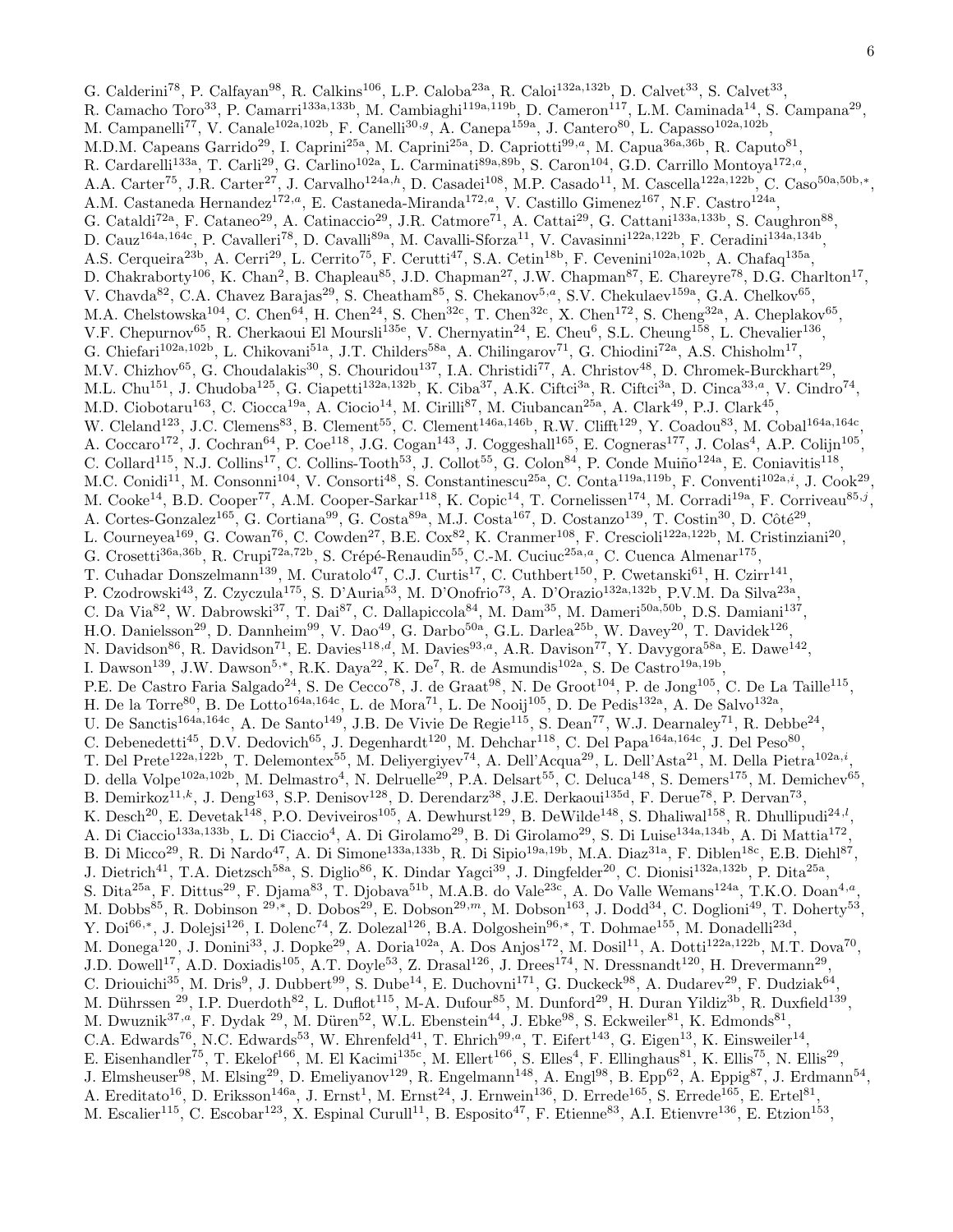D. Evangelakou<sup>54</sup>, H. Evans<sup>61</sup>, L. Fabbri<sup>19a,19b</sup>, C. Fabre<sup>29</sup>, R.M. Fakhrutdinov<sup>128</sup>, S. Falciano<sup>132a</sup>, Y. Fang<sup>172</sup>, M. Fanti<sup>89a,89b</sup>, A. Farbin<sup>7</sup>, A. Farilla<sup>134a</sup>, J. Farley<sup>148,a</sup>, T. Farooque<sup>158</sup>, S.M. Farrington<sup>118</sup>, P. Farthouat<sup>29</sup>, P. Fassnacht<sup>29</sup>, D. Fassouliotis<sup>8</sup>, B. Fatholahzadeh<sup>158</sup>, A. Favareto<sup>89a,89b</sup>, L. Fayard<sup>115</sup>, S. Fazio<sup>36a,36b</sup>, R. Febbraro<sup>33</sup>, P. Federic<sup>144a</sup>, O.L. Fedin<sup>121</sup>, W. Fedorko<sup>88</sup>, M. Fehling-Kaschek<sup>48</sup>, L. Feligioni<sup>83</sup>, C. Feng<sup>32d</sup>, E.J. Feng<sup>30</sup>, A.B. Fenyuk<sup>128</sup>, J. Ferencei<sup>144b</sup>, J. Ferland<sup>93</sup>, W. Fernando<sup>109</sup>, S. Ferrag<sup>53</sup>, J. Ferrando<sup>53</sup>, V. Ferrara<sup>41</sup>, A. Ferrari<sup>166</sup>, P. Ferrari<sup>105</sup>, R. Ferrari<sup>119a</sup>, D.E. Ferreira de Lima<sup>53</sup>, A. Ferrer<sup>167</sup>, M.L. Ferrer<sup>47</sup>, D. Ferrere<sup>49</sup>, C. Ferretti<sup>87</sup>, A. Ferretto Parodi<sup>50a,50b</sup>, M. Fiascaris<sup>30</sup>, F. Fiedler<sup>81</sup>, A. Filipčič<sup>74</sup>, A. Filippas<sup>9</sup>, F. Filthaut<sup>104</sup>, M. Fincke-Keeler<sup>169</sup>, M.C.N. Fiolhais<sup>124a,h</sup>, L. Fiorini<sup>167</sup>, A. Firan<sup>39</sup>, P. Fischer <sup>20</sup>, M.J. Fisher<sup>109</sup>, M. Flechl<sup>48</sup>, I. Fleck<sup>141</sup>, J. Fleckner<sup>81</sup>, P. Fleischmann<sup>173</sup>, S. Fleischmann<sup>174</sup>, T. Flick<sup>174</sup>, A. Floderus<sup>79</sup>, L.R. Flores Castillo<sup>172</sup>, M.J. Flowerdew<sup>99</sup>, M. Fokitis<sup>9</sup>, T. Fonseca Martin<sup>16</sup>, D.A. Forbush<sup>138</sup>, A. Formica<sup>136</sup>, A. Forti<sup>82</sup>, D. Fortin<sup>159a</sup>, J.M. Foster<sup>82</sup>, D. Fournier<sup>115</sup>, A. Foussat<sup>29</sup>, A.J. Fowler<sup>44</sup>, K. Fowler<sup>137</sup>, H. Fox<sup>71</sup>, P. Francavilla<sup>11</sup>, S. Franchino<sup>119a,119b</sup>, D. Francis<sup>29</sup>, T. Frank<sup>171</sup>, M. Franklin<sup>57</sup>, S. Franz<sup>29</sup>, M. Fraternali<sup>119a,119b</sup>, S. Fratina<sup>120</sup>, S.T. French<sup>27</sup>, F. Friedrich <sup>43</sup>, R. Froeschl<sup>29</sup>, D. Froidevaux<sup>29</sup>, J.A. Frost<sup>27</sup>, C. Fukunaga<sup>156</sup>, E. Fullana Torregrosa<sup>29</sup>, J. Fuster<sup>167</sup>, C. Gabaldon<sup>29</sup>, O. Gabizon<sup>171</sup>, T. Gadfort<sup>24</sup>, S. Gadomski<sup>49</sup>, G. Gagliardi<sup>50a,50b</sup>, P. Gagnon<sup>61</sup>, C. Galea<sup>98</sup>, E.J. Gallas<sup>118</sup>, V. Gallo<sup>16</sup>, B.J. Gallop<sup>129</sup>, P. Gallus<sup>125</sup>, K.K. Gan<sup>109</sup>, Y.S. Gao<sup>143,f</sup>, V.A. Gapienko<sup>128</sup>, A. Gaponenko<sup>14</sup>, F. Garberson<sup>175</sup>, M. Garcia-Sciveres<sup>14</sup>, C. García<sup>167</sup>, J.E. García Navarro<sup>167</sup>, R.W. Gardner<sup>30</sup>, N. Garelli<sup>29</sup>, H. Garitaonandia<sup>105,a</sup>, V. Garonne<sup>29</sup>, J. Garvey<sup>17</sup>, C. Gatti<sup>47</sup>, G. Gaudio<sup>119a</sup>, B. Gaur<sup>141</sup>, L. Gauthier<sup>136</sup>, I.L. Gavrilenko<sup>94</sup>, C. Gay<sup>168</sup>, G. Gaycken<sup>20</sup>, J-C. Gayde<sup>29</sup>, E.N. Gazis<sup>9</sup>, P. Ge<sup>32d</sup>, C.N.P. Gee<sup>129</sup>, D.A.A. Geerts<sup>105</sup>, Ch. Geich-Gimbel<sup>20</sup>, K. Gellerstedt<sup>146a,146b,a</sup>, C. Gemme<sup>50a</sup>, A. Gemmell<sup>53,a</sup>, M.H. Genest<sup>55</sup>, S. Gentile<sup>132a,132b</sup>, M. George<sup>54</sup>, S. George<sup>76</sup>, P. Gerlach<sup>174</sup>, A. Gershon<sup>153</sup>, C. Geweniger<sup>58a</sup>, H. Ghazlane<sup>135b</sup>, N. Ghodbane<sup>33</sup>, B. Giacobbe<sup>19a</sup>, S. Giagu<sup>132a,132b</sup>, V. Giakoumopoulou<sup>8</sup>, F. Gianotti<sup>29</sup>, B. Gibbard<sup>24</sup>, A. Gibson<sup>158</sup>, S.M. Gibson<sup>29</sup>, L.M. Gilbert<sup>118</sup>, V. Gilewsky<sup>91</sup>, D. Gillberg<sup>28</sup>, A.R. Gillman<sup>129</sup>, D.M. Gingrich<sup>2,e</sup>, J. Ginzburg<sup>153</sup>, N. Giokaris<sup>8</sup>, M.P. Giordani<sup>164c</sup>, R. Giordano<sup>102a,102b</sup>, F.M. Giorgi<sup>15</sup>, P. Giovannini<sup>99</sup>, P.F. Giraud<sup>136</sup>, D. Giugni<sup>89a</sup>, M. Giunta<sup>93</sup>, P. Giusti<sup>19a</sup>, B.K. Gjelsten<sup>117</sup>, L.K. Gladilin<sup>97</sup>, C. Glasman<sup>80</sup>, J. Glatzer<sup>48</sup>, A. Glazov<sup>41</sup>, G.L. Glonti<sup>65</sup>, J.R. Goddard<sup>75</sup>, J. Godfrey<sup>142,a</sup>, J. Godlewski<sup>29</sup>, M. Goebel<sup>41</sup>, T. Göpfert<sup>43</sup>, C. Goeringer<sup>81</sup>, C. Gössling<sup>42</sup>, T. Göttfert<sup>99</sup>, S. Goldfarb<sup>87</sup>, T. Golling<sup>175</sup>, A. Gomes<sup>124a,c</sup>, L.S. Gomez Fajardo<sup>41</sup>, R. Gonçalo<sup>76</sup>, J. Goncalves Pinto Firmino Da Costa<sup>41</sup>, L. Gonella<sup>20</sup>, A. Gonidec<sup>29</sup>, S. Gonzalez<sup>172</sup>, S. González de la Hoz<sup>167</sup>, G. Gonzalez Parra<sup>11</sup>, M.L. Gonzalez Silva<sup>26</sup>, S. Gonzalez-Sevilla<sup>49</sup>, J.J. Goodson<sup>148</sup>, L. Goossens<sup>29</sup>, P.A. Gorbounov<sup>95</sup>, H.A. Gordon<sup>24</sup>, I. Gorelov<sup>103</sup>, G. Gorfine<sup>174</sup>, B. Gorini<sup>29</sup>, E. Gorini<sup>72a,72b</sup>, A. Gorišek<sup>74</sup>, E. Gornicki<sup>38</sup>, S.A. Gorokhov<sup>128</sup>, V.N. Goryachev<sup>128</sup>, B. Gosdzik<sup>41</sup>, M. Gosselink<sup>105</sup>, M.I. Gostkin<sup>65</sup>, I. Gough Eschrich<sup>163</sup>, M. Gouighri<sup>135a</sup>, D. Goujdami<sup>135c</sup>, M.P. Goulette<sup>49</sup>, A.G. Goussiou<sup>138</sup>, C. Goy<sup>4</sup>, S. Gozpinar<sup>22</sup>, I. Grabowska-Bold<sup>37</sup>, P. Grafström<sup>29</sup>, K-J. Grahn<sup>41</sup>, F. Grancagnolo<sup>72a</sup>, S. Grancagnolo<sup>15</sup>, V. Grassi<sup>148</sup>, V. Gratchev<sup>121</sup>, N. Grau<sup>34</sup>, H.M. Gray<sup>29</sup>, J.A. Gray<sup>148</sup>, E. Graziani<sup>134a</sup>, O.G. Grebenyuk<sup>121</sup>, T. Greenshaw<sup>73</sup>, Z.D. Greenwood<sup>24,*l*</sup>, K. Gregersen<sup>35</sup>, I.M. Gregor<sup>41</sup>, P. Grenier<sup>143</sup>, J. Griffiths<sup>138</sup>, N. Grigalashvili<sup>65</sup>, A.A. Grillo<sup>137</sup>, S. Grinstein<sup>11</sup>, Y.V. Grishkevich<sup>97</sup>, J.-F. Grivaz<sup>115</sup>, M. Groh<sup>99</sup>, E. Gross<sup>171</sup>, J. Grosse-Knetter<sup>54</sup>, J. Groth-Jensen<sup>171</sup>, K. Grybel<sup>141</sup>, V.J. Guarino<sup>5</sup>, D. Guest<sup>175</sup>, C. Guicheney<sup>33</sup>, A. Guida<sup>72a,72b</sup>, S. Guindon<sup>54</sup>, H. Guler<sup>85,n</sup>, J. Gunther<sup>125</sup>, B. Guo<sup>158</sup>, J. Guo<sup>34</sup>, A. Gupta<sup>30</sup>, Y. Gusakov<sup>65</sup>, V.N. Gushchin<sup>128</sup>, P. Gutierrez<sup>111</sup>, N. Guttman<sup>153</sup>, O. Gutzwiller<sup>172</sup>, C. Guyot<sup>136</sup>, C. Gwenlan<sup>118</sup>, C.B. Gwilliam<sup>73</sup>, A. Haas<sup>143</sup>, S. Haas<sup>29</sup>, C. Haber<sup>14</sup>, R. Hackenburg<sup>24</sup>, H.K. Hadavand<sup>39</sup>, D.R. Hadley<sup>17</sup>, P. Haefner $^{99}$ , F. Hahn $^{29}$ , S. Haider $^{29}$ , Z. Hajduk $^{38}$ , H. Hakobyan $^{176}$ , J. Haller $^{54}$ , K. Hamacher $^{174}$ , P. Hamal $^{113}$ , M. Hamer<sup>54</sup>, A. Hamilton<sup>145b</sup>, S. Hamilton<sup>161</sup>, H. Han<sup>32a</sup>, L. Han<sup>32b</sup>, K. Hanagaki<sup>116</sup>, K. Hanawa<sup>160</sup>, M. Hance<sup>14</sup>, C. Handel<sup>81</sup>, P. Hanke<sup>58a</sup>, J.R. Hansen<sup>35</sup>, J.B. Hansen<sup>35</sup>, J.D. Hansen<sup>35</sup>, P.H. Hansen<sup>35</sup>, P. Hansson<sup>143</sup>, K. Hara<sup>160</sup>, G.A. Hare<sup>137</sup>, T. Harenberg<sup>174</sup>, S. Harkusha<sup>90</sup>, D. Harper<sup>87</sup>, R.D. Harrington<sup>45</sup>, O.M. Harris<sup>138</sup>, K. Harrison<sup>17</sup>, J. Hartert<sup>48</sup>, F. Hartjes<sup>105</sup>, T. Haruyama<sup>66</sup>, A. Harvey<sup>56</sup>, S. Hasegawa<sup>101</sup>, Y. Hasegawa<sup>140</sup>, S. Hassani<sup>136</sup>, M. Hatch<sup>29</sup>, D. Hauff<sup>99</sup>, S. Haug<sup>16</sup>, M. Hauschild<sup>29</sup>, R. Hauser<sup>88</sup>, M. Havranek<sup>20</sup>, B.M. Hawes<sup>118</sup>, C.M. Hawkes<sup>17</sup>, R.J. Hawkings<sup>29</sup>, A.D. Hawkins<sup>79</sup>, D. Hawkins<sup>163</sup>, T. Hayakawa<sup>67</sup>, T. Hayashi<sup>160</sup>, D Hayden<sup>76</sup>, H.S. Hayward<sup>73</sup>, S.J. Haywood<sup>129</sup>, E. Hazen<sup>21</sup>, M. He<sup>32d</sup>, S.J. Head<sup>17</sup>, V. Hedberg<sup>79</sup>, L. Heelan<sup>7,a</sup>, S. Heim<sup>88</sup>, B. Heinemann<sup>14</sup>, S. Heisterkamp<sup>35</sup>, L. Helary<sup>4</sup>, C. Heller<sup>98</sup>, M. Heller<sup>29</sup>, S. Hellman<sup>146a,146b</sup>, D. Hellmich<sup>20</sup>, C. Helsens<sup>11</sup>, R.C.W. Henderson<sup>71</sup>, M. Henke<sup>58a</sup>, A. Henrichs<sup>54</sup>, A.M. Henriques Correia<sup>29</sup>, S. Henrot-Versille<sup>115</sup>, F. Henry-Couannier<sup>83</sup>, C. Hensel<sup>54</sup>, T. Henß<sup>174</sup>, C.M. Hernandez<sup>7</sup>, Y. Hernández Jiménez<sup>167</sup>, R. Herrberg<sup>15</sup>, A.D. Hershenhorn<sup>152</sup>, G. Herten<sup>48</sup>, R. Hertenberger<sup>98</sup>, L. Hervas<sup>29</sup>, G.G. Hesketh<sup>77</sup>, N.P. Hessey<sup>105</sup>, E. Higón-Rodriguez<sup>167</sup>, D. Hill<sup>5,\*</sup>, J.C. Hill<sup>27</sup>, N. Hill<sup>5</sup>, K.H. Hiller<sup>41</sup>, S. Hillert<sup>20</sup>, S.J. Hillier<sup>17</sup>, I. Hinchliffe<sup>14</sup>, E. Hines<sup>120</sup>, M. Hirose<sup>116</sup>, F. Hirsch<sup>42</sup>, D. Hirschbuehl<sup>174</sup>, J. Hobbs<sup>148</sup>, N. Hod<sup>153</sup>, M.C. Hodgkinson<sup>139</sup>, P. Hodgson<sup>139</sup>, A. Hoecker<sup>29</sup>, M.R. Hoeferkamp<sup>103</sup>, J. Hoffman<sup>39</sup>, D. Hoffmann<sup>83</sup>, M. Hohlfeld<sup>81</sup>, M. Holder<sup>141</sup>, S.O. Holmgren<sup>146a</sup>, T. Holy<sup>127</sup>, J.L. Holzbauer<sup>88</sup>, Y. Homma<sup>67</sup>, T.M. Hong<sup>120</sup>, L. Hooft van Huysduynen<sup>108</sup>, T. Horazdovsky<sup>127</sup>, C. Horn<sup>143</sup>, S. Horner<sup>48</sup>, J-Y. Hostachy<sup>55</sup>, S. Hou<sup>151</sup>, M.A. Houlden<sup>73</sup>, A. Hoummada<sup>135a</sup>,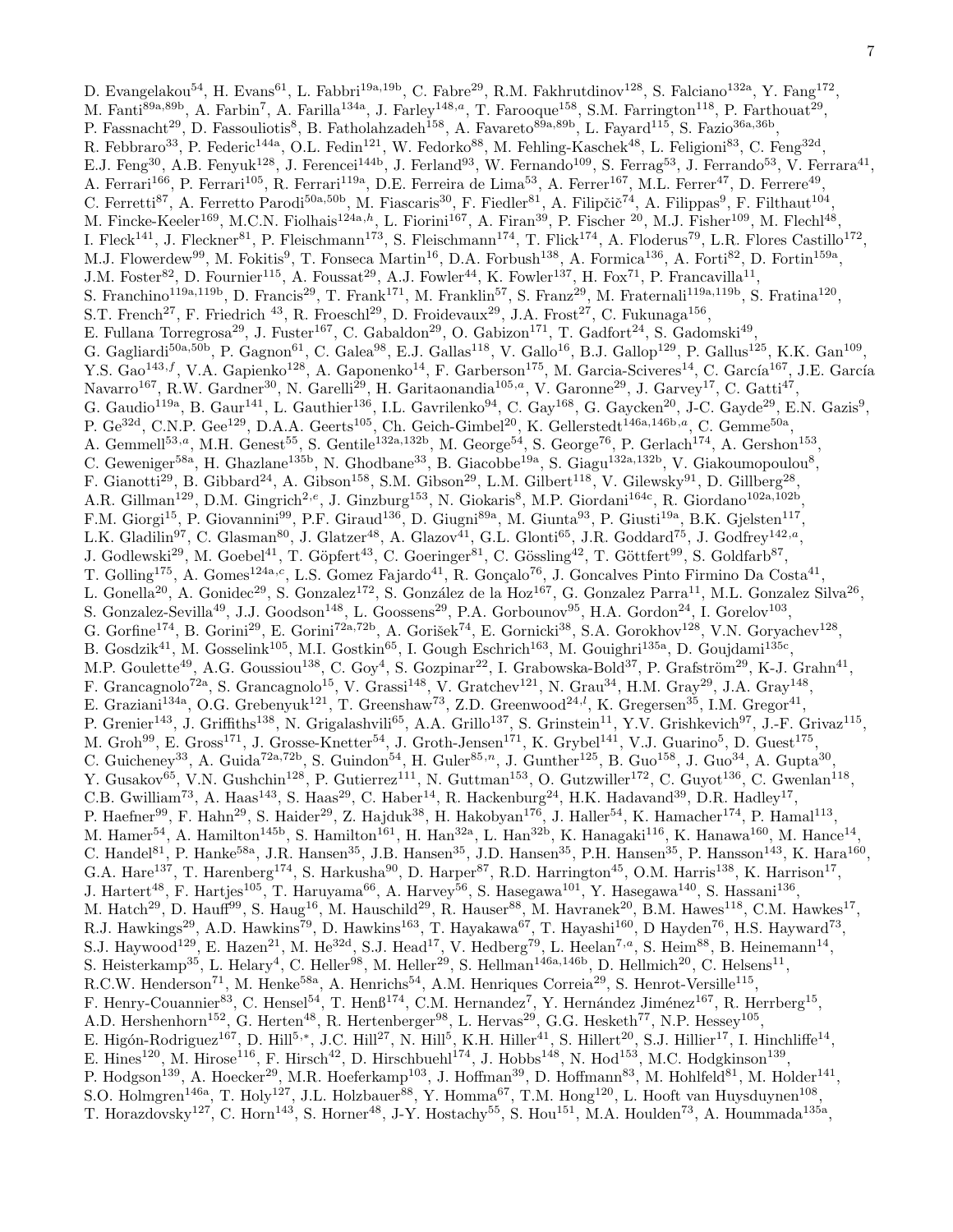J. Howarth<sup>82</sup>, D.F. Howell<sup>118</sup>, I. Hristova <sup>15</sup>, J. Hrivnac<sup>115</sup>, I. Hruska<sup>125</sup>, T. Hryn'ova<sup>4</sup>, P.J. Hsu<sup>81</sup>, S.-C. Hsu<sup>14</sup>, G.S. Huang<sup>111</sup>, Z. Hubacek<sup>127</sup>, F. Hubaut<sup>83</sup>, F. Huegging<sup>20</sup>, A. Huettmann<sup>41</sup>, T.B. Huffman<sup>118</sup>, E.W. Hughes<sup>34</sup>, G. Hughes<sup>71</sup>, R.E. Hughes-Jones<sup>82</sup>, M. Huhtinen<sup>29</sup>, P. Hurst<sup>57</sup>, M. Hurwitz<sup>14</sup>, U. Husemann<sup>41</sup>, N. Huseynov<sup>65,0</sup>, J. Huston<sup>88</sup>, J. Huth<sup>57</sup>, G. Iacobucci<sup>49</sup>, G. Iakovidis<sup>9</sup>, M. Ibbotson<sup>82</sup>, I. Ibragimov<sup>141</sup>, R. Ichimiya<sup>67</sup>, L. Iconomidou-Fayard<sup>115</sup>, J. Idarraga<sup>115</sup>, P. Iengo<sup>102a,102b</sup>, O. Igonkina<sup>105</sup>, Y. Ikegami<sup>66</sup>, M. Ikeno<sup>66</sup>, Y. Ilchenko<sup>39</sup>, D. Iliadis<sup>154,a</sup>, N. Ilic<sup>158</sup>, M. Imori<sup>155</sup>, T. Ince<sup>20</sup>, J. Inigo-Golfin<sup>29</sup>, P. Ioannou<sup>8</sup>, M. Iodice<sup>134a</sup>, V. Ippolito<sup>132a,132b</sup>,

A. Irles Quiles<sup>167</sup>, C. Isaksson<sup>166</sup>, A. Ishikawa<sup>67</sup>, M. Ishino<sup>68</sup>, R. Ishmukhametov<sup>39</sup>, C. Issever<sup>118</sup>, S. Istin<sup>18a</sup>, A.V. Ivashin<sup>128</sup>, W. Iwanski<sup>38</sup>, H. Iwasaki<sup>66</sup>, J.M. Izen<sup>40</sup>, V. Izzo<sup>102a</sup>, B. Jackson<sup>120</sup>, J.N. Jackson<sup>73</sup>, P. Jackson<sup>143</sup>, M.R. Jaekel<sup>29</sup>, V. Jain<sup>61</sup>, K. Jakobs<sup>48</sup>, S. Jakobsen<sup>35</sup>, J. Jakubek<sup>127,a</sup>, D.K. Jana<sup>111,a</sup>, E. Jankowski<sup>158</sup>, E. Jansen<sup>77</sup>, H. Jansen<sup>29</sup>, A. Jantsch<sup>99</sup>, M. Janus<sup>20</sup>, G. Jarlskog<sup>79</sup>, L. Jeanty<sup>57</sup>, K. Jelen<sup>37</sup>, I. Jen-La Plante<sup>30</sup>, P. Jenni<sup>29</sup>, A. Jeremie<sup>4</sup>, P. Jež<sup>35,a</sup>, S. Jézéquel<sup>4</sup>, M.K. Jha<sup>19a</sup>, H. Ji<sup>172</sup>, W. Ji<sup>81</sup>, J. Jia<sup>148,a</sup>, Y. Jiang<sup>32b</sup>, M. Jimenez Belenguer<sup>41</sup>, G. Jin<sup>32b</sup>, S. Jin<sup>32a</sup>, O. Jinnouchi<sup>157</sup>, M.D. Joergensen<sup>35</sup>, D. Joffe<sup>39</sup>, L.G. Johansen<sup>13</sup>, M. Johansen<sup>146a,146b</sup>, K.E. Johansson<sup>146a</sup>, P. Johansson<sup>139</sup>, S. Johnert<sup>41</sup>, K.A. Johns<sup>6</sup>, K. Jon-And<sup>146a,146b</sup>, G. Jones<sup>118</sup>, R.W.L. Jones<sup>71</sup>, T.W. Jones<sup>77</sup>, T.J. Jones<sup>73</sup>, O. Jonsson<sup>29</sup>, C. Joram<sup>29</sup>, P.M. Jorge<sup>124a</sup>, J. Joseph<sup>14</sup>, J. Jovicevic<sup>147</sup>, T. Jovin<sup>12b</sup>, X. Ju<sup>172</sup>, C.A. Jung<sup>42</sup>, R.M. Jungst<sup>29</sup>, V. Juranek<sup>125</sup>, P. Jussel<sup>62</sup>, A. Juste Rozas<sup>11</sup>, V.V. Kabachenko<sup>128</sup>, S. Kabana<sup>16</sup>, M. Kaci<sup>167</sup>, A. Kaczmarska<sup>38</sup>, P. Kadlecik<sup>35,a</sup>, M. Kado<sup>115</sup>, H. Kagan<sup>109</sup>, M. Kagan<sup>57</sup>, S. Kaiser<sup>99,a</sup>, E. Kajomovitz<sup>152</sup>, S. Kalinin<sup>174,a</sup>, L.V. Kalinovskaya<sup>65</sup>, S. Kama<sup>39</sup>, N. Kanaya<sup>155</sup>, M. Kaneda<sup>29</sup>, S. Kaneti<sup>27</sup>, T. Kanno<sup>157</sup>, V.A. Kantserov<sup>96</sup>, J. Kanzaki<sup>66</sup>, B. Kaplan<sup>175,a</sup>, A. Kapliy<sup>30</sup>, J. Kaplon<sup>29</sup>, D. Kar<sup>43,a</sup>, M. Karagoz<sup>118</sup>, M. Karnevskiy<sup>41</sup>, K. Karr<sup>5</sup>, V. Kartvelishvili<sup>71</sup>, A.N. Karyukhin<sup>128</sup>, L. Kashif<sup>172</sup>, G. Kasieczka<sup>58b</sup>, A. Kasmi<sup>39</sup>, R.D. Kass<sup>109</sup>, A. Kastanas<sup>13,a</sup>, M. Kataoka<sup>4</sup>, Y. Kataoka<sup>155</sup>, E. Katsoufis<sup>9</sup>, J. Katzy<sup>41</sup>, V. Kaushik<sup>6</sup>, K. Kawagoe<sup>67</sup>, T. Kawamoto<sup>155</sup>, G. Kawamura<sup>81</sup>, M.S. Kayl<sup>105</sup>, V.A. Kazanin<sup>107</sup>, M.Y. Kazarinov<sup>65</sup>, R. Keeler<sup>169</sup>, R. Kehoe<sup>39</sup>, M. Keil<sup>54,a</sup>, G.D. Kekelidze<sup>65</sup>, J. Kennedy<sup>98</sup>, C.J. Kenney<sup>143</sup>, M. Kenyon<sup>53</sup>, O. Kepka<sup>125</sup>, N. Kerschen<sup>29</sup>, B.P. Kerševan<sup>74</sup>, S. Kersten<sup>174</sup>, K. Kessoku<sup>155</sup>, J. Keung<sup>158</sup>, M. Khakzad<sup>28</sup>, F. Khalil-zada<sup>10</sup>, H. Khandanyan<sup>165</sup>, A. Khanov<sup>112</sup>, D. Kharchenko<sup>65,a</sup>, A. Khodinov<sup>96</sup>, A.G. Kholodenko<sup>128</sup>, A. Khomich<sup>58a</sup>, T.J. Khoo<sup>27</sup>, G. Khoriauli<sup>20</sup>, A. Khoroshilov<sup>174,a</sup>, N. Khovanskiy<sup>65</sup>, V. Khovanskiy<sup>95</sup>, E. Khramov<sup>65</sup>, J. Khubua<sup>51b</sup>, H. Kim<sup>146a,146b</sup>, M.S. Kim<sup>2</sup>, S.H. Kim<sup>160</sup>, N. Kimura<sup>170</sup>, O. Kind<sup>15</sup>, B.T. King<sup>73</sup>, M. King<sup>67</sup>, R.S.B. King<sup>118</sup>, J. Kirk<sup>129</sup>, L.E. Kirsch<sup>22</sup>, A.E. Kiryunin<sup>99</sup>, T. Kishimoto<sup>67</sup>, D. Kisielewska<sup>37</sup>, T. Kittelmann<sup>123</sup>, A.M. Kiver<sup>128</sup>, E. Kladiva<sup>144b</sup>, J. Klaiber-Lodewigs<sup>42</sup>, M. Klein<sup>73</sup>, U. Klein<sup>73</sup>, K. Kleinknecht<sup>81</sup>, M. Klemetti<sup>85</sup>, A. Klier<sup>171</sup>, P. Klimek<sup>146a,146b</sup>, A. Klimentov<sup>24</sup>, R. Klingenberg<sup>42</sup>, J.A. Klinger<sup>82</sup>, E.B. Klinkby<sup>35,a</sup>, T. Klioutchnikova<sup>29</sup>, P.F. Klok<sup>104</sup>, S. Klous<sup>105</sup>, E.-E. Kluge<sup>58a</sup>, T. Kluge<sup>73</sup>, P. Kluit<sup>105</sup>, S. Kluth<sup>99</sup>, N.S. Knecht<sup>158</sup>, E. Kneringer<sup>62</sup>, J. Knobloch<sup>29</sup>, E.B.F.G. Knoops<sup>83</sup>, A. Knue<sup>54</sup>, B.R. Ko<sup>44</sup>, T. Kobayashi<sup>155</sup>, M. Kobel<sup>43</sup>, M. Kocian<sup>143</sup>, P. Kodys<sup>126</sup>, K. Köneke<sup>29</sup>, A.C. König<sup>104</sup>, S. Koenig<sup>81</sup>, L. Köpke<sup>81</sup>, F. Koetsveld<sup>104</sup>, P. Koevesarki<sup>20</sup>, T. Koffas<sup>28</sup>, E. Koffeman<sup>105</sup>, L.A. Kogan<sup>118</sup>, F. Kohn<sup>54,a</sup>, Z. Kohout<sup>127,a</sup>, T. Kohriki<sup>66</sup>, T. Koi<sup>143</sup>, T. Kokott<sup>20</sup>, G.M. Kolachev<sup>107</sup>, H. Kolanoski<sup>15</sup>, V. Kolesnikov<sup>65</sup>, I. Koletsou<sup>89a</sup>, J. Koll<sup>88</sup>, M. Kollefrath<sup>48</sup>, S.D. Kolya<sup>82</sup>, A.A. Komar<sup>94</sup>, Y. Komori<sup>155</sup>, T. Kondo<sup>66</sup>, T. Kono<sup>41,p</sup>, A.I. Kononov<sup>48</sup>, R. Konoplich<sup>108,q</sup>, N. Konstantinidis<sup>77</sup>, A. Kootz<sup>174</sup>, S. Koperny<sup>37</sup>, K. Korcyl<sup>38</sup>, K. Kordas<sup>154</sup>, V. Koreshev<sup>128</sup>, A. Korn<sup>118</sup>, A. Korol<sup>107</sup>, I. Korolkov<sup>11</sup>, E.V. Korolkova<sup>139</sup>, V.A. Korotkov<sup>128</sup>, O. Kortner<sup>99</sup>, S. Kortner<sup>99</sup>, V.V. Kostyukhin<sup>20</sup>, M.J. Kotamäki<sup>29</sup>, S. Kotov<sup>99</sup>, V.M. Kotov<sup>65</sup>, A. Kotwal<sup>44</sup>, C. Kourkoumelis<sup>8</sup>, V. Kouskoura<sup>154</sup>, A. Koutsman<sup>159a</sup>, R. Kowalewski<sup>169</sup>, T.Z. Kowalski<sup>37</sup>, W. Kozanecki<sup>136</sup>, A.S. Kozhin<sup>128</sup>, V. Kral<sup>127,a</sup>, V.A. Kramarenko<sup>97</sup>, G. Kramberger<sup>74</sup>, M.W. Krasny<sup>78</sup>, A. Krasznahorkay<sup>108</sup>, J. Kraus<sup>88</sup>, J.K. Kraus<sup>20</sup>, A. Kreisel<sup>153</sup>, F. Krejci<sup>127</sup>, J. Kretzschmar<sup>73</sup>, N. Krieger<sup>54</sup>, P. Krieger<sup>158</sup>, K. Kroeninger<sup>54</sup>, H. Kroha<sup>99</sup>, J. Kroll<sup>120</sup>, J. Kroseberg<sup>20</sup>, J. Krstic<sup>12a</sup>, U. Kruchonak<sup>65</sup>, H. Krüger<sup>20</sup>, T. Kruker<sup>16</sup>, N. Krumnack<sup>64</sup>, Z.V. Krumshteyn<sup>65</sup>, A. Kruth<sup>20</sup>, T. Kubota<sup>86</sup>, S. Kuday<sup>3a</sup>, S. Kuehn<sup>48</sup>, A. Kugel<sup>58c</sup>, T. Kuhl<sup>41</sup>, V. Kukhtin<sup>65</sup>, Y. Kulchitsky<sup>90</sup>, S. Kuleshov<sup>31b</sup>, C. Kummer<sup>98</sup>, M. Kuna<sup>78</sup>, N. Kundu<sup>118</sup>, J. Kunkle<sup>120</sup>, A. Kupco<sup>125</sup>, H. Kurashige<sup>67</sup>, M. Kurata<sup>160</sup>, Y.A. Kurochkin<sup>90</sup>, V. Kus<sup>125</sup>, E.S. Kuwertz<sup>147</sup>, M. Kuze<sup>157</sup>, J. Kvita<sup>142</sup>, R. Kwee<sup>15</sup>, A. La Rosa<sup>49</sup>, L. La Rotonda<sup>36a,36b</sup>, L. Labarga<sup>80</sup>, J. Labbe<sup>4</sup>, S. Lablak<sup>135a</sup>, C. Lacasta<sup>167</sup>, F. Lacava<sup>132a,132b</sup>, H. Lacker<sup>15</sup>, D. Lacour<sup>78</sup>, V.R. Lacuesta<sup>167</sup>, E. Ladygin<sup>65</sup>, R. Lafaye<sup>4</sup>, B. Laforge<sup>78</sup>, T. Lagouri<sup>80</sup>, S. Lai<sup>48</sup>, E. Laisne<sup>55</sup>, M. Lamanna<sup>29</sup>, C.L. Lampen<sup>6,a</sup>, W. Lampl<sup>6</sup>, E. Lancon<sup>136</sup>, U. Landgraf<sup>48</sup>, M.P.J. Landon<sup>75</sup>, J.L. Lane<sup>82</sup>, C. Lange<sup>41</sup>, A.J. Lankford<sup>163</sup>, F. Lanni<sup>24</sup>, K. Lantzsch<sup>174</sup>, S. Laplace<sup>78</sup>, C. Lapoire<sup>20</sup>, J.F. Laporte<sup>136</sup>, T. Lari<sup>89a</sup>, A.V. Larionov <sup>128</sup>, A. Larner<sup>118</sup>, C. Lasseur<sup>29</sup>, M. Lassnig<sup>29</sup>, P. Laurelli<sup>47</sup>, W. Lavrijsen<sup>14</sup>, P. Laycock<sup>73</sup>, A.B. Lazarev<sup>65</sup>, O. Le Dortz<sup>78</sup>, E. Le Guirriec<sup>83</sup>, C. Le Maner<sup>158</sup>, E. Le Menedeu<sup>9</sup>, C. Lebel<sup>93</sup>, T. LeCompte<sup>5,a</sup>, F. Ledroit-Guillon<sup>55</sup>, H. Lee<sup>105</sup>, J.S.H. Lee<sup>116</sup>, S.C. Lee<sup>151</sup>, L. Lee<sup>175</sup>, M. Lefebvre<sup>169</sup>, M. Legendre<sup>136</sup>, A. Leger<sup>49</sup>, B.C. LeGeyt<sup>120</sup>, F. Legger<sup>98</sup>, C. Leggett<sup>14</sup>, M. Lehmacher<sup>20,a</sup>, G. Lehmann Miotto<sup>29</sup>, X. Lei<sup>6,a</sup>, M.A.L. Leite<sup>23d</sup>, R. Leitner<sup>126</sup>, D. Lellouch<sup>171</sup>, M. Leltchouk<sup>34</sup>, B. Lemmer<sup>54</sup>, V. Lendermann<sup>58a</sup>, K.J.C. Leney<sup>145b</sup>, T. Lenz<sup>105</sup>, G. Lenzen<sup>174</sup>, B. Lenzi<sup>29</sup>, K. Leonhardt<sup>43</sup>, S. Leontsinis<sup>9</sup>, C. Leroy<sup>93</sup>, J-R. Lessard<sup>169</sup>, J. Lesser<sup>146a</sup>, C.G. Lester<sup>27</sup>, A. Leung Fook Cheong<sup>172</sup>, J. Levêque<sup>4</sup>, D. Levin<sup>87</sup>, L.J. Levinson<sup>171</sup>, M.S. Levitski<sup>128</sup>, A. Lewis<sup>118</sup>, G.H. Lewis<sup>108</sup>, A.M. Leyko<sup>20</sup>, M. Leyton<sup>15</sup>, B. Li<sup>83</sup>, H. Li<sup>172,a</sup>,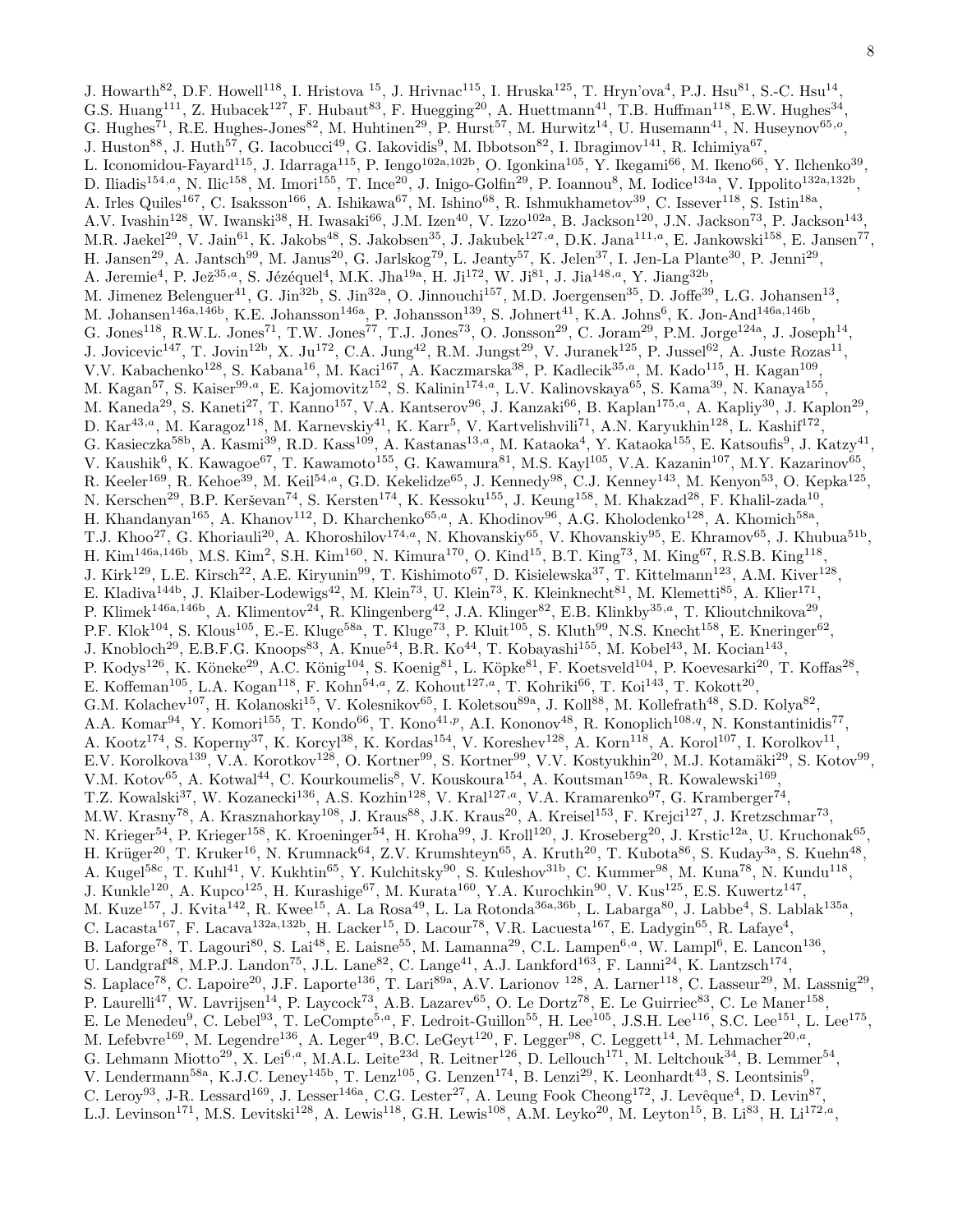S. Li<sup>32b,r</sup>, X. Li<sup>87,a</sup>, Z. Liang<sup>118,s</sup>, H. Liao<sup>33</sup>, B. Liberti<sup>133a</sup>, P. Lichard<sup>29</sup>, M. Lichtnecker<sup>98</sup>, K. Lie<sup>165</sup>, W. Liebig<sup>13</sup>, R. Lifshitz<sup>152</sup>, J.N. Lilley<sup>17</sup>, C. Limbach<sup>20</sup>, A. Limosani<sup>86</sup>, M. Limper<sup>63</sup>, S.C. Lin<sup>151,*t*</sup>, F. Linde<sup>105</sup>, J.T. Linnemann<sup>88</sup>, E. Lipeles<sup>120</sup>, L. Lipinsky<sup>125</sup>, A. Lipniacka<sup>13</sup>, T.M. Liss<sup>165</sup>, D. Lissauer<sup>24</sup>, A. Lister<sup>49</sup>, A.M. Litke<sup>137</sup>, C. Liu<sup>28</sup>, D. Liu<sup>151,a</sup>, H. Liu<sup>87</sup>, J.B. Liu<sup>87</sup>, M. Liu<sup>32b,a</sup>, Y. Liu<sup>32b</sup>, M. Livan<sup>119a,119b</sup>, S.S.A. Livermore<sup>118</sup>, A. Lleres<sup>55</sup>, J. Llorente Merino<sup>80</sup>, S.L. Lloyd<sup>75</sup>, E. Lobodzinska<sup>41</sup>, P. Loch<sup>6</sup>, W.S. Lockman<sup>137</sup>, T. Loddenkoetter<sup>20</sup>, F.K. Loebinger<sup>82</sup>, A. Loginov<sup>175,a</sup>, C.W. Loh<sup>168</sup>, T. Lohse<sup>15</sup>, K. Lohwasser<sup>48</sup>, M. Lokajicek<sup>125</sup>, J. Loken <sup>118</sup>, V.P. Lombardo<sup>4</sup>, R.E. Long<sup>71</sup>, L. Lopes<sup>124a</sup>, D. Lopez Mateos<sup>57</sup>, J. Lorenz<sup>98</sup>, N. Lorenzo Martinez<sup>115</sup>, M. Losada<sup>162</sup>, P. Loscutoff<sup>14</sup>, F. Lo Sterzo<sup>132a,132b</sup>, M.J. Losty<sup>159a</sup>, X. Lou<sup>40</sup>, A. Lounis<sup>115</sup>, K.F. Loureiro<sup>162</sup>, J. Love<sup>21,a</sup>, P.A. Love<sup>71</sup>, A.J. Lowe<sup>143,f</sup>, F. Lu<sup>32a</sup>, H.J. Lubatti<sup>138</sup>, C. Luci<sup>132a,132b</sup>, A. Lucotte<sup>55</sup>, A. Ludwig<sup>43</sup>, D. Ludwig<sup>41</sup>, I. Ludwig<sup>48,a</sup>, J. Ludwig<sup>48</sup>, F. Luehring<sup>61</sup>, G. Luijckx<sup>105</sup>, D. Lumb<sup>48</sup>, L. Luminari<sup>132a</sup>, E. Lund<sup>117</sup>, B. Lund-Jensen<sup>147</sup>, B. Lundberg<sup>79</sup>, J. Lundberg<sup>146a,146b</sup>, J. Lundquist<sup>35</sup>, M. Lungwitz<sup>81</sup>, G. Lutz<sup>99</sup>, D. Lynn<sup>24</sup>, J. Lys<sup>14</sup>, E. Lytken<sup>79</sup>, H. Ma<sup>24</sup>, L.L. Ma<sup>172</sup>, J.A. Macana Goia<sup>93</sup>, G. Maccarrone<sup>47</sup>, A. Macchiolo<sup>99</sup>, B. Maček<sup>74</sup>, J. Machado Miguens<sup>124a</sup>, R. Mackeprang<sup>35</sup>, R.J. Madaras<sup>14</sup>, W.F. Mader<sup>43</sup>, R. Maenner<sup>58c</sup>, T. Maeno<sup>24</sup>, P. Mättig $^{174}$ , S. Mättig $^{41}$ , L. Magnoni<sup>29</sup>, E. Magradze<sup>54</sup>, Y. Mahalalel<sup>153</sup>, K. Mahboubi $^{48}$ , G. Mahout $^{17}$ , C. Maiani<sup>132a,132b</sup>, C. Maidantchik<sup>23a</sup>, A. Maio<sup>124a,c</sup>, S. Majewski<sup>24</sup>, Y. Makida<sup>66</sup>, N. Makovec<sup>115</sup>, P. Mal<sup>136</sup>, B. Malaescu<sup>29</sup>, Pa. Malecki<sup>38</sup>, P. Malecki<sup>38</sup>, V.P. Maleev<sup>121</sup>, F. Malek<sup>55</sup>, U. Mallik<sup>63</sup>, D. Malon<sup>5</sup>, C. Malone<sup>143</sup>, S. Maltezos<sup>9</sup>, V. Malyshev<sup>107</sup>, S. Malyukov<sup>29</sup>, R. Mameghani<sup>98</sup>, J. Mamuzic<sup>12b</sup>, A. Manabe<sup>66</sup>, L. Mandelli<sup>89a</sup>, I. Mandić<sup>74</sup>, R. Mandrysch<sup>15</sup>, J. Maneira<sup>124a</sup>, P.S. Mangeard<sup>88</sup>, L. Manhaes de Andrade Filho<sup>23a</sup>, I.D. Manjavidze<sup>65</sup>, A. Mann<sup>54</sup>, P.M. Manning<sup>137</sup>, A. Manousakis-Katsikakis<sup>8</sup>, B. Mansoulie<sup>136</sup>, A. Manz<sup>99</sup>, A. Mapelli<sup>29</sup>, L. Mapelli<sup>29</sup>, L. March <sup>80</sup>, J.F. Marchand<sup>28</sup>, F. Marchese<sup>133a,133b,a</sup>, G. Marchiori<sup>78</sup>, M. Marcisovsky<sup>125,a</sup>, A. Marin<sup>21,\*</sup>, C.P. Marino<sup>169</sup>, F. Marroquim<sup>23a</sup>, R. Marshall<sup>82</sup>, Z. Marshall<sup>29</sup>, F.K. Martens<sup>158</sup>, S. Marti-Garcia<sup>167</sup>, A.J. Martin<sup>175</sup>, B. Martin<sup>29</sup>, B. Martin<sup>88</sup>, F.F. Martin<sup>120</sup>, J.P. Martin<sup>93</sup>, Ph. Martin<sup>55</sup>, T.A. Martin<sup>17</sup>, V.J. Martin<sup>45</sup>, B. Martin dit Latour<sup>49</sup>, S. Martin–Haugh<sup>149</sup>, M. Martinez<sup>11</sup>, V. Martinez Outschoorn<sup>57</sup>, A.C. Martyniuk<sup>169</sup>, M. Marx<sup>82</sup>, F. Marzano<sup>132a</sup>, A. Marzin<sup>111</sup>, L. Masetti<sup>81</sup>, T. Mashimo<sup>155</sup>, R. Mashinistov<sup>94</sup>, J. Masik<sup>82</sup>, A.L. Maslennikov<sup>107</sup>, I. Massa<sup>19a,19b</sup>, G. Massaro<sup>105</sup>, N. Massol<sup>4</sup>, P. Mastrandrea<sup>132a,132b</sup>, A. Mastroberardino<sup>36a,36b</sup>, T. Masubuchi<sup>155</sup>, M. Mathes<sup>20</sup>, H. Matsumoto<sup>155</sup>, H. Matsunaga<sup>155</sup>, T. Matsushita<sup>67</sup>, C. Mattravers<sup>118,d</sup>, J.M. Maugain<sup>29</sup>, J. Maurer<sup>83</sup>, S.J. Maxfield<sup>73</sup>, D.A. Maximov<sup>107</sup>, E.N. May<sup>5</sup>, A. Mayne<sup>139</sup>, R. Mazini<sup>151,a</sup>, M. Mazur<sup>20</sup>, M. Mazzanti<sup>89a</sup>, E. Mazzoni<sup>122a,122b</sup>, S.P. Mc Kee<sup>87</sup>, A. McCarn<sup>165</sup>, R.L. McCarthy<sup>148</sup>, T.G. McCarthy<sup>28</sup>, N.A. McCubbin<sup>129</sup>, K.W. McFarlane<sup>56</sup>, J.A. Mcfayden<sup>139</sup>, H. McGlone<sup>53</sup>, G. Mchedlidze<sup>51b</sup>, R.A. McLaren<sup>29</sup>, T. Mclaughlan<sup>17</sup>, S.J. McMahon<sup>129</sup>, R.A. McPherson<sup>169,j</sup>, A. Meade<sup>84</sup>, J. Mechnich<sup>105</sup>, M. Mechtel<sup>174</sup>, M. Medinnis<sup>41</sup>, R. Meera-Lebbai<sup>111,a</sup>, T. Meguro<sup>116</sup>, R. Mehdiyev<sup>93</sup>, S. Mehlhase<sup>35</sup>, A. Mehta<sup>73</sup>, K. Meier<sup>58a</sup>, B. Meirose<sup>79</sup>, C. Melachrinos<sup>30</sup>, B.R. Mellado Garcia<sup>172</sup>, L. Mendoza Navas<sup>162</sup>, Z. Meng<sup>151,*u*</sup>, A. Mengarelli<sup>19a,19b</sup>, S. Menke<sup>99</sup>, C. Menot<sup>29</sup>, E. Meoni<sup>11,a</sup>, K.M. Mercurio<sup>57</sup>, P. Mermod<sup>49</sup>, L. Merola<sup>102a,102b</sup>, C. Meroni<sup>89a</sup>, F.S. Merritt<sup>30</sup>, H. Merritt<sup>109</sup>, A. Messina<sup>29</sup>, J. Metcalfe<sup>103,a</sup>, A.S. Mete<sup>64</sup>, C. Meyer<sup>81</sup>, C. Meyer<sup>30</sup>, J-P. Meyer<sup>136</sup>, J. Meyer<sup>173,a</sup>, J. Meyer<sup>54</sup>, T.C. Meyer<sup>29</sup>, W.T. Meyer<sup>64</sup>, J. Miao<sup>32d</sup>, S. Michal<sup>29</sup>, L. Micu<sup>25a</sup>, R.P. Middleton<sup>129</sup>, S. Migas<sup>73</sup>, L. Mijović<sup>41</sup>, G. Mikenberg<sup>171</sup>, M. Mikestikova<sup>125</sup>, M. Mikuž<sup>74</sup>, D.W. Miller<sup>30</sup>, R.J. Miller<sup>88</sup>, W.J. Mills<sup>168</sup>, C. Mills<sup>57</sup>, A. Milov<sup>171</sup>, D.A. Milstead<sup>146a,146b</sup>, D. Milstein<sup>171</sup>, A.A. Minaenko<sup>128</sup>, M. Miñano Moya<sup>167</sup>, I.A. Minashvili<sup>65</sup>, A.I. Mincer<sup>108</sup>, B. Mindur<sup>37</sup>, M. Mineev<sup>65</sup>, Y. Ming<sup>172</sup>, L.M. Mir<sup>11</sup>, G. Mirabelli<sup>132a</sup>, L. Miralles Verge<sup>11</sup>, A. Misiejuk<sup>76</sup>, J. Mitrevski<sup>137</sup>, G.Y. Mitrofanov<sup>128</sup>, V.A. Mitsou<sup>167</sup>, S. Mitsui<sup>66</sup>, P.S. Miyagawa<sup>139</sup>, K. Miyazaki<sup>67</sup>, J.U. Mjörnmark<sup>79</sup>, T. Moa<sup>146a,146b</sup>, P. Mockett<sup>138</sup>, S. Moed<sup>57</sup>, V. Moeller<sup>27</sup>, K. Mönig<sup>41</sup>, N. Möser<sup>20</sup>, S. Mohapatra<sup>148</sup>, W. Mohr<sup>48</sup>, S. Mohrdieck-Möck<sup>99</sup>, A.M. Moisseev<sup>128,\*</sup>, R. Moles-Valls<sup>167</sup>, J. Molina-Perez<sup>29</sup>, J. Monk<sup>77</sup>, E. Monnier<sup>83</sup>, S. Montesano<sup>89a,89b</sup>, F. Monticelli<sup>70</sup>, S. Monzani<sup>19a,19b</sup>, R.W. Moore<sup>2</sup>, G.F. Moorhead<sup>86</sup>, C. Mora Herrera<sup>49</sup>, A. Moraes<sup>53</sup>, N. Morange<sup>136</sup>, J. Morel<sup>54</sup>, G. Morello<sup>36a,36b</sup>, D. Moreno<sup>81</sup>, M. Moreno Llácer<sup>167</sup>, P. Morettini<sup>50a</sup>, M. Morgenstern<sup>43,a</sup>, M. Morii<sup>57</sup>, J. Morin<sup>75</sup>, A.K. Morley<sup>29</sup>, G. Mornacchi<sup>29</sup>, S.V. Morozov<sup>96</sup>, J.D. Morris<sup>75</sup>, L. Morvaj<sup>101</sup>, H.G. Moser<sup>99</sup>, M. Mosidze<sup>51b</sup>, J. Moss<sup>109</sup>, R. Mount<sup>143</sup>, E. Mountricha<sup>9</sup>, S.V. Mouraviev<sup>94</sup>, E.J.W. Moyse<sup>84</sup>, M. Mudrinic<sup>12b</sup>, F. Mueller<sup>58a</sup>, J. Mueller<sup>123</sup>, K. Mueller<sup>20</sup>, T.A. Müller<sup>98</sup>, T. Mueller<sup>81</sup>, D. Muenstermann<sup>29</sup>, A. Muir<sup>168</sup>, Y. Munwes<sup>153</sup>, W.J. Murray<sup>129</sup>, I. Mussche<sup>105,a</sup>, E. Musto<sup>102a,102b</sup>, A.G. Myagkov<sup>128</sup>, J. Nadal<sup>11</sup>, K. Nagai<sup>160</sup>, K. Nagano<sup>66</sup>, A. Nagarkar $^{109}$ , Y. Nagasaka $^{60}$ , M. Nagel $^{99}$ , A.M. Nairz $^{29}$ , Y. Nakahama $^{29}$ , K. Nakamura $^{155}$ , T. Nakamura $^{155}$ , I. Nakano<sup>110</sup>, G. Nanava<sup>20</sup>, A. Napier<sup>161</sup>, R. Narayan<sup>58b</sup>, M. Nash<sup>77,d</sup>, N.R. Nation<sup>21</sup>, T. Nattermann<sup>20</sup>, T. Naumann<sup>41</sup>, G. Navarro<sup>162</sup>, H.A. Neal<sup>87</sup>, E. Nebot<sup>80</sup>, P.Yu. Nechaeva<sup>94</sup>, T.J. Neep<sup>82</sup>, A. Negri<sup>119a,119b</sup>, G. Negri<sup>29</sup>, S. Nektarijevic<sup>49</sup>, A. Nelson<sup>163</sup>, S. Nelson<sup>143</sup>, T.K. Nelson<sup>143</sup>, S. Nemecek<sup>125</sup>, P. Nemethy<sup>108</sup>, A.A. Nepomuceno<sup>23a</sup>, M. Nessi<sup>29,</sup><sup>v</sup>, M.S. Neubauer<sup>165</sup>, A. Neusiedl<sup>81</sup>, R.M. Neves<sup>108</sup>, P. Nevski<sup>24</sup>, P.R. Newman<sup>17</sup>, V. Nguyen Thi Hong<sup>136,a</sup>, R.B. Nickerson<sup>118</sup>, R. Nicolaidou<sup>136</sup>, L. Nicolas<sup>139</sup>, B. Nicquevert<sup>29</sup>, F. Niedercorn<sup>115,a</sup>, J. Nielsen<sup>137</sup>, T. Niinikoski<sup>29</sup>, N. Nikiforou<sup>34</sup>, A. Nikiforov<sup>15</sup>, V. Nikolaenko<sup>128</sup>, K. Nikolaev<sup>65</sup>, I. Nikolic-Audit<sup>78</sup>, K. Nikolics<sup>49</sup>, K. Nikolopoulos<sup>24</sup>, H. Nilsen<sup>48</sup>, P. Nilsson<sup>7</sup>, Y. Ninomiya <sup>155</sup>, A. Nisati<sup>132a</sup>, T. Nishiyama<sup>67</sup>,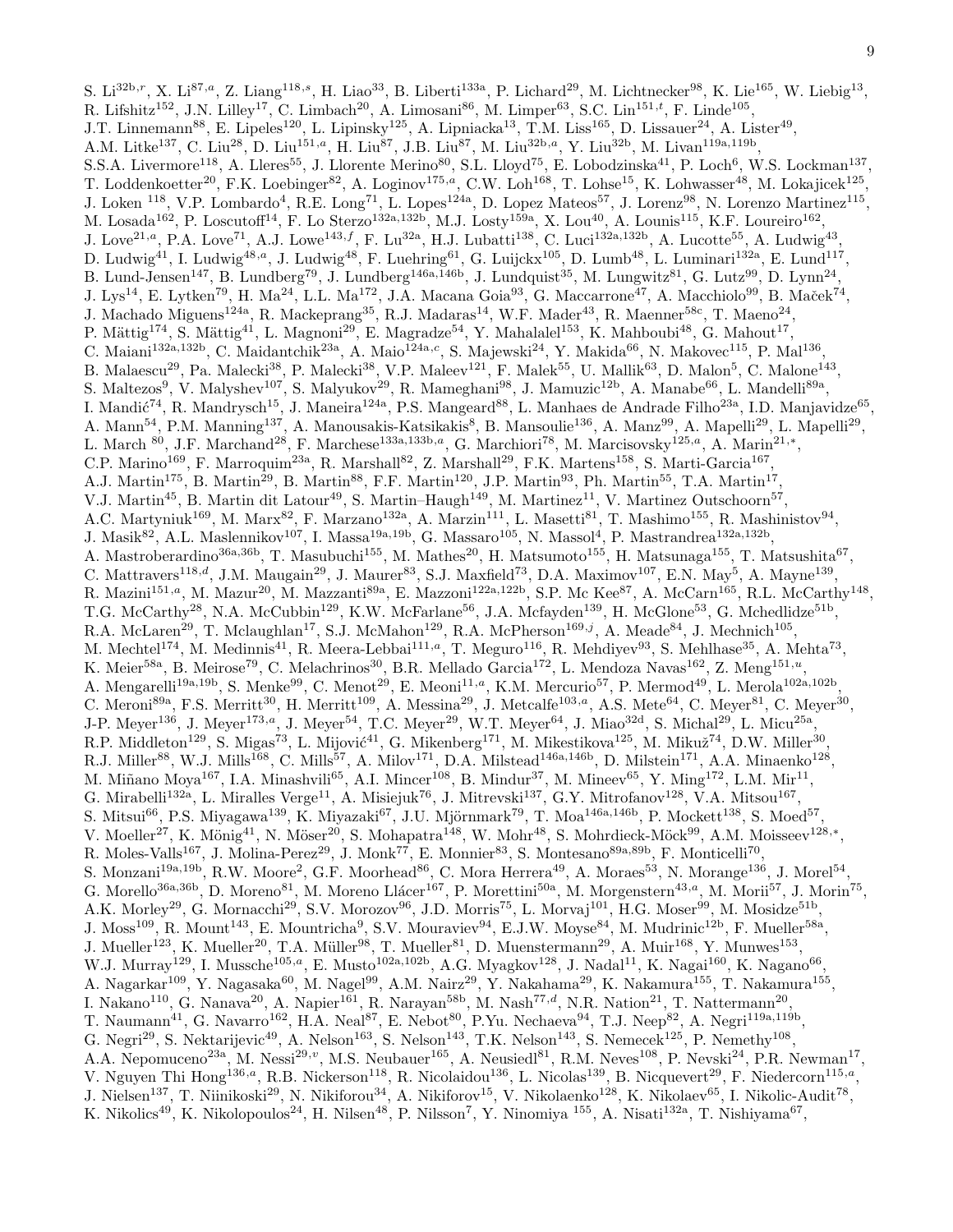R. Nisius<sup>99</sup>, L. Nodulman<sup>5</sup>, M. Nomachi<sup>116</sup>, I. Nomidis<sup>154,a</sup>, M. Nordberg<sup>29</sup>, B. Nordkvist<sup>146a,146b</sup>, P.R. Norton<sup>129</sup>, J. Novakova<sup>126</sup>, M. Nozaki<sup>66</sup>, L. Nozka<sup>113</sup>, I.M. Nugent<sup>159a</sup>, A.-E. Nuncio-Quiroz<sup>20</sup>, G. Nunes Hanninger<sup>86</sup>, T. Nunnemann<sup>98</sup>, E. Nurse<sup>77</sup>, B.J. O'Brien<sup>45</sup>, S.W. O'Neale<sup>17,\*</sup>, D.C. O'Neil<sup>142</sup>, V. O'Shea<sup>53</sup>, L.B. Oakes<sup>98</sup>, F.G. Oakham<sup>28,e</sup>, H. Oberlack<sup>99</sup>, J. Ocariz<sup>78</sup>, A. Ochi<sup>67</sup>, S. Oda<sup>155</sup>, S. Odaka<sup>66</sup>, J. Odier<sup>83</sup>, H. Ogren<sup>61</sup>, A. Oh<sup>82</sup>, S.H. Oh<sup>44</sup>, C.C. Ohm<sup>146a,146b</sup>, T. Ohshima<sup>101</sup>, H. Ohshita<sup>140</sup>, T. Ohsugi<sup>59</sup>, S. Okada<sup>67</sup>, H. Okawa<sup>163</sup>, Y. Okumura<sup>101</sup>, T. Okuyama<sup>155</sup>, A. Olariu<sup>25a</sup>, M. Olcese<sup>50a</sup>, A.G. Olchevski<sup>65</sup>, M. Oliveira<sup>124a,h</sup>, D. Oliveira Damazio<sup>24</sup>, E. Oliver Garcia<sup>167</sup>, D. Olivito<sup>120</sup>, A. Olszewski<sup>38</sup>, J. Olszowska<sup>38</sup>, C. Omachi<sup>67</sup>, A. Onofre<sup>124a,w</sup>, P.U.E. Onyisi<sup>30</sup>, C.J. Oram<sup>159a</sup>, M.J. Oreglia<sup>30</sup>, Y. Oren<sup>153</sup>, D. Orestano<sup>134a,134b</sup>, C. Oropeza Barrera<sup>53,a</sup>, R.S. Orr<sup>158</sup>, B. Osculati<sup>50a,50b</sup>, R. Ospanov<sup>120</sup>, C. Osuna<sup>11</sup>, G. Otero y Garzon<sup>26</sup>, J.P Ottersbach<sup>105,a</sup>, M. Ouchrif<sup>135d</sup>, E.A. Ouellette<sup>169</sup>, F. Ould-Saada<sup>117</sup>, A. Ouraou<sup>136</sup>, Q. Ouyang<sup>32a</sup>, A. Ovcharova<sup>14</sup>, M. Owen<sup>82</sup>, S. Owen<sup>139,a</sup>, V.E. Ozcan<sup>18a</sup>, N. Ozturk<sup>7</sup>, A. Pacheco Pages<sup>11</sup>, C. Padilla Aranda<sup>11</sup>, S. Pagan Griso<sup>14</sup>, E. Paganis<sup>139</sup>, F. Paige<sup>24</sup>, P. Pais<sup>84</sup>, K. Pajchel<sup>117</sup>, G. Palacino<sup>159b</sup>, C.P. Paleari<sup>6</sup>, S. Palestini<sup>29</sup>, D. Pallin<sup>33</sup>, A. Palma<sup>124a</sup>, J.D. Palmer<sup>17</sup>, Y.B. Pan<sup>172</sup>, E. Panagiotopoulou<sup>9</sup>, B. Panes<sup>31a</sup>, N. Panikashvili<sup>87</sup>, S. Panitkin<sup>24</sup>, D. Pantea<sup>25a</sup>, M. Panuskova<sup>125</sup>, V. Paolone<sup>123</sup>, A. Papadelis<sup>146a</sup>, Th.D. Papadopoulou<sup>9</sup>, A. Paramonov<sup>5</sup>, W. Park<sup>24,x</sup>, M.A. Parker<sup>27</sup>, F. Parodi<sup>50a,50b</sup>, J.A. Parsons<sup>34</sup>, U. Parzefall<sup>48</sup>, E. Pasqualucci<sup>132a</sup>, S. Passaggio<sup>50a</sup>, A. Passeri<sup>134a</sup>, F. Pastore<sup>134a,134b</sup>, Fr. Pastore<sup>76</sup>, G. Pásztor <sup>49,y</sup>, S. Pataraia<sup>174</sup>, N. Patel<sup>150</sup>, J.R. Pater<sup>82</sup>, S. Patricelli<sup>102a,102b</sup>, T. Pauly<sup>29</sup>, M. Pecsy<sup>144a</sup>, M.I. Pedraza Morales<sup>172</sup>, S.V. Peleganchuk<sup>107</sup>, H. Peng<sup>32b</sup>, R. Pengo<sup>29</sup>, A. Penson<sup>34</sup>, J. Penwell<sup>61</sup>, M. Perantoni<sup>23a,a</sup>, K. Perez<sup>34,z</sup>, T. Perez Cavalcanti<sup>41</sup>, E. Perez Codina<sup>11</sup>, M.T. Pérez García-Estañ<sup>167</sup>, V. Perez Reale<sup>34</sup>, L. Perini<sup>89a,89b</sup>, H. Pernegger<sup>29</sup>, R. Perrino<sup>72a</sup>, P. Perrodo<sup>4</sup>, S. Persembe<sup>3a</sup>, V.D. Peshekhonov<sup>65</sup>, K. Peters<sup>29</sup>, B.A. Petersen<sup>29</sup>, J. Petersen<sup>29</sup>, T.C. Petersen<sup>35</sup>, E. Petit<sup>4</sup>, A. Petridis<sup>154,a</sup>, C. Petridou<sup>154,a</sup>, E. Petrolo<sup>132a</sup>, F. Petrucci<sup>134a,134b</sup>, D. Petschull<sup>41</sup>, M. Petteni<sup>142</sup>, R. Pezoa<sup>31b,a</sup>, A. Phan<sup>86</sup>, P.W. Phillips<sup>129</sup>, G. Piacquadio<sup>29</sup>, E. Piccaro<sup>75</sup>, M. Piccinini<sup>19a,19b</sup>, S.M. Piec<sup>41</sup>, R. Piegaia<sup>26</sup>, D.T. Pignotti<sup>109</sup>, J.E. Pilcher<sup>30</sup>, A.D. Pilkington<sup>82</sup>, J. Pina<sup>124a,c</sup>, M. Pinamonti<sup>164a,164c</sup>, A. Pinder<sup>118</sup>, J.L. Pinfold<sup>2</sup>, J. Ping<sup>32c</sup>, B. Pinto<sup>124a</sup>, O. Pirotte<sup>29</sup>, C. Pizio<sup>89a,89b</sup>, R. Placakyte<sup>41</sup>, M. Plamondon<sup>169</sup>, M.-A. Pleier<sup>24</sup>, A.V. Pleskach<sup>128</sup>, A. Poblaguev<sup>24</sup>, S. Poddar<sup>58a</sup>, F. Podlyski<sup>33</sup>, L. Poggioli<sup>115</sup>, T. Poghosyan<sup>20</sup>, M. Pohl<sup>49</sup>, F. Polci<sup>55</sup>, G. Polesello<sup>119a</sup>, A. Policicchio<sup>138</sup>, A. Polini<sup>19a</sup>, J. Poll<sup>75</sup>, V. Polychronakos<sup>24</sup>, D.M. Pomarede<sup>136</sup>, D. Pomeroy<sup>22</sup>, K. Pommès<sup>29</sup>, L. Pontecorvo<sup>132a</sup>, B.G. Pope<sup>88</sup>, G.A. Popeneciu<sup>25a</sup>, D.S. Popovic<sup>12a</sup>, A. Poppleton<sup>29</sup>, X. Portell Bueso<sup>29</sup>, C. Posch<sup>21</sup>, G.E. Pospelov<sup>99</sup>, S. Pospisil<sup>127,a</sup>, I.N. Potrap<sup>99</sup>, C.J. Potter<sup>149</sup>, C.T. Potter<sup>114</sup>, G. Poulard<sup>29</sup>, J. Poveda<sup>172</sup>, R. Prabhu<sup>77</sup>, P. Pralavorio<sup>83</sup>, A. Pranko<sup>14</sup>, S. Prasad<sup>57</sup>, R. Pravahan<sup>7,a</sup>, S. Prell<sup>64</sup>, K. Pretzl<sup>16</sup>, L. Pribyl<sup>29</sup>, D. Price<sup>61</sup>, J. Price<sup>73</sup>, L.E. Price<sup>5</sup>, M.J. Price<sup>29</sup>, D. Prieur<sup>123</sup>, M. Primavera<sup>72a</sup>, K. Prokofiev<sup>108</sup>, F. Prokoshin<sup>31b,a</sup>, S. Protopopescu<sup>24</sup>, J. Proudfoot<sup>5</sup>, X. Prudent<sup>43</sup>, M. Przybycien<sup>37</sup>, H. Przysiezniak<sup>4</sup>, S. Psoroulas<sup>20</sup>, E. Ptacek<sup>114</sup>, E. Pueschel<sup>84</sup>, J. Purdham<sup>87,a</sup>, M. Purohit<sup>24,x</sup>, P. Puzo<sup>115</sup>, Y. Pylypchenko<sup>63</sup>, J. Qian<sup>87</sup>, Z. Qian<sup>83</sup>, Z. Qin<sup>41</sup>, A. Quadt<sup>54</sup>, D.R. Quarrie<sup>14</sup>, W.B. Quayle<sup>172</sup>, F. Quinonez<sup>31a</sup>, M. Raas<sup>104,a</sup>, V. Radescu<sup>58b</sup>, B. Radics<sup>20</sup>, P. Radloff<sup>114</sup>, T. Rador<sup>18a</sup>, F. Ragusa<sup>89a,89b</sup>, G. Rahal<sup>177</sup>, A.M. Rahimi<sup>109</sup>, D. Rahm<sup>24</sup>, S. Rajagopalan<sup>24</sup>, M. Rammensee<sup>48</sup>, M. Rammes<sup>141</sup>, A.S. Randle-Conde<sup>39,a</sup>, K. Randrianarivony<sup>28</sup>, P.N. Ratoff<sup>71</sup>, F. Rauscher<sup>98</sup>, T.C. Rave<sup>48</sup>, M. Raymond<sup>29</sup>, A.L. Read<sup>117</sup>, D.M. Rebuzzi<sup>119a,119b</sup>, A. Redelbach<sup>173</sup>, G. Redlinger<sup>24</sup>, R. Reece<sup>120,a</sup>, K. Reeves<sup>40</sup>, A. Reichold<sup>105</sup>, E. Reinherz-Aronis<sup>153</sup>, A. Reinsch<sup>114</sup>, I. Reisinger<sup>42</sup>, C. Rembser<sup>29</sup>, Z.L. Ren<sup>151</sup>, A. Renaud<sup>115</sup>, P. Renkel<sup>39</sup>, M. Rescigno<sup>132a</sup>, S. Resconi<sup>89a</sup>, B. Resende<sup>136</sup>, P. Reznicek<sup>98</sup>, R. Rezvani<sup>158</sup>, A. Richards<sup>77</sup>, R. Richter<sup>99</sup>, E. Richter-Was<sup>4,aa</sup>, M. Ridel<sup>78</sup>, M. Rijpstra<sup>105</sup>, M. Rijssenbeek<sup>148</sup>, A. Rimoldi<sup>119a,119b</sup>, L. Rinaldi<sup>19a</sup>, R.R. Rios<sup>39</sup>, I. Riu<sup>11</sup>, G. Rivoltella<sup>89a,89b</sup>, F. Rizatdinova<sup>112</sup>, E. Rizvi<sup>75</sup>, S.H. Robertson<sup>85,j</sup>, A. Robichaud-Veronneau<sup>118</sup>, D. Robinson<sup>27</sup>, J.E.M. Robinson<sup>77</sup>, M. Robinson<sup>114</sup>, A. Robson<sup>53</sup>, J.G. Rocha de Lima<sup>106</sup>, C. Roda<sup>122a,122b</sup>, D. Roda Dos Santos<sup>29</sup>, D. Rodriguez<sup>162</sup>, A. Roe<sup>54</sup>, S. Roe<sup>29</sup>, O. Røhne<sup>117</sup>, V. Rojo<sup>1</sup>, S. Rolli<sup>161</sup>, A. Romaniouk<sup>96</sup>, M. Romano<sup>19a,19b</sup>, V.M. Romanov<sup>65</sup>, G. Romeo<sup>26</sup>, E. Romero Adam<sup>167</sup>, L. Roos<sup>78</sup>, E. Ros<sup>167</sup>, S. Rosati<sup>132a,132b</sup>, K. Rosbach<sup>49</sup>, A. Rose<sup>149</sup>, M. Rose<sup>76</sup>, G.A. Rosenbaum<sup>158</sup>, E.I. Rosenberg<sup>64</sup>, P.L. Rosendahl<sup>13</sup>, O. Rosenthal<sup>141</sup>, L. Rosselet<sup>49</sup>, V. Rossetti<sup>11</sup>, E. Rossi<sup>132a,132b</sup>, L.P. Rossi<sup>50a</sup>, M. Rotaru<sup>25a</sup>, I. Roth<sup>171</sup>, J. Rothberg<sup>138</sup>, D. Rousseau<sup>115</sup>, C.R. Royon<sup>136</sup>, A. Rozanov<sup>83</sup>, Y. Rozen<sup>152</sup>, X. Ruan<sup>32a,ab</sup>, I. Rubinskiy<sup>41</sup>, B. Ruckert<sup>98</sup>, N. Ruckstuhl<sup>105</sup>, V.I. Rud<sup>97</sup>, C. Rudolph<sup>43</sup>, F. Rühr<sup>6</sup>, F. Ruggieri<sup>134a,134b</sup>, A. Ruiz-Martinez<sup>64</sup>, V. Rumiantsev<sup>91,\*</sup>, L. Rumyantsev $^{65}$ , K. Runge<sup>48</sup>, Z. Rurikova<sup>48</sup>, N.A. Rusakovich $^{65}$ , D.R. Rust $^{61}$ , J.P. Rutherfoord $^6$ , C. Ruwiedel<sup>14</sup>, P. Ruzicka<sup>125</sup>, Y.F. Ryabov<sup>121</sup>, V. Ryadovikov<sup>128</sup>, P. Ryan<sup>88</sup>, M. Rybar<sup>126</sup>, G. Rybkin<sup>115</sup>, N.C. Ryder<sup>118</sup>, S. Rzaeva<sup>10</sup>, A.F. Saavedra<sup>150</sup>, I. Sadeh<sup>153</sup>, H.F-W. Sadrozinski<sup>137</sup>, R. Sadykov<sup>65</sup>, F. Safai Tehrani<sup>132a,132b</sup>, H. Sakamoto<sup>155</sup>, G. Salamanna<sup>75</sup>, A. Salamon<sup>133a</sup>, M. Saleem<sup>111</sup>, D. Salihagic<sup>99</sup>, A. Salnikov<sup>143</sup>, J. Salt<sup>167</sup>, B.M. Salvachua Ferrando<sup>5</sup>, D. Salvatore<sup>36a,36b</sup>, F. Salvatore<sup>149</sup>, A. Salvucci<sup>104</sup>, A. Salzburger<sup>29</sup>, D. Sampsonidis<sup>154,a</sup>, B.H. Samset<sup>117</sup>, A. Sanchez<sup>102a,102b</sup>, V. Sanchez Martinez<sup>167</sup>, H. Sandaker<sup>13</sup>, H.G. Sander<sup>81</sup>, M.P. Sanders<sup>98</sup>, M. Sandhoff<sup>174</sup>, T. Sandoval<sup>27</sup>, C. Sandoval <sup>162</sup>, R. Sandstroem<sup>99</sup>, S. Sandvoss<sup>174</sup>, D.P.C. Sankey<sup>129</sup>, A. Sansoni<sup>47</sup>, C. Santamarina Rios<sup>85</sup>, C. Santoni<sup>33</sup>, R. Santonico<sup>133a,133b</sup>, H. Santos<sup>124a</sup>, J.G. Saraiva<sup>124a</sup>, T. Sarangi<sup>172</sup>,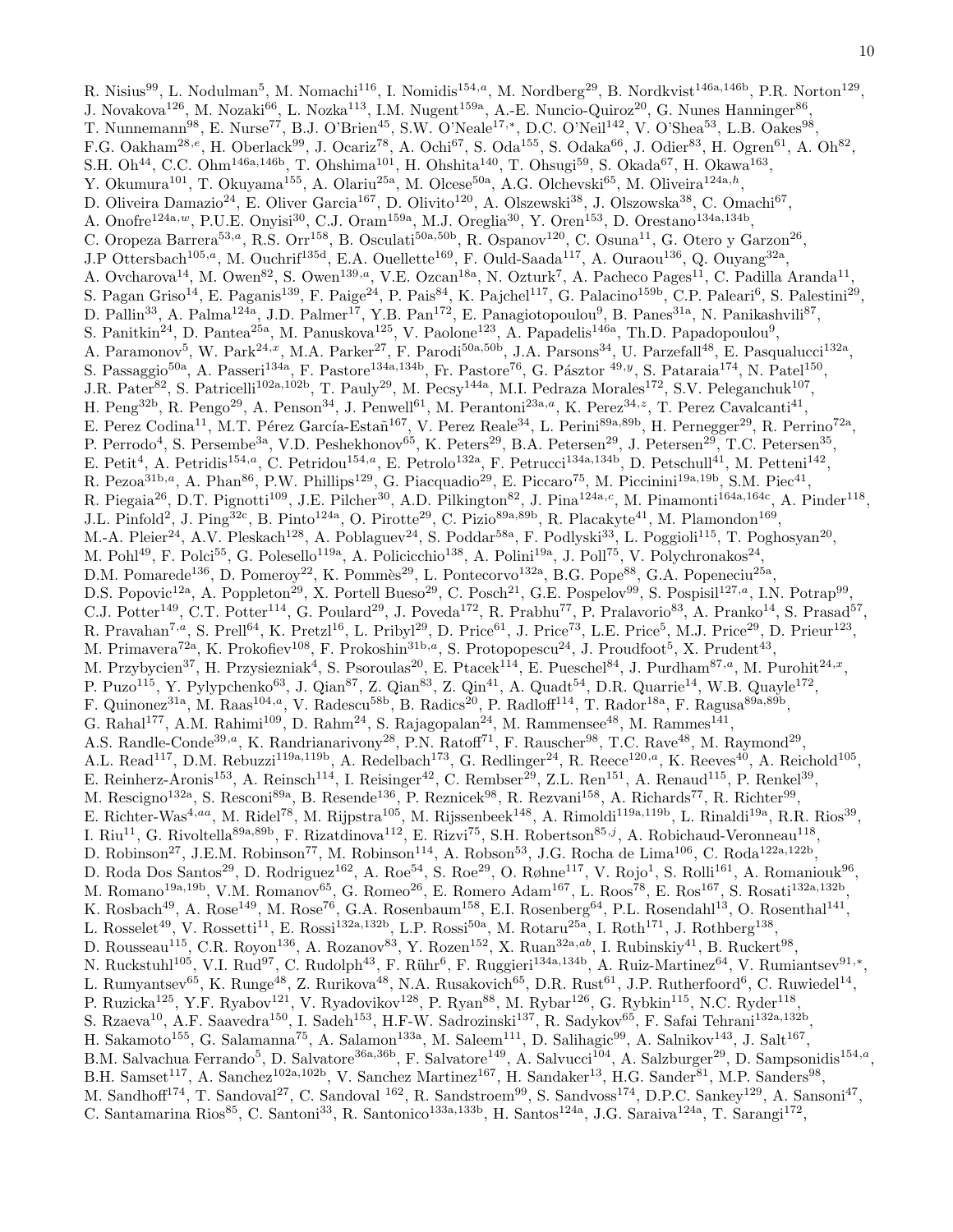E. Sarkisyan-Grinbaum<sup>7</sup>, F. Sarri<sup>122a,122b</sup>, G. Sartisohn<sup>174</sup>, O. Sasaki<sup>66</sup>, T. Sasaki<sup>66</sup>, N. Sasao<sup>68</sup>, I. Satsounkevitch<sup>90</sup>, G. Sauvage<sup>4</sup>, E. Sauvan<sup>4</sup>, J.B. Sauvan<sup>115</sup>, P. Savard<sup>158,e</sup>, V. Savinov<sup>123</sup>, D.O. Savu<sup>29</sup>, L. Sawyer<sup>24,*l*</sup>, D.H. Saxon<sup>53</sup>, L.P. Says<sup>33</sup>, C. Sbarra<sup>19a</sup>, A. Sbrizzi<sup>19a,19b</sup>, O. Scallon<sup>93</sup>, D.A. Scannicchio<sup>163</sup>, M. Scarcella<sup>150</sup>, J. Schaarschmidt<sup>115</sup>, P. Schacht<sup>99</sup>, U. Schäfer<sup>81</sup>, S. Schaepe<sup>20</sup>, S. Schaetzel<sup>58b</sup>, A.C. Schaffer<sup>115</sup>, D. Schaile<sup>98</sup>, R.D. Schamberger<sup>148</sup>, V. Scharf<sup>58a</sup>, V.A. Schegelsky<sup>121</sup>, D. Scheirich<sup>87</sup>, M. Schernau<sup>163</sup>, M.I. Scherzer<sup>34</sup>, C. Schiavi<sup>50a,50b</sup>, J. Schieck<sup>98</sup>, M. Schioppa<sup>36a,36b</sup>, S. Schlenker<sup>29</sup>, J.L. Schlereth<sup>5</sup>, E. Schmidt<sup>48</sup>, K. Schmieden<sup>20</sup>, C. Schmitt<sup>81</sup>, S. Schmitt<sup>58b</sup>, M. Schmitz<sup>20</sup>, A. Schöning<sup>58b</sup>, M. Schott<sup>29</sup>, D. Schouten<sup>159a</sup>, J. Schovancova<sup>125</sup>, M. Schram<sup>85</sup>, C. Schroeder<sup>81</sup>, N. Schroer<sup>58c,a</sup>, S. Schuh<sup>29</sup>, G. Schuler<sup>29</sup>, M.J. Schultens<sup>20</sup>, J. Schultes<sup>174</sup>, H.-C. Schultz-Coulon<sup>58a</sup>, H. Schulz<sup>15</sup>, J.W. Schumacher<sup>20</sup>, M. Schumacher<sup>48</sup>, B.A. Schumm<sup>137</sup>, Ph. Schune<sup>136</sup>, C. Schwanenberger<sup>82</sup>, A. Schwartzman<sup>143</sup>, Ph. Schwemling<sup>78</sup>, R. Schwienhorst<sup>88</sup>, R. Schwierz<sup>43</sup>, J. Schwindling<sup>136</sup>, T. Schwindt<sup>20</sup>, M. Schwoerer<sup>4</sup>, W.G. Scott<sup>129</sup>, J. Searcy<sup>114</sup>, G. Sedov<sup>41</sup>, E. Sedykh<sup>121</sup>, E. Segura<sup>11</sup>, S.C. Seidel<sup>103</sup>, A. Seiden<sup>137</sup>, F. Seifert<sup>43</sup>, J.M. Seixas<sup>23a</sup>, G. Sekhniaidze<sup>102a</sup>, K.E. Selbach<sup>45</sup>, D.M. Seliverstov<sup>121</sup>, B. Sellden<sup>146a</sup>, G. Sellers<sup>73</sup>, M. Seman<sup>144b</sup>, N. Semprini-Cesari<sup>19a,19b</sup>, C. Serfon<sup>98</sup>, L. Serin<sup>115</sup>, L. Serkin<sup>54</sup>, R. Seuster<sup>99</sup>, H. Severini<sup>111</sup>, M.E. Sevior<sup>86</sup>, A. Sfyrla<sup>29</sup>, E. Shabalina<sup>54</sup>, M. Shamim<sup>114</sup>, L.Y. Shan<sup>32a</sup>, J.T. Shank<sup>21</sup>, Q.T. Shao<sup>86</sup>, M. Shapiro<sup>14</sup>, P.B. Shatalov<sup>95</sup>, L. Shaver<sup>6</sup>, K. Shaw<sup>164a,164c</sup>, D. Sherman<sup>175</sup>, P. Sherwood<sup>77</sup>, A. Shibata<sup>108</sup>, H. Shichi<sup>101</sup>, S. Shimizu<sup>29</sup>, M. Shimojima<sup>100</sup>, T. Shin<sup>56</sup>, M. Shiyakova<sup>65</sup>, A. Shmeleva<sup>94</sup>, M.J. Shochet<sup>30</sup>, D. Short<sup>118</sup>, S. Shrestha<sup>64</sup>, E. Shulga<sup>96</sup>, M.A. Shupe<sup>6</sup>, P. Sicho<sup>125</sup>, A. Sidoti<sup>132a,132b</sup>, F. Siegert<sup>48</sup>, Dj. Sijacki<sup>12a</sup>, O. Silbert<sup>171</sup>, J. Silva<sup>124a,c</sup>, Y. Silver<sup>153</sup>, D. Silverstein<sup>143</sup>, S.B. Silverstein<sup>146a</sup>, V. Simak<sup>127</sup>, O. Simard<sup>136</sup>, Lj. Simic<sup>12a</sup>, S. Simion<sup>115</sup>, B. Simmons<sup>77</sup>, M. Simonyan<sup>35</sup>, P. Sinervo<sup>158</sup>, N.B. Sinev<sup>114</sup>, V. Sipica<sup>141</sup>, G. Siragusa<sup>173</sup>, A. Sircar<sup>24</sup>, A.N. Sisakyan<sup>65</sup>, S.Yu. Sivoklokov<sup>97</sup>, J. Sjölin<sup>146a,146b</sup>, T.B. Sjursen<sup>13,a</sup>, L.A. Skinnari<sup>14</sup>, H.P. Skottowe<sup>57</sup>, K. Skovpen<sup>107</sup>, P. Skubic<sup>111</sup>, N. Skvorodnev<sup>22</sup>, M. Slater<sup>17</sup>, T. Slavicek<sup>127,a</sup>, K. Sliwa<sup>161</sup>, J. Sloper<sup>29</sup>, V. Smakhtin<sup>171</sup>, S.Yu. Smirnov<sup>96</sup>, Y. Smirnov<sup>96</sup>, L.N. Smirnova<sup>97</sup>, O. Smirnova<sup>79</sup>, B.C. Smith<sup>57</sup>, K.M. Smith<sup>53</sup>, M. Smizanska<sup>71</sup>, K. Smolek<sup>127,a</sup>, A.A. Snesarev<sup>94</sup>, S.W. Snow<sup>82</sup>, J. Snow<sup>111</sup>, J. Snuverink<sup>105</sup>, S. Snyder<sup>24</sup>, M. Soares<sup>124a</sup>, R. Sobie<sup>169,j</sup>, J. Sodomka<sup>127</sup>, A. Soffer<sup>153</sup>, C.A. Solans<sup>167</sup>, M. Solar<sup>127,a</sup>, J. Solc<sup>127,a</sup>, E. Soldatov<sup>96</sup>, U. Soldevila<sup>167</sup>, E. Solfaroli Camillocci<sup>132a,132b</sup>, A.A. Solodkov<sup>128</sup>, O.V. Solovyanov<sup>128</sup>, N. Soni<sup>2</sup>, V. Sopko<sup>127,a</sup>, B. Sopko<sup>127,a</sup>, M. Sosebee<sup>7</sup>, R. Soualah<sup>164a,164c</sup>, A. Soukharev<sup>107</sup>, S. Spagnolo<sup>72a,72b</sup>, F. Spanò<sup>76</sup>, R. Spighi<sup>19a</sup>, G. Spigo<sup>29</sup>, F. Spila<sup>132a,132b</sup>, R. Spiwoks<sup>29</sup>, M. Spousta<sup>126</sup>, T. Spreitzer<sup>158</sup>, B. Spurlock<sup>7</sup>, R.D. St. Denis<sup>53</sup>, J. Stahlman<sup>120</sup>, R. Stamen<sup>58a</sup>, E. Stanecka<sup>38</sup>, R.W. Stanek<sup>5</sup>, C. Stanescu<sup>134a</sup>, S. Stapnes<sup>117</sup>, E.A. Starchenko<sup>128</sup>, J. Stark<sup>55</sup>, P. Staroba<sup>125</sup>, P. Starovoitov<sup>91</sup>, A. Staude<sup>98</sup>, P. Stavina<sup>144a</sup>, G. Stavropoulos<sup>14</sup>, G. Steele<sup>53</sup>, P. Steinbach<sup>43</sup>, P. Steinberg<sup>24</sup>, I. Stekl<sup>127</sup>, B. Stelzer<sup>142</sup>, H.J. Stelzer<sup>88</sup>, O. Stelzer-Chilton<sup>159a</sup>, H. Stenzel<sup>52</sup>, S. Stern<sup>99</sup>, K. Stevenson<sup>75</sup>, G.A. Stewart<sup>29</sup>, J.A. Stillings<sup>20</sup>, M.C. Stockton<sup>85</sup>, K. Stoerig<sup>48,a</sup>, G. Stoicea<sup>25a</sup>, S. Stonjek<sup>99</sup>, P. Strachota<sup>126</sup>, A.R. Stradling<sup>7</sup>, A. Straessner<sup>43</sup>, J. Strandberg<sup>147</sup>, S. Strandberg<sup>146a,146b</sup>, A. Strandlie<sup>117</sup>, M. Strang<sup>109</sup>, E. Strauss<sup>143</sup>, M. Strauss<sup>111</sup>, P. Strizenec<sup>144b</sup>, R. Ströhmer<sup>173</sup>, D.M. Strom<sup>114</sup>, J.A. Strong<sup>76,∗</sup>, R. Stroynowski<sup>39</sup>, J. Strube<sup>129</sup>, B. Stugu<sup>13</sup>, I. Stumer<sup>24,∗</sup>, J. Stupak<sup>148</sup>, P. Sturm<sup>174</sup>, N.A. Styles<sup>41</sup>, D.A. Soh<sup>151,s</sup>, D. Su<sup>143</sup>, HS. Subramania<sup>2</sup>, A. Succurro<sup>11</sup>, Y. Sugaya<sup>116</sup>, T. Sugimoto<sup>101</sup>, C. Suhr<sup>106</sup>, K. Suita<sup>67</sup>, M. Suk<sup>126</sup>, V.V. Sulin<sup>94</sup>, S. Sultansoy<sup>3d</sup>, T. Sumida<sup>68</sup>, X. Sun<sup>55</sup>, J.E. Sundermann<sup>48</sup>, K. Suruliz<sup>139</sup>, S. Sushkov<sup>11</sup>, G. Susinno<sup>36a,36b</sup>, M.R. Sutton<sup>149</sup>, Y. Suzuki<sup>66</sup>, Y. Suzuki<sup>67</sup>, M. Svatos<sup>125</sup>, Yu.M. Sviridov<sup>128</sup>, S. Swedish<sup>168</sup>, I. Sykora $^{144a}$ , T. Sykora $^{126}$ , B. Szeless $^{29}$ , J. Sánchez $^{167}$ , D. Ta $^{105}$ , K. Tackmann $^{41}$ , A. Taffard $^{163}$ , R. Tafirout $^{159a}$ , N. Taiblum $^{153}$ , Y. Takahashi $^{101}$ , H. Takai $^{24}$ , R. Takashima $^{69}$ , H. Takeda $^{67}$ , T. Takeshita $^{140}$ , Y. Takubo $^{66}$ , M. Talby<sup>83</sup>, A. Talyshev<sup>107</sup>, M.C. Tamsett<sup>24</sup>, J. Tanaka<sup>155</sup>, R. Tanaka<sup>115</sup>, S. Tanaka<sup>131</sup>, S. Tanaka<sup>66</sup>, Y. Tanaka<sup>100</sup>, A.J. Tanasijczuk<sup>142</sup>, K. Tani<sup>67</sup>, N. Tannoury<sup>83</sup>, G.P. Tappern<sup>29</sup>, S. Tapprogge<sup>81</sup>, D. Tardif<sup>158</sup>, S. Tarem<sup>152</sup>, F. Tarrade<sup>28</sup>, G.F. Tartarelli<sup>89a</sup>, P. Tas<sup>126</sup>, M. Tasevsky<sup>125</sup>, E. Tassi<sup>36a,36b</sup>, M. Tatarkhanov<sup>14</sup>, Y. Tayalati<sup>135d</sup>, C. Taylor<sup>77</sup>, F.E. Taylor<sup>92</sup>, G.N. Taylor<sup>86</sup>, W. Taylor<sup>159b</sup>, M. Teinturier<sup>115</sup>, M. Teixeira Dias Castanheira<sup>75</sup>, P. Teixeira-Dias<sup>76</sup>, K.K. Temming<sup>48</sup>, H. Ten Kate<sup>29</sup>, P.K. Teng<sup>151</sup>, S. Terada<sup>66</sup>, K. Terashi<sup>155</sup>, J. Terron<sup>80</sup>, M. Testa<sup>47</sup>, R.J. Teuscher<sup>158,j</sup>, J. Thadome<sup>174</sup>, J. Therhaag<sup>20,a</sup>, T. Theveneaux-Pelzer<sup>78</sup>, M. Thioye<sup>175</sup>, S. Thoma<sup>48</sup>, J.P. Thomas<sup>17</sup>, E.N. Thompson<sup>34</sup>, P.D. Thompson<sup>17</sup>, P.D. Thompson<sup>158</sup>, A.S. Thompson<sup>53,a</sup>, L.A. Thomsen<sup>35</sup>, E. Thomson<sup>120</sup>, M. Thomson<sup>27</sup>, R.P. Thun<sup>87</sup>, F. Tian<sup>34</sup>, M.J. Tibbetts<sup>14</sup>, T. Tic<sup>125</sup>, V.O. Tikhomirov<sup>94</sup>, Y.A. Tikhonov<sup>107</sup>, S Timoshenko<sup>96</sup>, P. Tipton<sup>175</sup>, F.J. Tique Aires Viegas<sup>29</sup>, S. Tisserant<sup>83</sup>, J. Tobias<sup>48</sup>, B. Toczek<sup>37</sup>, T. Todorov<sup>4</sup>, S. Todorova-Nova<sup>161</sup>, B. Toggerson<sup>163</sup>, J. Tojo<sup>66</sup>, S. Tokár<sup>144a</sup>, K. Tokunaga<sup>67</sup>, K. Tokushuku<sup>66</sup>, K. Tollefson<sup>88</sup>, M. Tomoto<sup>101</sup>, L. Tompkins<sup>30</sup>, K. Toms<sup>103</sup>, G. Tong<sup>32a</sup>, A. Tonoyan<sup>13,a</sup>, C. Topfel<sup>16</sup>, N.D. Topilin<sup>65</sup>, I. Torchiani<sup>29</sup>, E. Torrence<sup>114</sup>, H. Torres<sup>78</sup>, E. Torró Pastor<sup>167</sup>, J. Toth<sup>83,y</sup>, F. Touchard<sup>83</sup>, D.R. Tovey<sup>139</sup>, T. Trefzger<sup>173</sup>, L. Tremblet<sup>29</sup>, A. Tricoli<sup>29</sup>, I.M. Trigger<sup>159a</sup>, S. Trincaz-Duvoid<sup>78</sup>, T.N. Trinh<sup>78</sup>, M.F. Tripiana<sup>70</sup>, W. Trischuk<sup>158</sup>, A. Trivedi<sup>24,x</sup>, B. Trocmé<sup>55</sup>, C. Troncon<sup>89a</sup>, M. Trottier-McDonald<sup>142,a</sup>, M. Trzebinski<sup>38</sup>, A. Trzupek<sup>38</sup>, C. Tsarouchas<sup>29</sup>, J.C-L. Tseng<sup>118</sup>, M. Tsiakiris<sup>105</sup>, P.V. Tsiareshka<sup>90</sup>, D. Tsionou<sup>4,ac</sup>, G. Tsipolitis<sup>9</sup>, V. Tsiskaridze<sup>48</sup>, E.G. Tskhadadze<sup>51a</sup>, I.I. Tsukerman<sup>95</sup>, V. Tsulaia<sup>14</sup>, J.-W. Tsung<sup>20</sup>, S. Tsuno<sup>66</sup>, D. Tsybychev<sup>148</sup>, A. Tua<sup>139</sup>, A. Tudorache<sup>25a,a</sup>, V. Tudorache<sup>25a,a</sup>, J.M. Tuggle<sup>30</sup>, M. Turala<sup>38</sup>, D. Turecek<sup>127,a</sup>, I. Turk Cakir<sup>3e</sup>,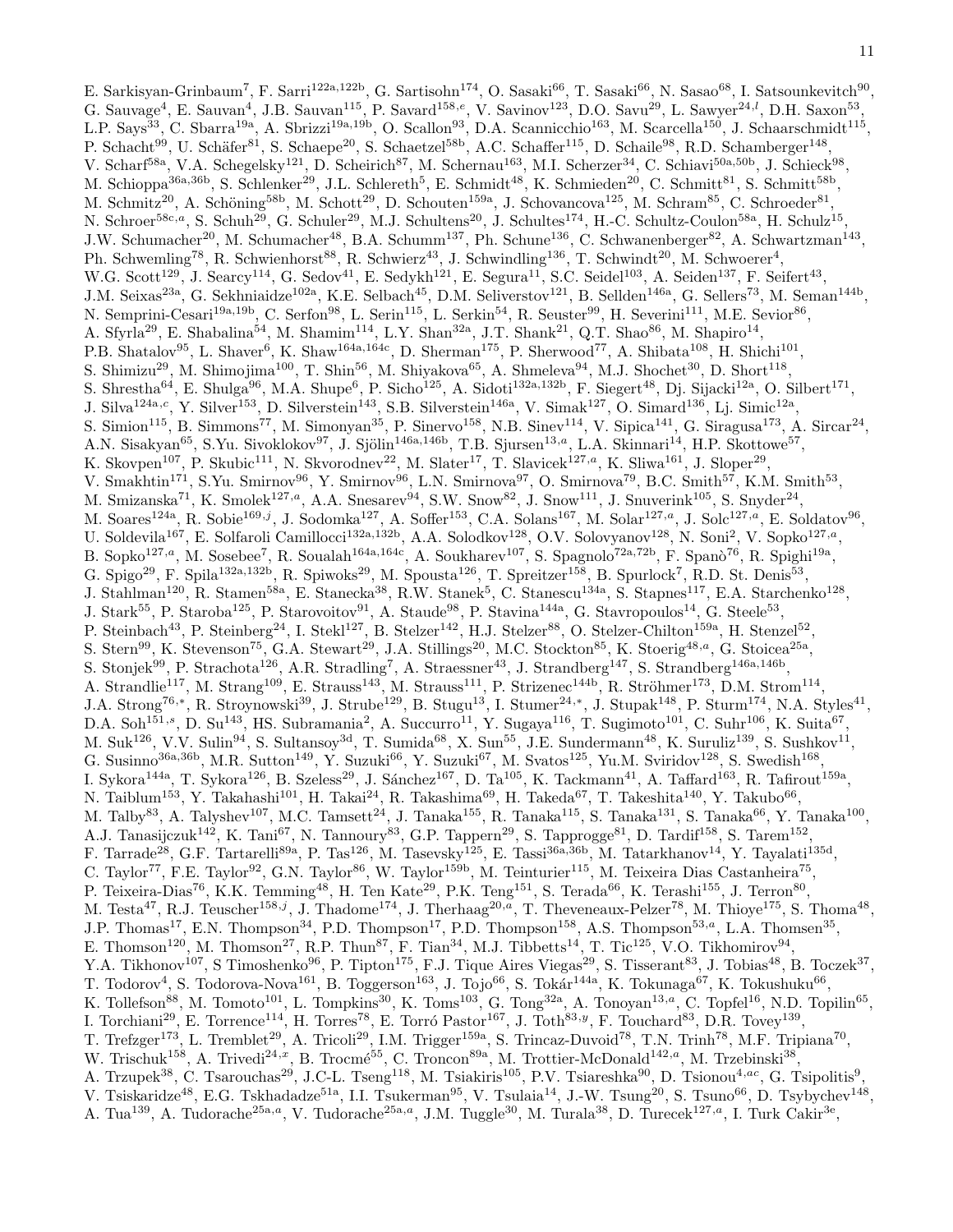E. Turlay<sup>105</sup>, R. Turra<sup>89a,89b</sup>, P.M. Tuts<sup>34</sup>, A. Tykhonov<sup>74</sup>, M. Tylmad<sup>146a,146b</sup>, M. Tyndel<sup>129</sup>, G. Tzanakos<sup>8</sup>, K. Uchida<sup>20</sup>, I. Ueda<sup>155</sup>, R. Ueno<sup>28</sup>, M. Ugland<sup>13,a</sup>, M. Uhlenbrock<sup>20</sup>, M. Uhrmacher<sup>54</sup>, F. Ukegawa<sup>160</sup>, G. Unal<sup>29</sup>, D.G. Underwood<sup>5</sup>, A. Undrus<sup>24</sup>, G. Unel<sup>163</sup>, Y. Unno<sup>66</sup>, D. Urbaniec<sup>34</sup>, G. Usai<sup>7</sup>, L. Vacavant<sup>83</sup>, V. Vacek<sup>127</sup>, B. Vachon<sup>85</sup>, S. Vahsen<sup>14</sup>, J. Valenta<sup>125</sup>, P. Valente<sup>132a</sup>, S. Valentinetti<sup>19a,19b</sup>, S. Valkar<sup>126</sup>, E. Valladolid Gallego<sup>167</sup>, S. Vallecorsa<sup>152</sup>, J.A. Valls Ferrer<sup>167</sup>, H. van der Graaf<sup>105</sup>, E. van der Kraaij<sup>105</sup>, R. Van Der Leeuw<sup>105</sup>, E. van der Poel<sup>105</sup>, D. van der Ster<sup>29</sup>, N. van Eldik<sup>84</sup>, P. van Gemmeren<sup>5</sup>, Z. van Kesteren<sup>105</sup>, I. van Vulpen<sup>105</sup>, M Vanadia<sup>99</sup>, W. Vandelli<sup>29</sup>, G. Vandoni<sup>29</sup>, A. Vaniachine<sup>5</sup>, P. Vankov<sup>41</sup>, F. Vannucci<sup>78</sup>, F. Varela Rodriguez<sup>29</sup>, R. Vari<sup>132a</sup>, D. Varouchas<sup>14</sup>, A. Vartapetian<sup>7</sup>, K.E. Varvell<sup>150</sup>, V.I. Vassilakopoulos<sup>56</sup>, F. Vazeille<sup>33</sup>, G. Vegni<sup>89a,89b</sup>, J.J. Veillet<sup>115</sup>, C. Vellidis<sup>8</sup>, F. Veloso<sup>124a</sup>, R. Veness<sup>29</sup>, S. Veneziano<sup>132a</sup>, A. Ventura<sup>72a,72b</sup>, D. Ventura<sup>138</sup>, M. Venturi<sup>48</sup>, N. Venturi<sup>158</sup>, V. Vercesi<sup>119a</sup>, M. Verducci<sup>138</sup>, W. Verkerke<sup>105</sup>, J.C. Vermeulen<sup>105</sup>, A. Vest<sup>43</sup>, M.C. Vetterli<sup>142,e</sup>, I. Vichou<sup>165</sup>, T. Vickey<sup>145b,ad</sup>, O.E. Vickey Boeriu<sup>145b</sup>, G.H.A. Viehhauser<sup>118</sup>, S. Viel<sup>168</sup>, M. Villa<sup>19a,19b</sup>, M. Villaplana Perez<sup>167</sup>, E. Vilucchi<sup>47</sup>, M.G. Vincter<sup>28</sup>, E. Vinek<sup>29</sup>, V.B. Vinogradov<sup>65</sup>, M. Virchaux<sup>136,∗</sup>, J. Virzi<sup>14</sup>, O. Vitells<sup>171</sup>, M. Viti<sup>41</sup>, I. Vivarelli<sup>48</sup>, F. Vives Vaque<sup>2</sup>, S. Vlachos<sup>9</sup>, D. Vladoiu<sup>98</sup>, M. Vlasak $^{127,a}$ , N. Vlasov $^{20}$ , A. Vogel $^{20}$ , P. Vokac $^{127,a}$ , G. Volpi $^{47}$ , M. Volpi $^{86}$ , G. Volpini $^{89a}$ , H. von der Schmitt $^{99}$ , J. von Loeben<sup>99</sup>, H. von Radziewski<sup>48</sup>, E. von Toerne<sup>20</sup>, V. Vorobel<sup>126</sup>, A.P. Vorobiev<sup>128</sup>, V. Vorwerk<sup>11</sup>, M. Vos<sup>167</sup>, R. Voss<sup>29</sup>, T.T. Voss<sup>174</sup>, J.H. Vossebeld<sup>73</sup>, N. Vranjes<sup>136</sup>, M. Vranjes Milosavljevic<sup>105</sup>, V. Vrba<sup>125</sup>, M. Vreeswijk<sup>105</sup>, T. Vu Anh<sup>48</sup>, R. Vuillermet<sup>29</sup>, I. Vukotic<sup>115</sup>, W. Wagner<sup>174</sup>, P. Wagner<sup>120</sup>, H. Wahlen<sup>174</sup>, J. Wakabayashi<sup>101</sup>, J. Walbersloh<sup>42</sup>, S. Walch<sup>87</sup>, J. Walder<sup>71</sup>, R. Walker<sup>98</sup>, W. Walkowiak<sup>141</sup>, R. Wall<sup>175</sup>, P. Waller<sup>73</sup>, C. Wang<sup>44</sup>,  $H.$  Wang<sup>172,a</sup>, H. Wang<sup>32b,ae</sup>, J. Wang<sup>151,a</sup>, J. Wang<sup>55</sup>, J.C. Wang<sup>138</sup>, R. Wang<sup>103</sup>, S.M. Wang<sup>151</sup>, A. Warburton<sup>85</sup>, C.P. Ward<sup>27</sup>, M. Warsinsky<sup>48</sup>, P.M. Watkins<sup>17</sup>, A.T. Watson<sup>17</sup>, I.J. Watson<sup>150</sup>, M.F. Watson<sup>17</sup>, G. Watts<sup>138</sup>, S. Watts<sup>82</sup>, A.T. Waugh<sup>150</sup>, B.M. Waugh<sup>77</sup>, M. Weber<sup>129</sup>, M.S. Weber<sup>16</sup>, P. Weber<sup>54</sup>, A.R. Weidberg<sup>118</sup>, P. Weigell<sup>99</sup>, J. Weingarten<sup>54</sup>, C. Weiser<sup>48</sup>, H. Wellenstein<sup>22</sup>, P.S. Wells<sup>29</sup>, M. Wen<sup>47</sup>, T. Wenaus<sup>24</sup>, S. Wendler<sup>123</sup>, Z. Weng<sup>151,s</sup>, T. Wengler<sup>29</sup>, S. Wenig<sup>29</sup>, N. Wermes<sup>20</sup>, M. Werner<sup>48</sup>, P. Werner<sup>29</sup>, M. Werth<sup>163</sup>, M. Wessels<sup>58a</sup>, C. Weydert<sup>55</sup>, K. Whalen<sup>28</sup>, S.J. Wheeler-Ellis<sup>163</sup>, S.P. Whitaker<sup>21</sup>, A. White<sup>7</sup>, M.J. White<sup>86</sup>, S.R. Whitehead<sup>118</sup>, D. Whiteson<sup>163</sup>, D. Whittington<sup>61</sup>, D. Wicke<sup>174</sup>, F.J. Wickens<sup>129</sup>, W. Wiedenmann<sup>172</sup>, M. Wielers<sup>129</sup>, P. Wienemann<sup>20</sup>, C. Wiglesworth<sup>75</sup>, L.A.M. Wiik<sup>48</sup>, P.A. Wijeratne<sup>77</sup>, A. Wildauer<sup>167</sup>, M.A. Wildt<sup>41,p</sup>, I. Wilhelm<sup>126</sup>, H.G. Wilkens<sup>29</sup>, J.Z. Will<sup>98</sup>, E. Williams<sup>34</sup>, H.H. Williams<sup>120</sup>, W. Willis<sup>34</sup>, S. Willocq<sup>84</sup>, J.A. Wilson<sup>17</sup>, M.G. Wilson<sup>143</sup>, A. Wilson<sup>87,a</sup>, I. Wingerter-Seez<sup>4</sup>, S. Winkelmann<sup>48</sup>, F. Winklmeier<sup>29</sup>, M. Wittgen<sup>143</sup>, M.W. Wolter<sup>38</sup>, H. Wolters<sup>124a,h</sup>, W.C. Wong<sup>40</sup>, G. Wooden<sup>87</sup>, B.K. Wosiek<sup>38</sup>, J. Wotschack<sup>29</sup>, M.J. Woudstra $^{84}$ , K.W. Wozniak $^{38}$ , K. Wraight $^{53}$ , C. Wright $^{53}$ , M. Wright $^{53}$ , B. Wrona $^{73}$ , S.L. Wu $^{172}$ , X. Wu $^{49}$ ,  $Y. Wu^{32b,af}, E. Wulf^{34}, R. Wunstorf^{42}, B.M. Wynne^{45}, S. Xella^{35}, M. Xiao^{136}, S. Xie^{48}, Y. Xie^{32a}, C. Xu^{32b,ag}, S. Xu^{32b,ag}$ D.  $Xu^{139}$ , G.  $Xu^{32a}$ , B. Yabsley<sup>150</sup>, S. Yacoob<sup>145b</sup>, M. Yamada<sup>66</sup>, H. Yamaguchi<sup>155</sup>, A. Yamamoto<sup>66</sup>, K. Yamamoto<sup>64</sup>, S. Yamamoto<sup>155</sup>, T. Yamamura<sup>155</sup>, T. Yamanaka<sup>155</sup>, J. Yamaoka<sup>44</sup>, T. Yamazaki<sup>155</sup>, Y. Yamazaki<sup>67</sup>, Z. Yan<sup>21</sup>, H. Yang<sup>87</sup>, U.K. Yang<sup>82</sup>, Y. Yang<sup>61</sup>, Y. Yang<sup>32a</sup>, Z. Yang<sup>146a,146b</sup>, S. Yanush<sup>91</sup>, Y. Yasu<sup>66</sup>, G.V. Ybeles Smit<sup>130</sup>, J. Ye<sup>39</sup>, S. Ye<sup>24</sup>, M. Yilmaz<sup>3c</sup>, R. Yoosoofmiya<sup>123</sup>, K. Yorita<sup>170</sup>, R. Yoshida<sup>5,a</sup>, C. Young<sup>143</sup>, S. Youssef<sup>21</sup>, D. Yu<sup>24</sup>, J. Yu<sup>7</sup>, J. Yu<sup>112</sup>, L. Yuan<sup>32a,ah</sup>, A. Yurkewicz<sup>106</sup>, B. Zabinski<sup>38</sup>, V.G. Zaets<sup>128</sup>, R. Zaidan<sup>63</sup>, A.M. Zaitsev<sup>128</sup>, Z. Zajacova<sup>29</sup>, L. Zanello<sup>132a,132b</sup>, P. Zarzhitsky<sup>39</sup>, A. Zaytsev<sup>107</sup>, C. Zeitnitz<sup>174</sup>, M. Zeller<sup>175</sup>, M. Zeman<sup>125</sup>, A. Zemla<sup>38</sup>, C. Zendler<sup>20</sup>, O. Zenin<sup>128</sup>, T. Ženiš<sup>144a</sup>, Z. Zenonos<sup>122a,122b,a</sup>, S. Zenz<sup>14</sup>, D. Zerwas<sup>115</sup>, G. Zevi della Porta<sup>57</sup>, Z. Zhan<sup>32d</sup>, D. Zhang<sup>32b,ae</sup>, H. Zhang<sup>88</sup>, J. Zhang<sup>5</sup>, X. Zhang<sup>32d</sup>, Z. Zhang<sup>115</sup>, L. Zhao<sup>108</sup>, T. Zhao<sup>138</sup>, Z. Zhao<sup>32b</sup>, A. Zhemchugov<sup>65</sup>, S. Zheng<sup>32a</sup>, J. Zhong<sup>118</sup>, B. Zhou<sup>87</sup>, N. Zhou<sup>163</sup>, Y. Zhou<sup>151</sup>, C.G. Zhu<sup>32d</sup>, H. Zhu<sup>41</sup>, J. Zhu<sup>87</sup>, Y. Zhu<sup>32b</sup>, X. Zhuang<sup>98,a</sup>, V. Zhuravlov<sup>99</sup>, D. Zieminska<sup>61</sup>, R. Zimmermann<sup>20</sup>, S. Zimmermann<sup>20</sup>, S. Zimmermann<sup>48</sup>, M. Ziolkowski<sup>141</sup>, R. Zitoun<sup>4</sup>, L. Živković<sup>34</sup>, V.V. Zmouchko<sup>128,\*</sup>, G. Zobernig<sup>172</sup>, A. Zoccoli<sup>19a,19b</sup>, Y. Zolnierowski<sup>4</sup>, A. Zsenei<sup>29</sup>, M. zur Nedden<sup>15</sup>, V. Zutshi<sup>106</sup>, L. Zwalinski<sup>29</sup>.

- <sup>1</sup> University at Albany, Albany NY, United States of America
- <sup>2</sup> Department of Physics, University of Alberta, Edmonton AB, Canada
- $3(a)$ Department of Physics, Ankara University, Ankara;  $(b)$ Department of Physics, Dumlupinar University, Kutahya; (c)Department of Physics, Gazi University, Ankara; (d)Division of Physics, TOBB University of Economics and
- Technology, Ankara; (e)Turkish Atomic Energy Authority, Ankara, Turkey
- <sup>4</sup> LAPP, CNRS/IN2P3 and Université de Savoie, Annecy-le-Vieux, France
- <sup>5</sup> High Energy Physics Division, Argonne National Laboratory, Argonne IL, United States of America
- <sup>6</sup> Department of Physics, University of Arizona, Tucson AZ, United States of America
- <sup>7</sup> Department of Physics, The University of Texas at Arlington, Arlington TX, United States of America
- <sup>8</sup> Physics Department, University of Athens, Athens, Greece
- <sup>9</sup> Physics Department, National Technical University of Athens, Zografou, Greece
- <sup>10</sup> Institute of Physics, Azerbaijan Academy of Sciences, Baku, Azerbaijan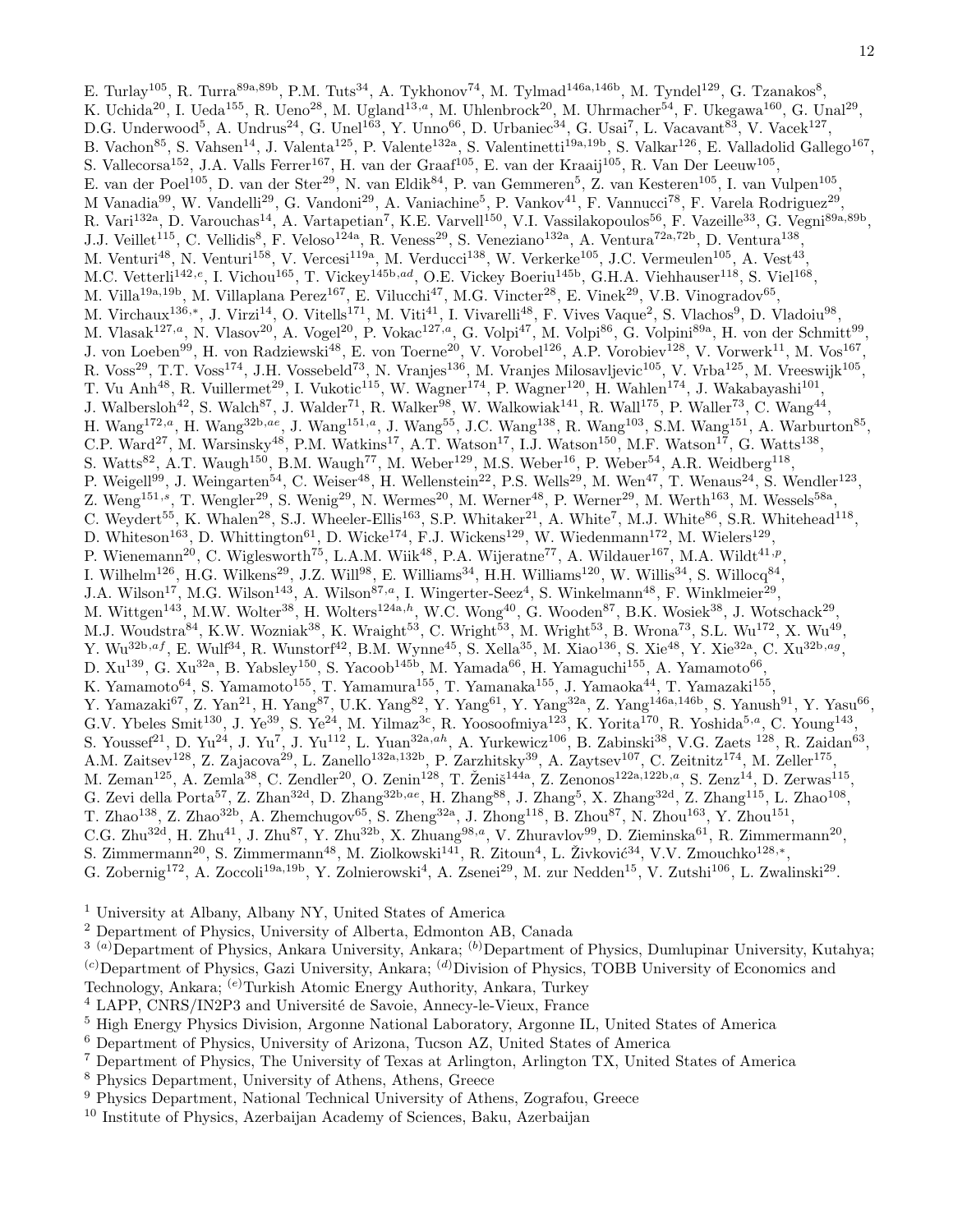<sup>11</sup> Institut de Física d'Altes Energies and Departament de Física de la Universitat Autònoma de Barcelona and ICREA, Barcelona, Spain

<sup>12 (a)</sup>Institute of Physics, University of Belgrade, Belgrade; <sup>(b)</sup>Vinca Institute of Nuclear Sciences, Belgrade, Serbia <sup>13</sup> Department for Physics and Technology, University of Bergen, Bergen, Norway

<sup>14</sup> Physics Division, Lawrence Berkeley National Laboratory and University of California, Berkeley CA, United States of America

<sup>15</sup> Department of Physics, Humboldt University, Berlin, Germany

<sup>16</sup> Albert Einstein Center for Fundamental Physics and Laboratory for High Energy Physics, University of Bern, Bern, Switzerland

<sup>17</sup> School of Physics and Astronomy, University of Birmingham, Birmingham, United Kingdom

<sup>18 (a)</sup>Department of Physics, Bogazici University, Istanbul; <sup>(b)</sup>Division of Physics, Dogus University, Istanbul;

 $(c)$ Department of Physics Engineering, Gaziantep University, Gaziantep;  $(d)$ Department of Physics, Istanbul Technical University, Istanbul, Turkey

<sup>19 (a)</sup> INFN Sezione di Bologna; <sup>(b)</sup> Dipartimento di Fisica, Università di Bologna, Bologna, Italy

<sup>20</sup> Physikalisches Institut, University of Bonn, Bonn, Germany

<sup>21</sup> Department of Physics, Boston University, Boston MA, United States of America

<sup>22</sup> Department of Physics, Brandeis University, Waltham MA, United States of America

<sup>23 (a)</sup>Universidade Federal do Rio De Janeiro COPPE/EE/IF, Rio de Janeiro; <sup>(b)</sup>Federal University of Juiz de Fora

(UFJF), Juiz de Fora; <sup>(c)</sup>Federal University of Sao Joao del Rei (UFSJ), Sao Joao del Rei; <sup>(d)</sup>Instituto de Fisica,

Universidade de Sao Paulo, Sao Paulo, Brazil

<sup>24</sup> Physics Department, Brookhaven National Laboratory, Upton NY, United States of America

<sup>25 (a)</sup>National Institute of Physics and Nuclear Engineering, Bucharest;  $(b)$ University Politehnica Bucharest,

Bucharest; (c)West University in Timisoara, Timisoara, Romania

- $26$  Departamento de Física, Universidad de Buenos Aires, Buenos Aires, Argentina
- $27$  Cavendish Laboratory, University of Cambridge, Cambridge, United Kingdom
- <sup>28</sup> Department of Physics, Carleton University, Ottawa ON, Canada
- <sup>29</sup> CERN, Geneva, Switzerland
- <sup>30</sup> Enrico Fermi Institute, University of Chicago, Chicago IL, United States of America

 $31$ <sup>(a)</sup>Departamento de Fisica, Pontificia Universidad Católica de Chile, Santiago; <sup>(b)</sup>Departamento de Física,

Universidad Técnica Federico Santa María, Valparaíso, Chile

 $32$  (a) Institute of High Energy Physics, Chinese Academy of Sciences, Beijing; <sup>(b)</sup>Department of Modern Physics, University of Science and Technology of China, Anhui; <sup>(c)</sup>Department of Physics, Nanjing University, Jiangsu;

 $(d)$ High Energy Physics Group, Shandong University, Shandong, China

<sup>33</sup> Laboratoire de Physique Corpusculaire, Clermont Université and Université Blaise Pascal and CNRS/IN2P3, Aubiere Cedex, France

<sup>34</sup> Nevis Laboratory, Columbia University, Irvington NY, United States of America

<sup>35</sup> Niels Bohr Institute, University of Copenhagen, Kobenhavn, Denmark

<sup>36 (a)</sup>INFN Gruppo Collegato di Cosenza; <sup>(b)</sup>Dipartimento di Fisica, Università della Calabria, Arcavata di Rende, Italy

- <sup>37</sup> AGH University of Science and Technology, Faculty of Physics and Applied Computer Science, Krakow, Poland
- <sup>38</sup> The Henryk Niewodniczanski Institute of Nuclear Physics, Polish Academy of Sciences, Krakow, Poland

<sup>39</sup> Physics Department, Southern Methodist University, Dallas TX, United States of America

- <sup>40</sup> Physics Department, University of Texas at Dallas, Richardson TX, United States of America
- <sup>41</sup> DESY, Hamburg and Zeuthen, Germany
- <sup>42</sup> Institut für Experimentelle Physik IV, Technische Universität Dortmund, Dortmund, Germany
- $^{43}$  Institut für Kern- und Teilchenphysik, Technical University Dresden, Dresden, Germany
- <sup>44</sup> Department of Physics, Duke University, Durham NC, United States of America
- <sup>45</sup> SUPA School of Physics and Astronomy, University of Edinburgh, Edinburgh, United Kingdom
- <sup>46</sup> Fachhochschule Wiener Neustadt, Johannes Gutenbergstrasse 3 2700 Wiener Neustadt, Austria
- <sup>47</sup> INFN Laboratori Nazionali di Frascati, Frascati, Italy
- <sup>48</sup> Fakultät für Mathematik und Physik, Albert-Ludwigs-Universität, Freiburg i.Br., Germany
- <sup>49</sup> Section de Physique, Université de Genève, Geneva, Switzerland
- <sup>50 (a)</sup>INFN Sezione di Genova; <sup>(b)</sup>Dipartimento di Fisica, Università di Genova, Genova, Italy

 $^{51}$  (a)E.Andronikashvili Institute of Physics, Georgian Academy of Sciences, Tbilisi; <sup>(b)</sup>High Energy Physics Institute, Tbilisi State University, Tbilisi, Georgia

 $52$  II Physikalisches Institut, Justus-Liebig-Universität Giessen, Giessen, Germany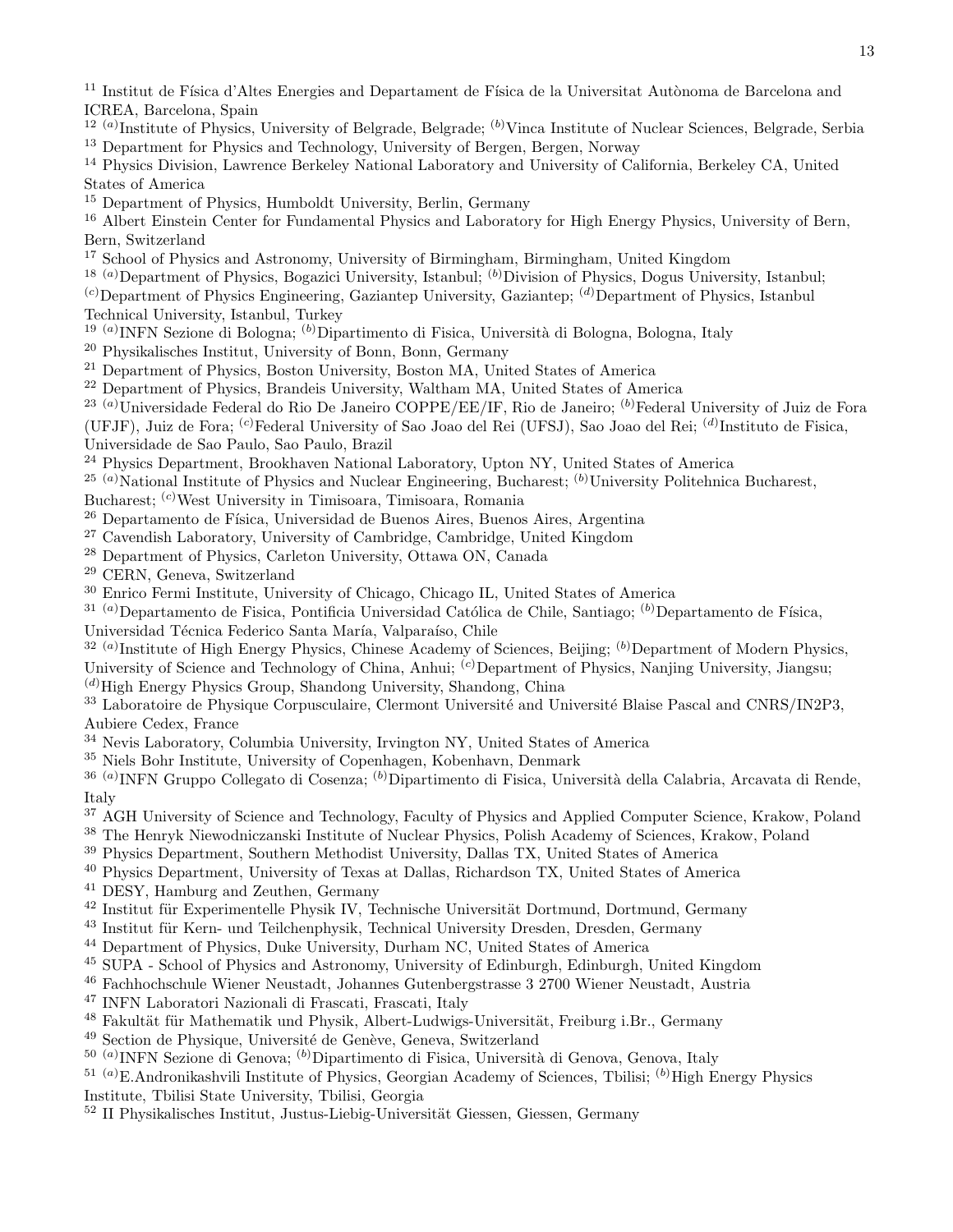- SUPA School of Physics and Astronomy, University of Glasgow, Glasgow, United Kingdom
- II Physikalisches Institut, Georg-August-Universität, Göttingen, Germany
- <sup>55</sup> Laboratoire de Physique Subatomique et de Cosmologie, Université Joseph Fourier and CNRS/IN2P3 and
- Institut National Polytechnique de Grenoble, Grenoble, France
- Department of Physics, Hampton University, Hampton VA, United States of America
- Laboratory for Particle Physics and Cosmology, Harvard University, Cambridge MA, United States of America

 $^{58}$  (a)Kirchhoff-Institut für Physik, Ruprecht-Karls-Universität Heidelberg, Heidelberg; (b)Physikalisches Institut,

- Ruprecht-Karls-Universität Heidelberg, Heidelberg; <sup>(c)</sup>ZITI Institut für technische Informatik,
- Ruprecht-Karls-Universität Heidelberg, Mannheim, Germany
- Faculty of Science, Hiroshima University, Hiroshima, Japan
- Faculty of Applied Information Science, Hiroshima Institute of Technology, Hiroshima, Japan
- Department of Physics, Indiana University, Bloomington IN, United States of America
- $^{62}$ Institut für Astro- und Teilchenphysik, Leopold-Franzens-Universität, Innsbruck, Austria
- University of Iowa, Iowa City IA, United States of America
- Department of Physics and Astronomy, Iowa State University, Ames IA, United States of America
- Joint Institute for Nuclear Research, JINR Dubna, Dubna, Russia
- KEK, High Energy Accelerator Research Organization, Tsukuba, Japan
- Graduate School of Science, Kobe University, Kobe, Japan
- Faculty of Science, Kyoto University, Kyoto, Japan
- Kyoto University of Education, Kyoto, Japan
- <sup>70</sup> Instituto de Física La Plata, Universidad Nacional de La Plata and CONICET, La Plata, Argentina
- Physics Department, Lancaster University, Lancaster, United Kingdom
- <sup>72 (a)</sup> INFN Sezione di Lecce; <sup>(b)</sup> Dipartimento di Fisica, Università del Salento, Lecce, Italy
- Oliver Lodge Laboratory, University of Liverpool, Liverpool, United Kingdom
- <sup>74</sup> Department of Physics, Jožef Stefan Institute and University of Ljubljana, Ljubljana, Slovenia
- School of Physics and Astronomy, Queen Mary University of London, London, United Kingdom
- Department of Physics, Royal Holloway University of London, Surrey, United Kingdom
- Department of Physics and Astronomy, University College London, London, United Kingdom
- <sup>78</sup> Laboratoire de Physique Nucléaire et de Hautes Energies, UPMC and Université Paris-Diderot and CNRS/IN2P3, Paris, France
- Fysiska institutionen, Lunds universitet, Lund, Sweden
- Departamento de Fisica Teorica C-15, Universidad Autonoma de Madrid, Madrid, Spain
- 81 Institut für Physik, Universität Mainz, Mainz, Germany
- <sup>82</sup> School of Physics and Astronomy, University of Manchester, Manchester, United Kingdom
- <sup>83</sup> CPPM, Aix-Marseille Université and CNRS/IN2P3, Marseille, France
- Department of Physics, University of Massachusetts, Amherst MA, United States of America
- Department of Physics, McGill University, Montreal QC, Canada
- School of Physics, University of Melbourne, Victoria, Australia
- Department of Physics, The University of Michigan, Ann Arbor MI, United States of America
- Department of Physics and Astronomy, Michigan State University, East Lansing MI, United States of America
- <sup>89 (a)</sup>INFN Sezione di Milano; <sup>(b)</sup>Dipartimento di Fisica, Università di Milano, Milano, Italy
- B.I. Stepanov Institute of Physics, National Academy of Sciences of Belarus, Minsk, Republic of Belarus
- <sup>91</sup> National Scientific and Educational Centre for Particle and High Energy Physics, Minsk, Republic of Belarus
- Department of Physics, Massachusetts Institute of Technology, Cambridge MA, United States of America
- <sup>93</sup> Group of Particle Physics, University of Montreal, Montreal QC, Canada
- <sup>94</sup> P.N. Lebedev Institute of Physics, Academy of Sciences, Moscow, Russia
- <sup>95</sup> Institute for Theoretical and Experimental Physics (ITEP), Moscow, Russia
- Moscow Engineering and Physics Institute (MEPhI), Moscow, Russia
- Skobeltsyn Institute of Nuclear Physics, Lomonosov Moscow State University, Moscow, Russia
- 98 Fakultät für Physik, Ludwig-Maximilians-Universität München, München, Germany
- Max-Planck-Institut für Physik (Werner-Heisenberg-Institut), München, Germany
- Nagasaki Institute of Applied Science, Nagasaki, Japan
- Graduate School of Science, Nagoya University, Nagoya, Japan
- <sup>102 (a)</sup>INFN Sezione di Napoli; <sup>(b)</sup>Dipartimento di Scienze Fisiche, Università di Napoli, Napoli, Italy
- Department of Physics and Astronomy, University of New Mexico, Albuquerque NM, United States of America
- Institute for Mathematics, Astrophysics and Particle Physics, Radboud University Nijmegen/Nikhef, Nijmegen,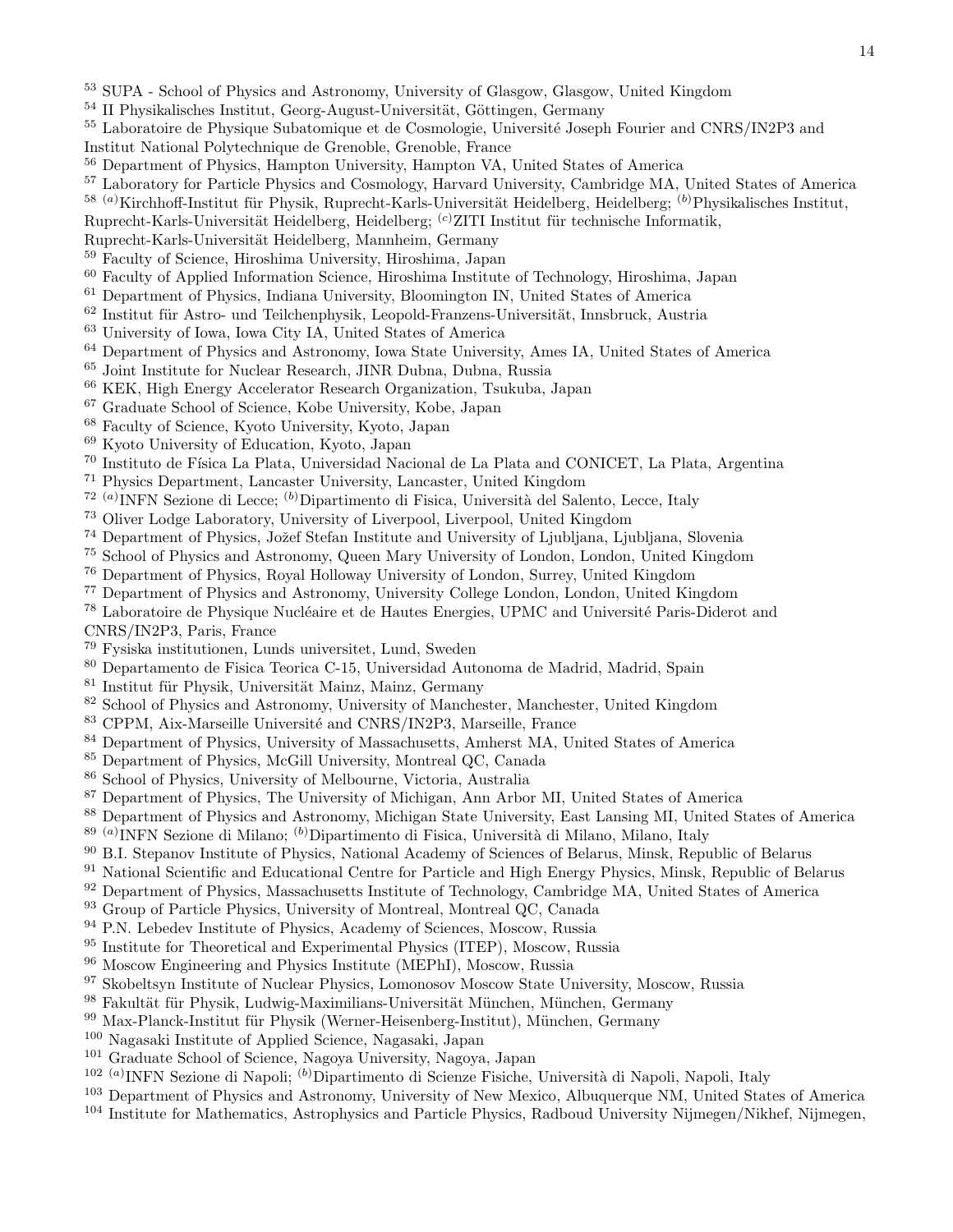Netherlands

- Nikhef National Institute for Subatomic Physics and University of Amsterdam, Amsterdam, Netherlands
- Department of Physics, Northern Illinois University, DeKalb IL, United States of America
- Budker Institute of Nuclear Physics (BINP), Novosibirsk, Russia
- Department of Physics, New York University, New York NY, United States of America
- Ohio State University, Columbus OH, United States of America
- Faculty of Science, Okayama University, Okayama, Japan
- Homer L. Dodge Department of Physics and Astronomy, University of Oklahoma, Norman OK, United States of America
- Department of Physics, Oklahoma State University, Stillwater OK, United States of America
- <sup>113</sup> Palacký University, RCPTM, Olomouc, Czech Republic
- Center for High Energy Physics, University of Oregon, Eugene OR, United States of America
- LAL, Univ. Paris-Sud and CNRS/IN2P3, Orsay, France
- Graduate School of Science, Osaka University, Osaka, Japan
- Department of Physics, University of Oslo, Oslo, Norway
- Department of Physics, Oxford University, Oxford, United Kingdom
- <sup>119 (a)</sup>INFN Sezione di Pavia; <sup>(b)</sup>Dipartimento di Fisica Nucleare e Teorica, Università di Pavia, Pavia, Italy
- Department of Physics, University of Pennsylvania, Philadelphia PA, United States of America
- Petersburg Nuclear Physics Institute, Gatchina, Russia
- <sup>122 (a)</sup>INFN Sezione di Pisa; <sup>(b)</sup>Dipartimento di Fisica E. Fermi, Università di Pisa, Pisa, Italy
- Department of Physics and Astronomy, University of Pittsburgh, Pittsburgh PA, United States of America
- <sup>124 (a)</sup>Laboratorio de Instrumentacao e Fisica Experimental de Particulas LIP, Lisboa, Portugal; <sup>(b)</sup>Departamento
- de Fisica Teorica y del Cosmos and CAFPE, Universidad de Granada, Granada, Spain
- Institute of Physics, Academy of Sciences of the Czech Republic, Praha, Czech Republic
- Faculty of Mathematics and Physics, Charles University in Prague, Praha, Czech Republic
- Czech Technical University in Prague, Praha, Czech Republic
- State Research Center Institute for High Energy Physics, Protvino, Russia
- Particle Physics Department, Rutherford Appleton Laboratory, Didcot, United Kingdom
- Physics Department, University of Regina, Regina SK, Canada
- Ritsumeikan University, Kusatsu, Shiga, Japan
- <sup>132 (a)</sup>INFN Sezione di Roma I; <sup>(b)</sup>Dipartimento di Fisica, Università La Sapienza, Roma, Italy
- <sup>133 (a)</sup>INFN Sezione di Roma Tor Vergata; <sup>(b)</sup>Dipartimento di Fisica, Università di Roma Tor Vergata, Roma, Italy <sup>134 (a)</sup>INFN Sezione di Roma Tre; <sup>(b)</sup>Dipartimento di Fisica, Università Roma Tre, Roma, Italy
- <sup>135 (a)</sup>Faculté des Sciences Ain Chock, Réseau Universitaire de Physique des Hautes Energies Université Hassan II,

Casablanca; <sup>(b)</sup>Centre National de l'Energie des Sciences Techniques Nucleaires, Rabat; <sup>(c)</sup>Université Cadi Ayyad, Faculté des sciences Semlalia Département de Physique, B.P. 2390 Marrakech 40000; <sup>(d)</sup>Faculté des Sciences, Université Mohamed Premier and LPTPM, Oujda; <sup>(e)</sup>Faculté des Sciences, Université Mohammed V, Rabat, Morocco

 DSM/IRFU (Institut de Recherches sur les Lois Fondamentales de l'Univers), CEA Saclay (Commissariat a l'Energie Atomique), Gif-sur-Yvette, France

 Santa Cruz Institute for Particle Physics, University of California Santa Cruz, Santa Cruz CA, United States of America

- Department of Physics, University of Washington, Seattle WA, United States of America
- Department of Physics and Astronomy, University of Sheffield, Sheffield, United Kingdom
- Department of Physics, Shinshu University, Nagano, Japan
- <sup>141</sup> Fachbereich Physik, Universität Siegen, Siegen, Germany
- Department of Physics, Simon Fraser University, Burnaby BC, Canada
- SLAC National Accelerator Laboratory, Stanford CA, United States of America

<sup>144 (a)</sup>Faculty of Mathematics, Physics & Informatics, Comenius University, Bratislava; <sup>(b)</sup>Department of Subnuclear Physics, Institute of Experimental Physics of the Slovak Academy of Sciences, Kosice, Slovak Republic

<sup>(a)</sup>Department of Physics, University of Johannesburg, Johannesburg; <sup>(b)</sup>School of Physics, University of the Witwatersrand, Johannesburg, South Africa

- <sup>146 (a)</sup>Department of Physics, Stockholm University; <sup>(b)</sup>The Oskar Klein Centre, Stockholm, Sweden
- Physics Department, Royal Institute of Technology, Stockholm, Sweden
- Department of Physics and Astronomy, Stony Brook University, Stony Brook NY, United States of America
- Department of Physics and Astronomy, University of Sussex, Brighton, United Kingdom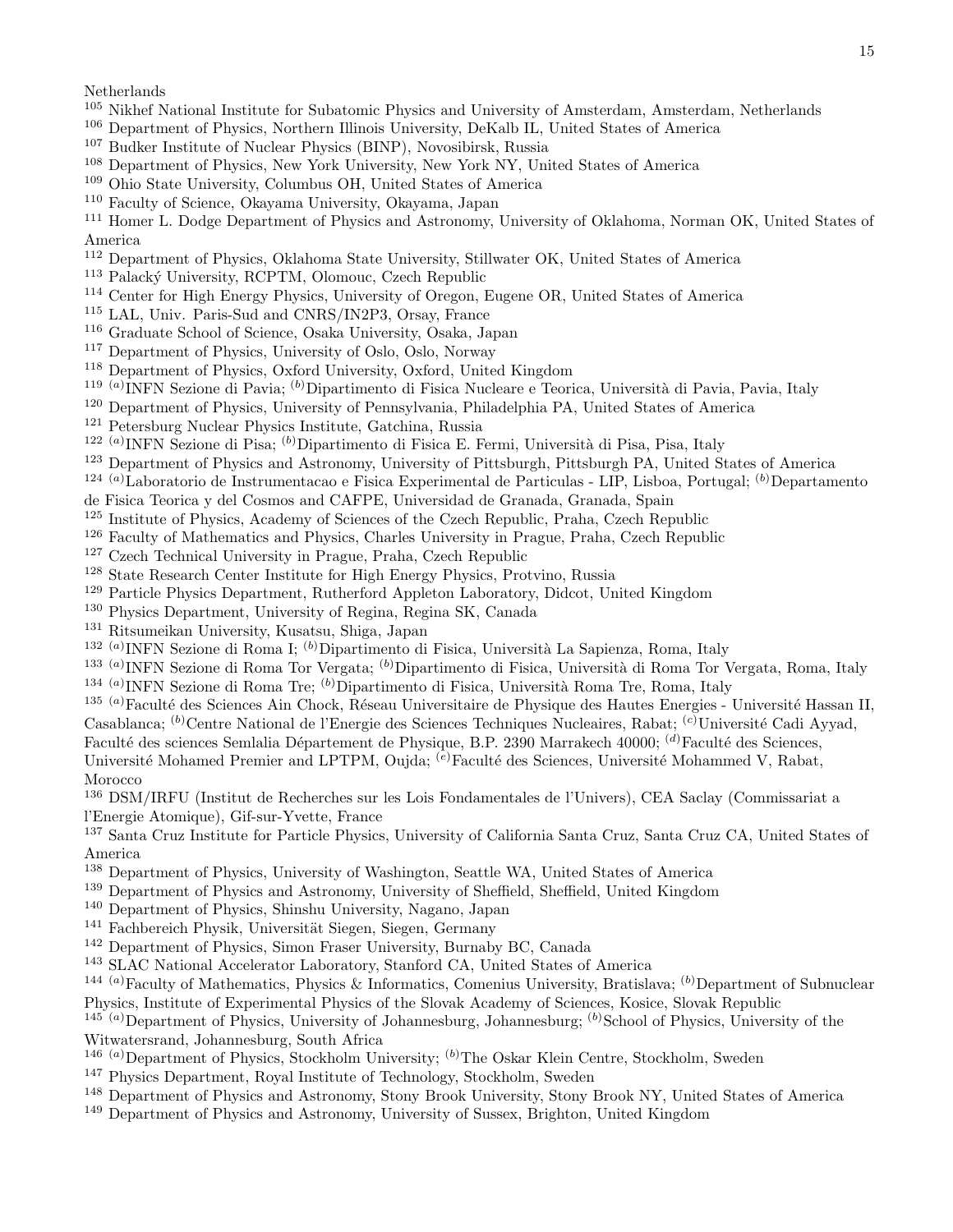- <sup>150</sup> School of Physics, University of Sydney, Sydney, Australia
- <sup>151</sup> Institute of Physics, Academia Sinica, Taipei, Taiwan
- <sup>152</sup> Department of Physics, Technion: Israel Inst. of Technology, Haifa, Israel
- <sup>153</sup> Raymond and Beverly Sackler School of Physics and Astronomy, Tel Aviv University, Tel Aviv, Israel
- <sup>154</sup> Department of Physics, Aristotle University of Thessaloniki, Thessaloniki, Greece
- <sup>155</sup> International Center for Elementary Particle Physics and Department of Physics, The University of Tokyo, Tokyo, Japan
- <sup>156</sup> Graduate School of Science and Technology, Tokyo Metropolitan University, Tokyo, Japan
- <sup>157</sup> Department of Physics, Tokyo Institute of Technology, Tokyo, Japan
- <sup>158</sup> Department of Physics, University of Toronto, Toronto ON, Canada
- 159 (a)TRIUMF, Vancouver BC; (b)Department of Physics and Astronomy, York University, Toronto ON, Canada
- <sup>160</sup> Institute of Pure and Applied Sciences, University of Tsukuba,1-1-1 Tennodai,Tsukuba, Ibaraki 305-8571, Japan
- <sup>161</sup> Science and Technology Center, Tufts University, Medford MA, United States of America
- <sup>162</sup> Centro de Investigaciones, Universidad Antonio Narino, Bogota, Colombia
- <sup>163</sup> Department of Physics and Astronomy, University of California Irvine, Irvine CA, United States of America
- <sup>164 (a)</sup>INFN Gruppo Collegato di Udine; <sup>(b)</sup>ICTP, Trieste; <sup>(c)</sup>Dipartimento di Chimica, Fisica e Ambiente, Università di Udine, Udine, Italy
- <sup>165</sup> Department of Physics, University of Illinois, Urbana IL, United States of America
- <sup>166</sup> Department of Physics and Astronomy, University of Uppsala, Uppsala, Sweden
- <sup>167</sup> Instituto de Física Corpuscular (IFIC) and Departamento de Física Atómica, Molecular y Nuclear and

Departamento de Ingenierá Electrónica and Instituto de Microelectrónica de Barcelona (IMB-CNM), University of Valencia and CSIC, Valencia, Spain

- <sup>168</sup> Department of Physics, University of British Columbia, Vancouver BC, Canada
- <sup>169</sup> Department of Physics and Astronomy, University of Victoria, Victoria BC, Canada
- <sup>170</sup> Waseda University, Tokyo, Japan
- <sup>171</sup> Department of Particle Physics, The Weizmann Institute of Science, Rehovot, Israel
- <sup>172</sup> Department of Physics, University of Wisconsin, Madison WI, United States of America
- <sup>173</sup> Fakultät für Physik und Astronomie, Julius-Maximilians-Universität, Würzburg, Germany
- $174$  Fachbereich C Physik, Bergische Universität Wuppertal, Wuppertal, Germany
- <sup>175</sup> Department of Physics, Yale University, New Haven CT, United States of America
- <sup>176</sup> Yerevan Physics Institute, Yerevan, Armenia
- <sup>177</sup> Domaine scientifique de la Doua, Centre de Calcul CNRS/IN2P3, Villeurbanne Cedex, France  $\alpha$  null
- <sup>b</sup> Also at Laboratorio de Instrumentacao e Fisica Experimental de Particulas LIP, Lisboa, Portugal
- <sup>c</sup> Also at Faculdade de Ciencias and CFNUL, Universidade de Lisboa, Lisboa, Portugal
- <sup>d</sup> Also at Particle Physics Department, Rutherford Appleton Laboratory, Didcot, United Kingdom
- <sup>e</sup> Also at TRIUMF, Vancouver BC, Canada
- $f$  Also at Department of Physics, California State University, Fresno CA, United States of America
- <sup>g</sup> Also at Fermilab, Batavia IL, United States of America
- $^{\,h}$  Also at Department of Physics, University of Coimbra, Coimbra, Portugal
- $i$  Also at Università di Napoli Parthenope, Napoli, Italy
- $j$  Also at Institute of Particle Physics (IPP), Canada
- $k$  Also at Department of Physics, Middle East Technical University, Ankara, Turkey
- $l$  Also at Louisiana Tech University, Ruston LA, United States of America
- $<sup>m</sup>$  Also at Department of Physics and Astronomy, University College London, London, United Kingdom</sup>
- $n$  Also at Group of Particle Physics, University of Montreal, Montreal QC, Canada
- $\degree$  Also at Institute of Physics, Azerbaijan Academy of Sciences, Baku, Azerbaijan
- $p$  Also at Institut für Experimentalphysik, Universität Hamburg, Hamburg, Germany
- <sup>q</sup> Also at Manhattan College, New York NY, United States of America
- $r$  Also at CPPM, Aix-Marseille Université and CNRS/IN2P3, Marseille, France
- <sup>s</sup> Also at School of Physics and Engineering, Sun Yat-sen University, Guanzhou, China
- <sup>t</sup> Also at Academia Sinica Grid Computing, Institute of Physics, Academia Sinica, Taipei, Taiwan
- $^u$  Also at High Energy Physics Group, Shandong University, Shandong, China
- $v$  Also at Section de Physique, Université de Genève, Geneva, Switzerland
- $W$  Also at Departamento de Fisica, Universidade de Minho, Braga, Portugal
- <sup>x</sup> Also at Department of Physics and Astronomy, University of South Carolina, Columbia SC, United States of